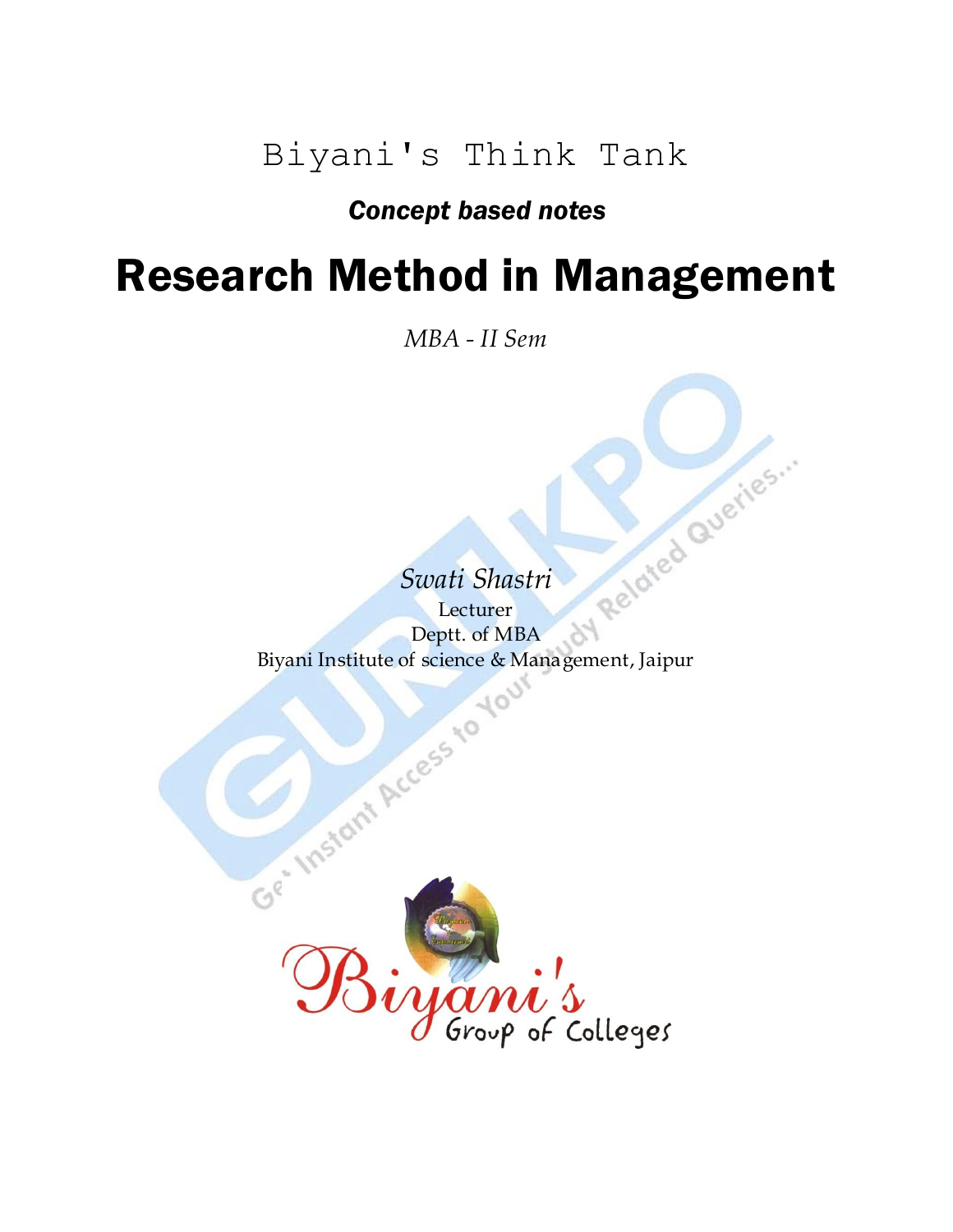Published by : **Think Tanks Biyani Group of Colleges**

Concept & Copyright :

**Biyani Shikshan Samiti** Sector-3, Vidhyadhar Nagar, Jaipur-302 023 (Rajasthan) Ph: 0141-2338371, 2338591-95 • Fax: 0141-2338007 E-mail : acad@biyanicolleges.org Website :www.gurukpo.com; www.biyanicolleges.org

**First Edition : 2010 Second Edition : 2012**

Nour Study Related Queries. While every effort is taken to avoid errors or omissions in this Publication, any mistake or omission that may have crept in is not intentional. It may be taken note of that neither the publisher nor the author will be responsible for any damage or loss of any kind arising to anyone in any manner on account of such errors and omissions.

io

*Leaser Type Setted by :* **Biyani College Printing Department**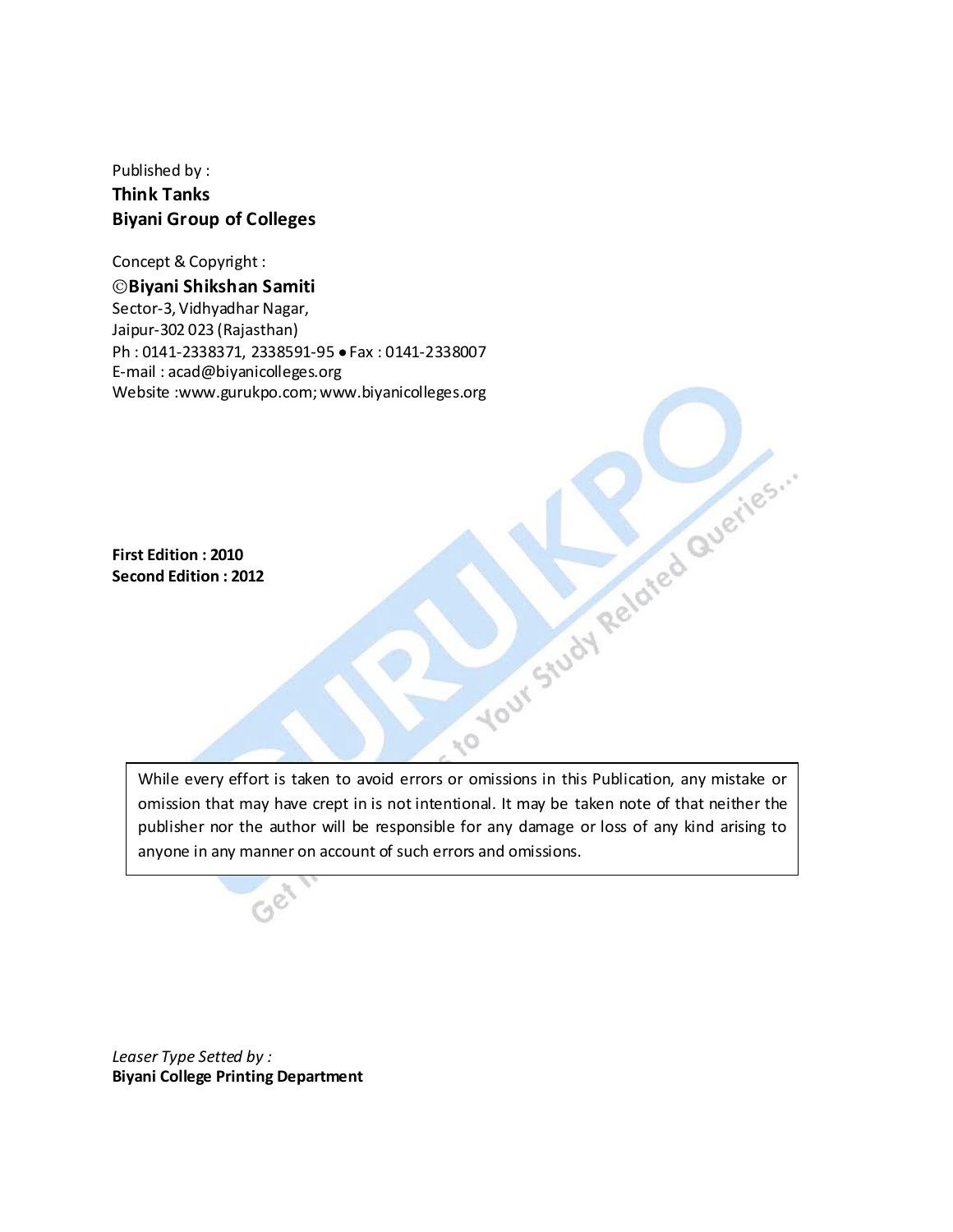

am glad to present this book, especially designed to serve the needs of the students. The book has been written keeping in mind the general weakness in understanding the fundamental concept of the topic. The book is self-explanatory and adopts the "Teach Yourself" style. It is based on question-answer pattern. The language of book is quite easy and understandable based on scientific approach. I

Any further improvement in the contents of the book by making corrections, omission and inclusion is keen to be achieved based on suggestions from the reader for which the author shall be obliged.

I acknowledge special thanks to Mr. Rajeev Biyani, *Chiarman* & Dr. Sanjay Biyani, *Director (Acad.)* Biyani Group of Colleges, who is the backbone and main concept provider and also have been constant source of motivation throughout this endeavour. We also extend our thanks to Biyani Shikshan Samiti, Jaipur, who played an active role in co-ordinating the various stages of this endeavour and spearheaded the publishing work.

I look forward to receiving valuable suggestions from professors of various educational institutions, other faculty members and the students for improvement of the quality of the book. The reader may feel free to send in their comments and suggestions to the under mentioned address.

Author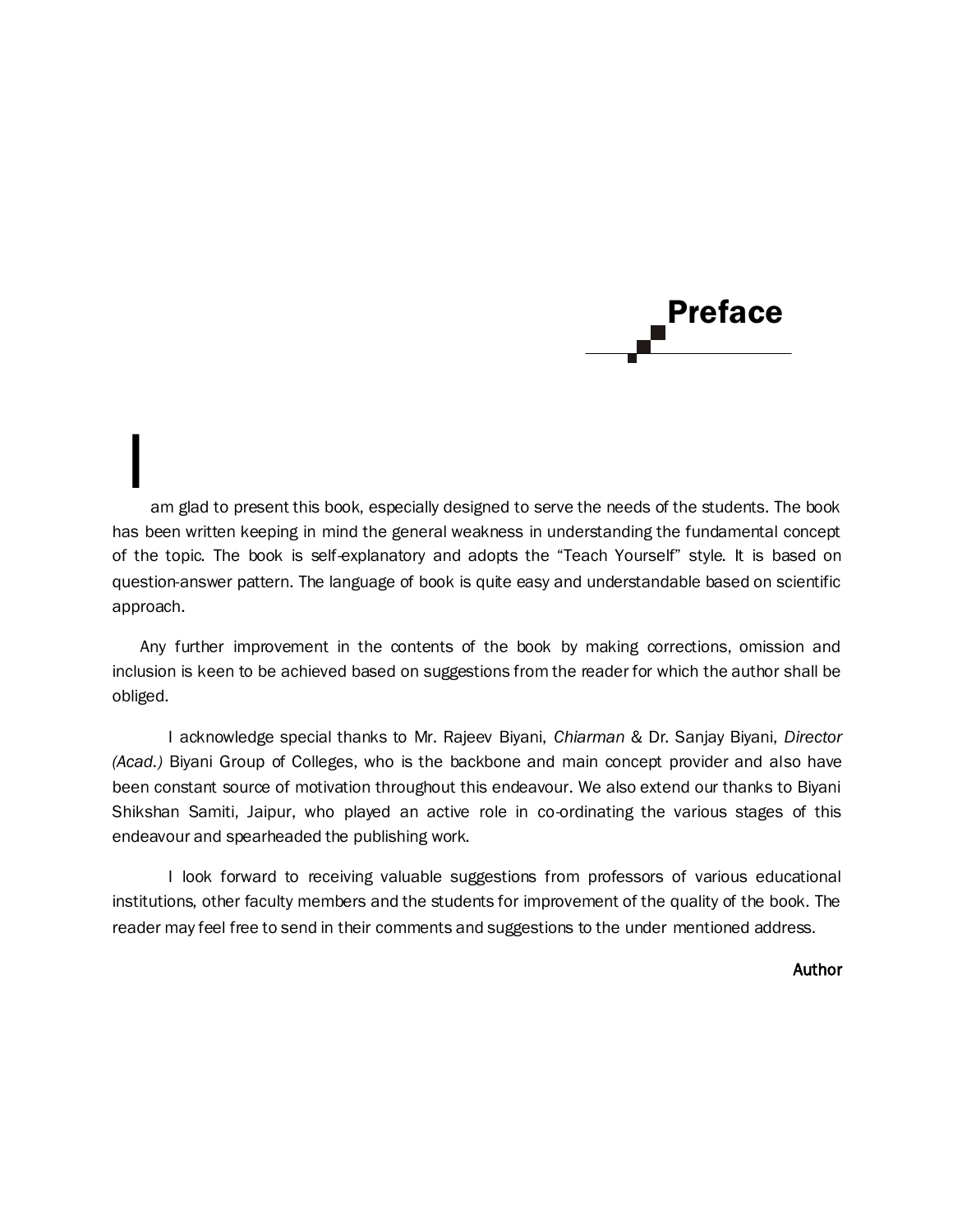## **Chapter 1**

## **Meaning and process of Research**

#### **Q1. What do you mean by research?**

**Ans**. Research is a thorough, orderly, organized, efficient and logical investigation of an area of knowledge or of a problem. In the broadest sense of the word, the definition of research includes any gathering of data, information and facts for the advancement of knowledge. Main components of a research are:

#### 1. **Curiosity**:

Science is knowledge of the physical or material world gained through observation and experiment. Research begins with a broad question that needs an answer. **10UY** 

#### **2. Theory (Hypothesis)**

Researcher creates an assumption to be proved or disproved with the help of data.

 $O_{\mathcal{F}}$ 

#### **3. Experiment**

Researchers design an experiment with steps to test and evaluate the theory (hypothesis) and generate analyzable data. Experiments have controls and a large enough sample group to provide statistically valid results.

#### **4. Observation**

Observing and recording the results of the experiment generated raw data to prove or disprove the theory.

#### **5. Analysis**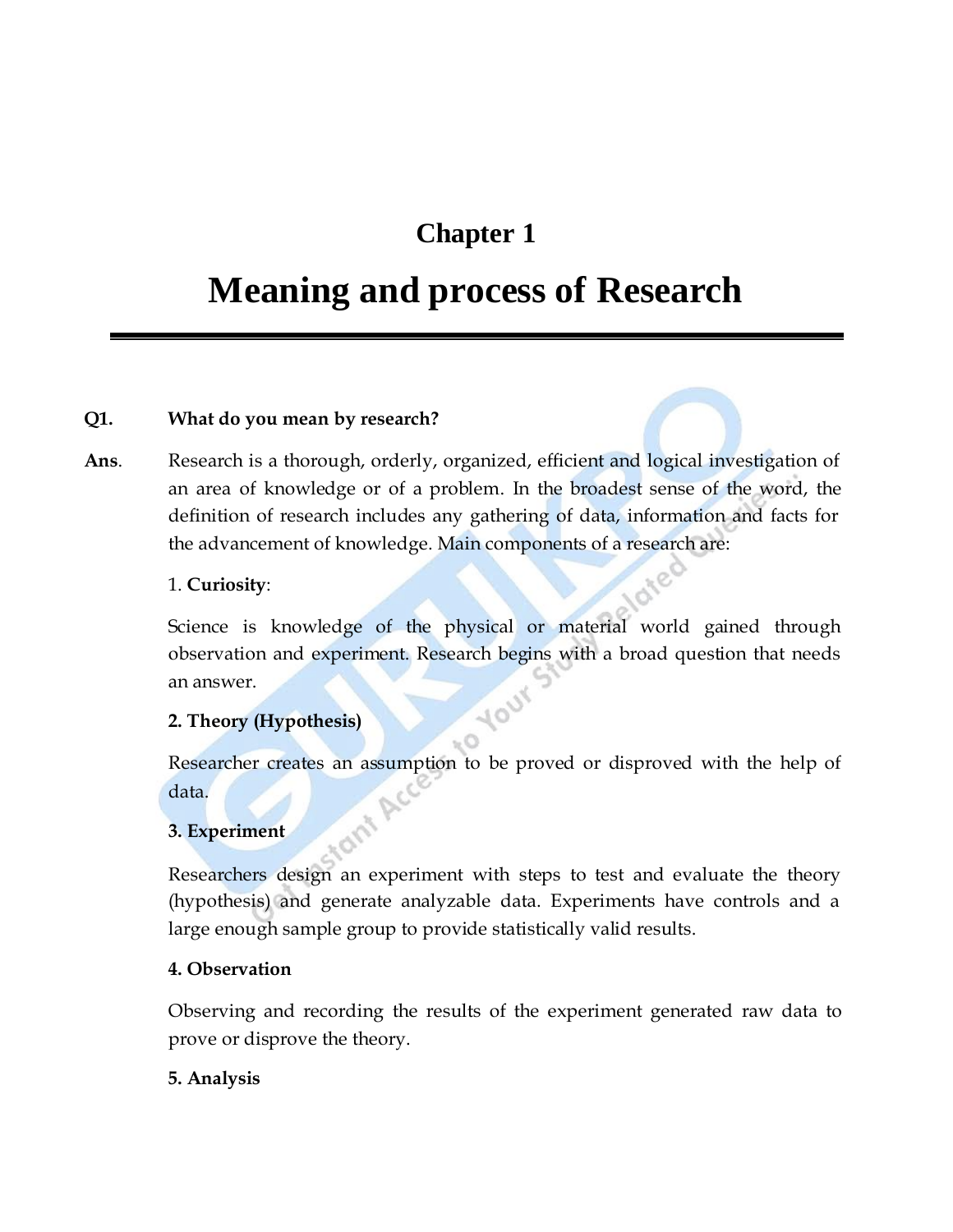Statistical analysis on the data and organizing it so that it is understandable generates answers to the initial question. Data may show trends that allow for the broadening of the research.

#### **6. Conclusions**

Research following the scientific method will either prove or disprove the theory (hypothesis). What happened and why it needs to be explained by the researcher is concluded. Even when a theory (hypothesis) is disproved, valuable data collected in the research may lead to further research. The results are usually published and shared.

#### **Q2. What are the sources of research problem?**

- Ans. Sources of research problem are:
	- l Community
	- 2 Own teaching experiences
	- 3 Classroom lectures
	- 4 Class discussions
	- 5 Seminars/workshops/paper presentations
	- 6 Internet
	- 7 Reading assignments
	- 8 Textbooks
	- 9 Research reports
	- 10 Consultation

#### **Q3. Explain the process of research.**

- Ans. Research process includes the following steps:
	- Formulation of research problem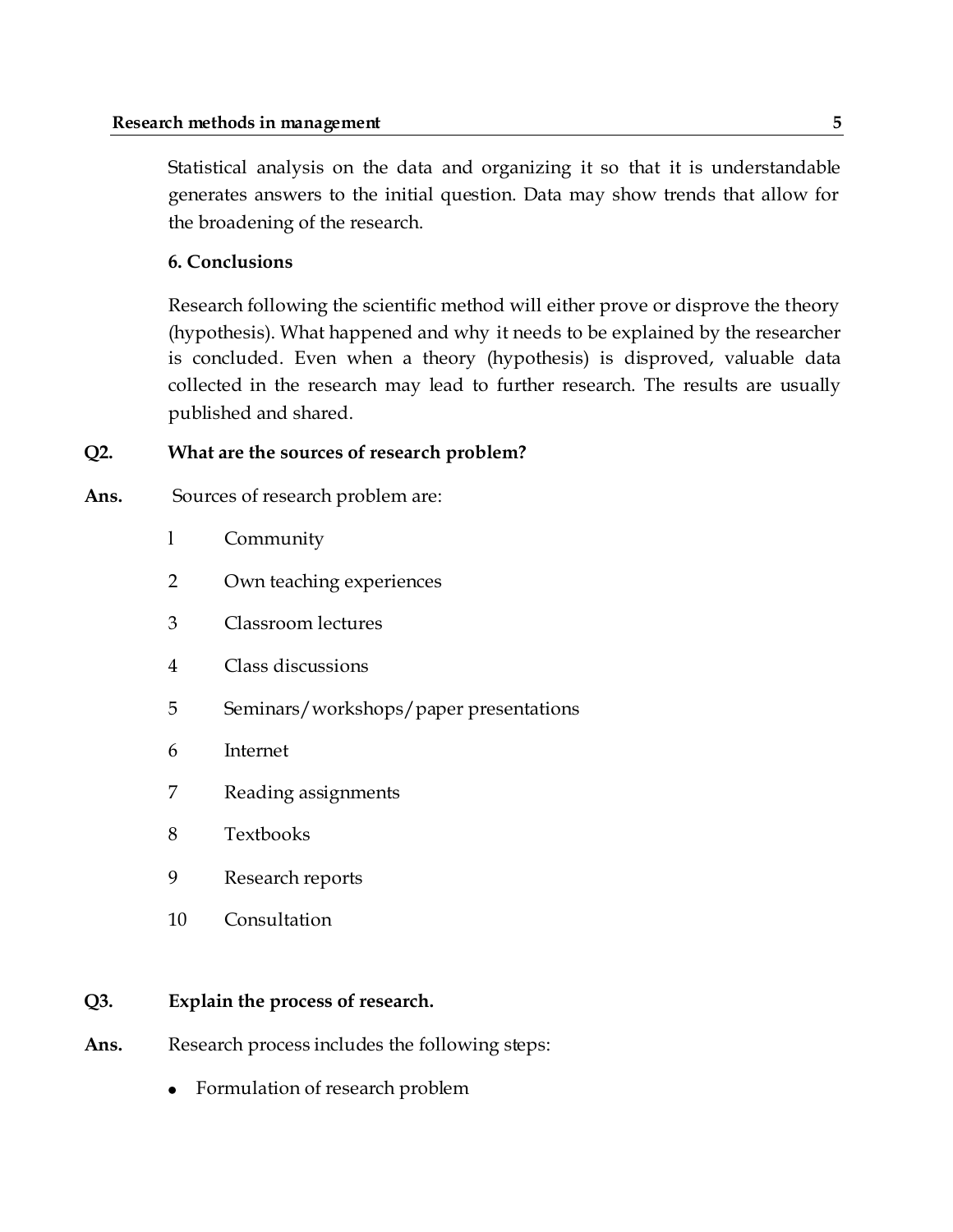- Hypothesis Building  $\bullet$
- Research Design
- Data Collection
- Data Analysis
- Interpretation
- Report Writing

#### **Q.4 How a research problem is formulated?**

**Ans.** The first step in research process is exploration of the area of interest. This may be done by review of literature and taking expert opinion. An analysis of the situation leads to an understanding of the entire scenario and researcher can identify the research problem Que

#### **Q5. What is the importance of literature review for a researcher?**

**Ans.** A literature review is a body of text that aims to review the critical points of current knowledge including substantive findings as well as theoretical and methodological contributions to a particular topic. Literature reviews are most often associated with academic-oriented literature, such as a thesis, a literature review usually precedes a research proposal and results section. Its ultimate goal is to bring the reader up to date with current literature on a topic and forms the basis for another goal, such as future research that may be needed in the area.

#### **Q6. What do you mean by research hypothesis? Why it is important?**

**Ans**. A hypothesis is a logical supposition, a reasonable guess. It provides a tentative explanation for a phenomenon under investigation." A hypothesis is important because it guides the researcher. An investigator may refer to the hypothesis to direct his or her thought process toward the solution of the research problem. The hypothesis helps an investigator to collect the right kinds of data needed for the investigation. Hypotheses are also important because they help an investigator to locate information needed to resolve the research problem .As a hypothesis is continually supported over time by a growing body of data, it becomes a theory. A theory is describes as "an organized body of concepts and principles intended to explain a particular phenomenon. Both are supported or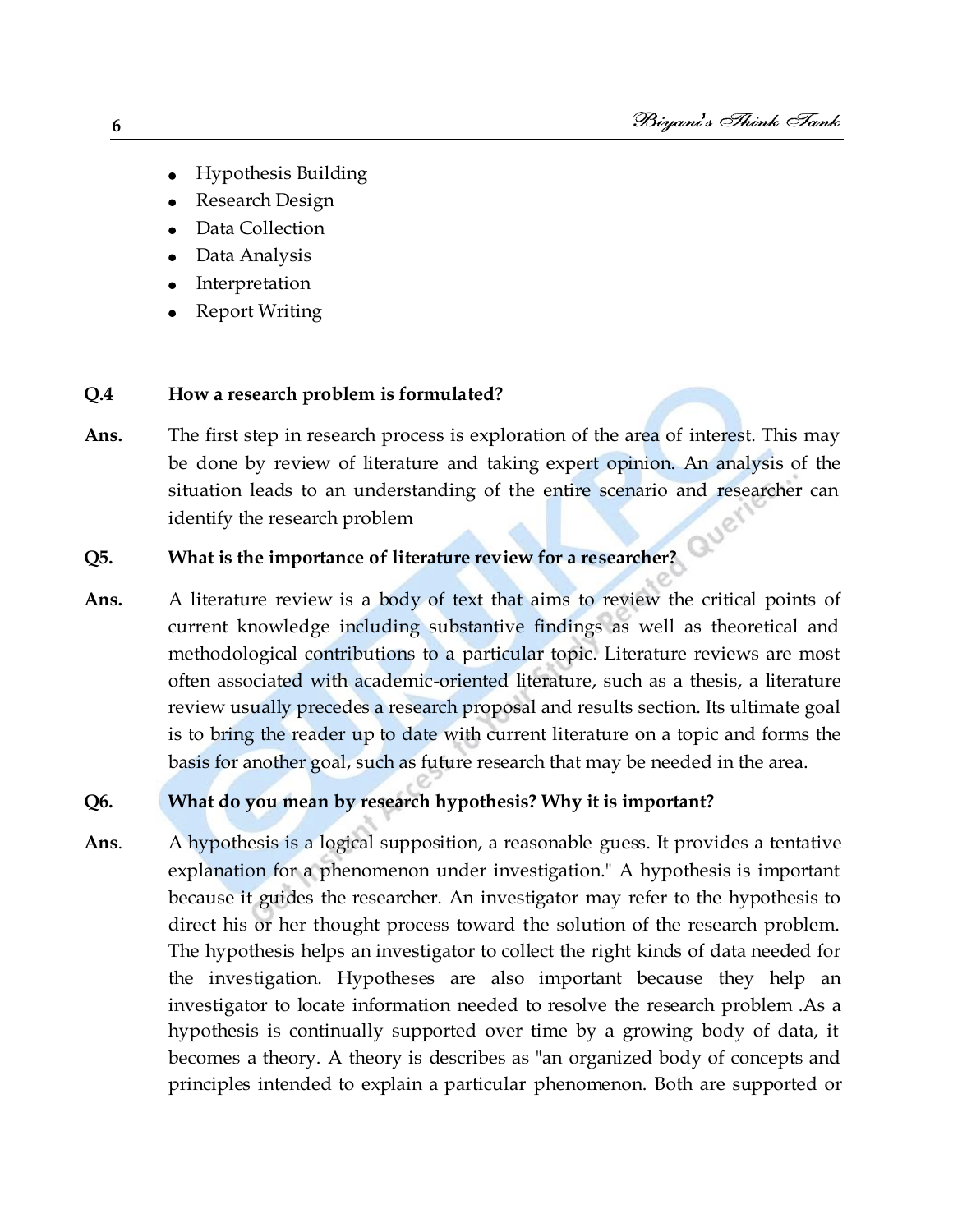rejected on the basis of testing by various investigators under different conditions. An example of a well known theory is Einstein's theory of relativity.

#### **Q7. What are the types of research design?**

#### **Ans. The research designs are of the following types:**

#### • **Exploratory research**

Exploratory research is a type of research conducted for a problem that has not been clearly defined. Exploratory research often relies on secondary research such as reviewing available literature and sometimes on qualitative approaches such as informal discussions with consumers, employees, management or competitors, and more formal approaches through in-depth interviews, focus groups, projective methods, case studies or pilot studies. Results of exploratory research can provide significant insight into a given situation.

#### • **Descriptive research**

Descriptive research is used to obtain information concerning the current status of the phenomena to describe **"what exists"** with respect to variables or conditions in a situation. The methods involved range from the survey which describes the status quo, the correlation study which investigates the relationship between variables, to developmental studies which seek to determine changes over time. Involves gathering data that describe events and then organizes, tabulates, depicts, and describes the data.

#### • **Experimental research design**

Experiments are conducted to be able to predict phenomenon. Typically, an experiment is constructed to be able to explain some kind of causation. Experimental research designs are used for the controlled testing of causal processes.

The general procedure is one or more independent variables are manipulated to determine their effect on a dependent variable

#### • **Qualitative research**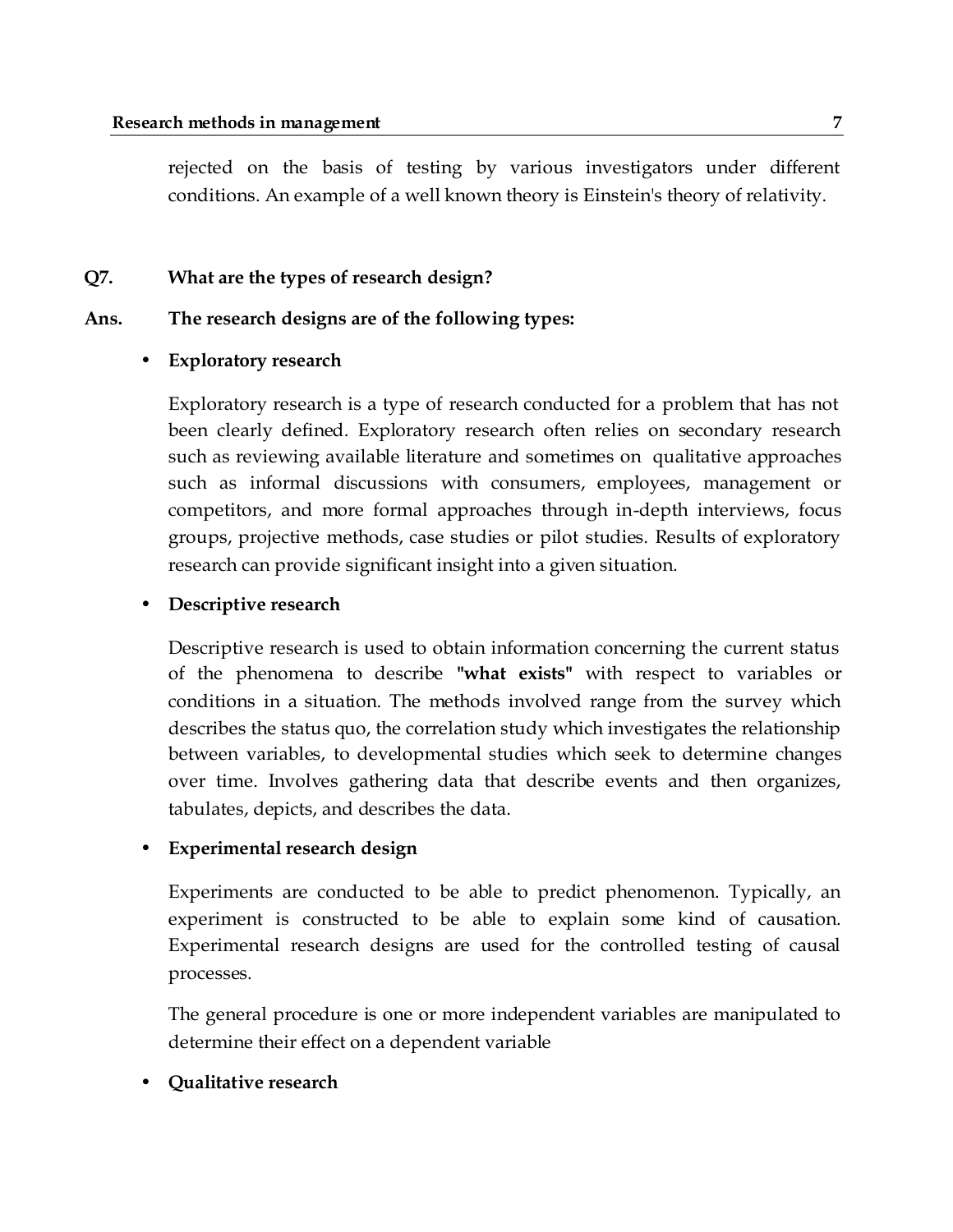Qualitative research is a method of inquiry employed in many different academic disciplines, traditionally in the social sciences, but also in market research and further contexts. Qualitative researchers aim to gather an in-depth understanding of human behavior and the reasons that govern such behavior. The qualitative method investigates the why and how of decision making, not just what, where, when. Hence, smaller but focused samples are more often needed, rather than large samples.

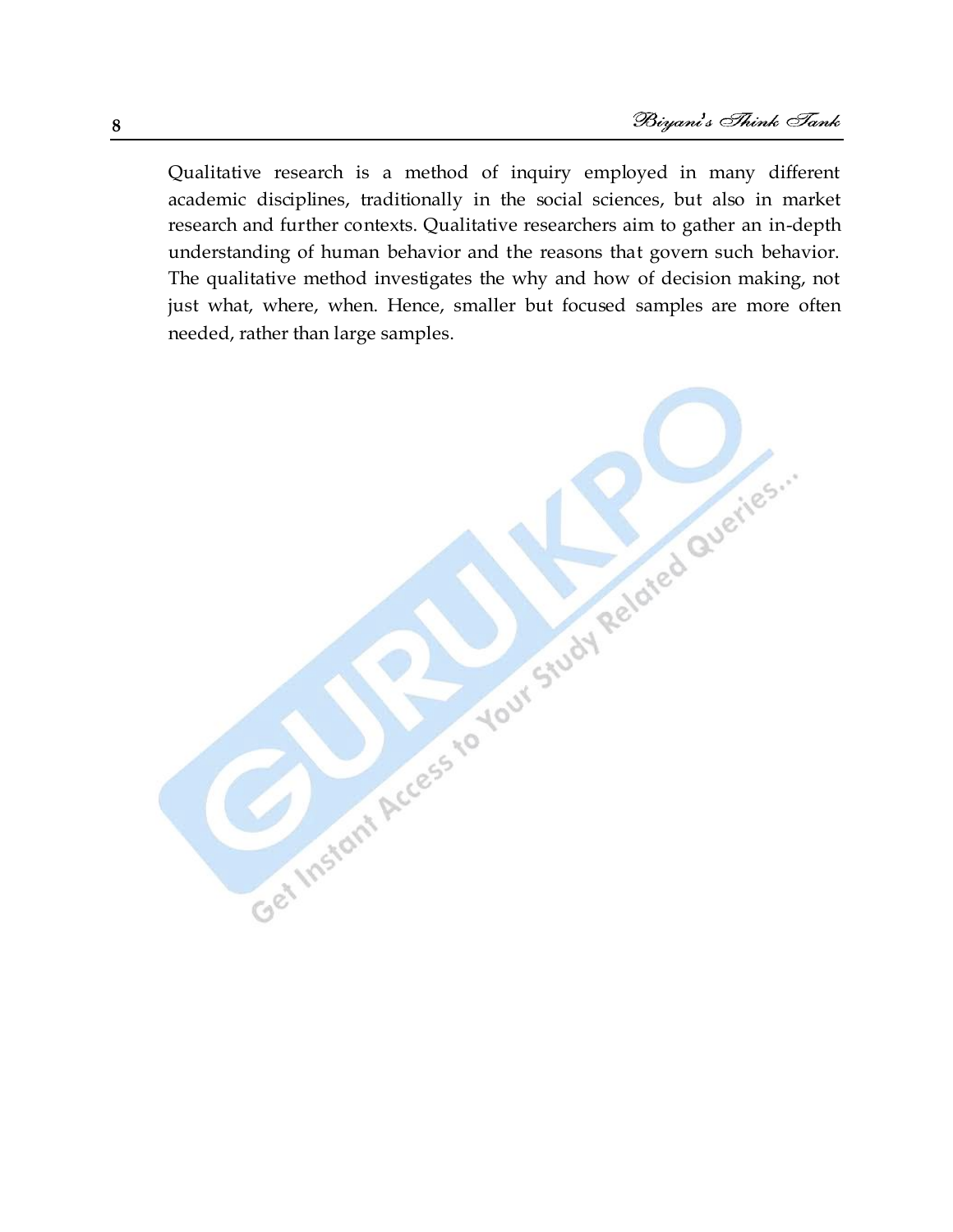## **Chapter 2**

## **Motivational Research**

#### **Q1. What do you mean by Motivational Research?**

**Ans.** Any research that attempts to explore the area of motivation of people can be called motivational research .Motivational research is a type of marketing research that attempts to explain why consumers behave as they do. Implicitly, motivational research assumes the existence of underlying or unconscious motives that influence consumer behavior. Motivational research attempts to identify forces and influences that consumers may not be aware of (e.g., cultural factors, sociological forces). Typically, these unconscious motives (or beyondawareness reasons) are intertwined with and complicated by conscious motives, cultural biases, economic variables, and fashion trends (broadly defined). Motivational research attempts to sift through all of these influences and factors to unravel the mystery of consumer behavior as it relates to a specific product or service, so that the marketer better understands the target audience and how to influence that audience.

#### **The Major Techniques**

The three major motivational research techniques are **observation, focus groups, and depth interviews**. Observation can be a fruitful method of deriving hypotheses about human motives. Anthropologists have pioneered the development of this technique. All of us are familiar with anthropologists living with the "natives" to understand their behavior. This same systematic observation can produce equally insightful results about consumer behavior. Observation can be accomplished in-person or sometimes through the convenience of video. Usually, personal observation is simply too expensive, and most consumers don't want an anthropologist living in their household for a month or two.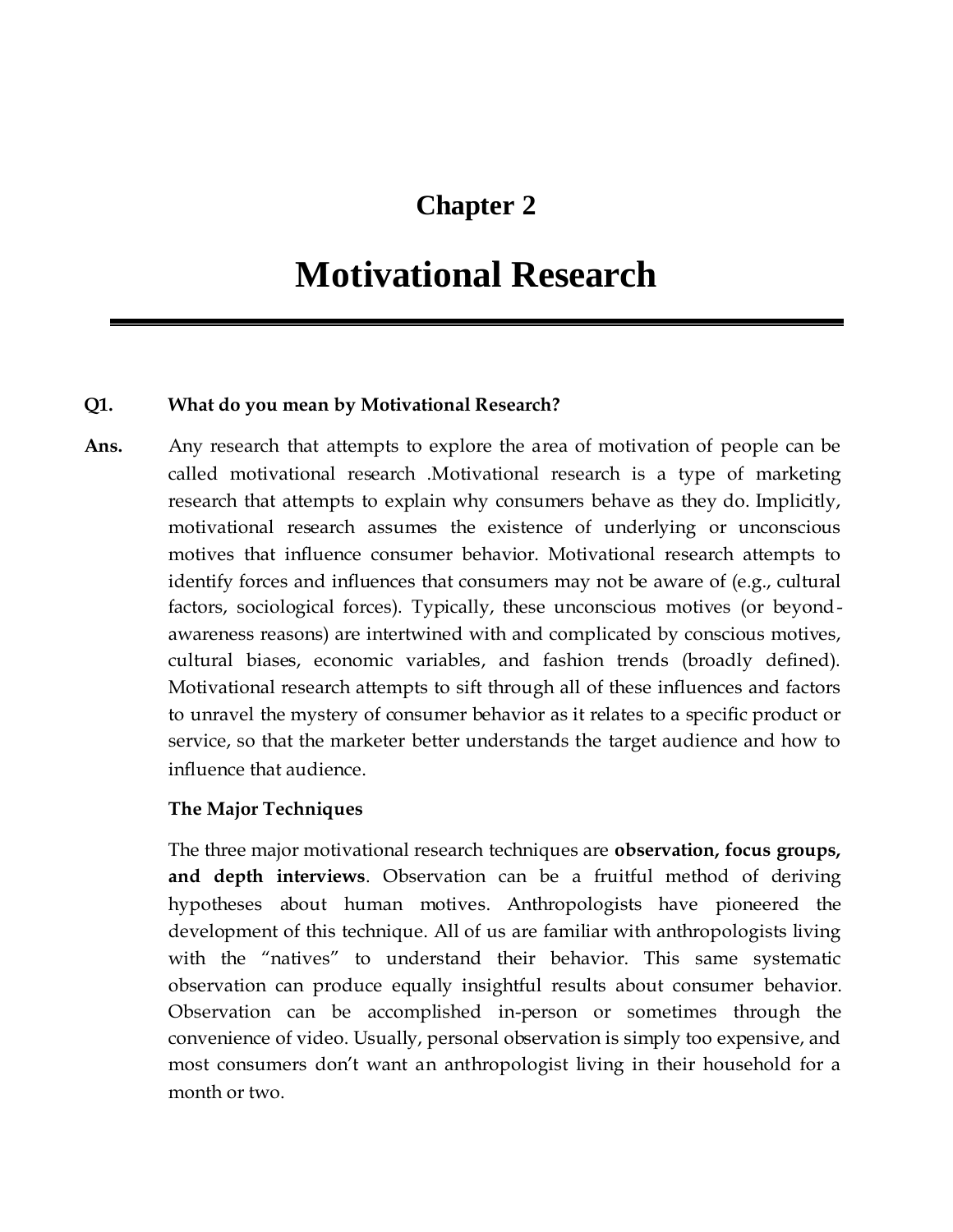#### **The Focus Group Interviews**

These involve interviews of a group of 8-12 individuals lasting about one and half hours.the discussion is led by a moderator who keeps the focus on the desired topic.

#### **The Depth Interview**

This entails interviews lasting from one to three hours and needing expert guidance .they usually use a funnel technique discussion at first on a broad level and then narrowing down the depth of the subject.

#### **Q2 . What do you mean by scaling techniques?**

**Ans**. Scaling is the process of measuring or ordering entities with respect to quantitative attributes or traits. For example, a scaling technique might involve estimating individuals' levels of extraversion, or the perceived quality of products. Certain methods of scaling permit estimation of magnitudes on a continuum, while other methods provide only for relative ordering of the entities.<br>
entities. continuum, while other methods provide only for relative ordering of the entities.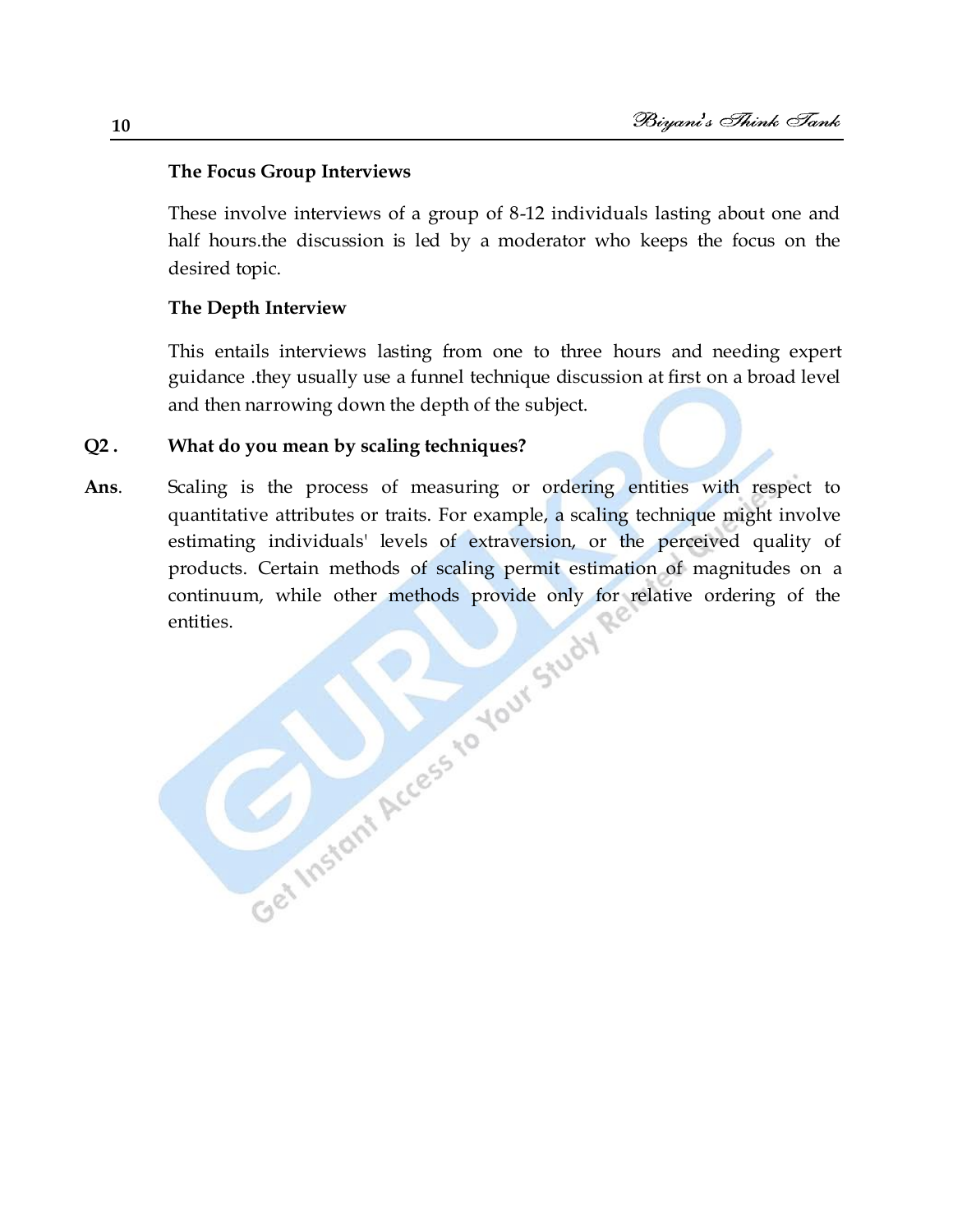## **Chapter 3**

## **Data Collection**

#### **Q1 . Differentiate between primary and secondary data.**

#### **Ans. Primary and Secondary Data:**

Primary data are collected by the investigator through field survey. Such data are in raw form **and** must be refined before use. **On** the other hand, secondary data are extracted from the existing published or unpublished sources.

#### **Q2. What do you mean by sampling?**

**Ans. Sampling** is that part of statistical practice concerned with the selection of a subset of individual observations within a population of individuals intended to yield some knowledge about the population of concern, especially for the purposes of making predictions based on statistical inference.

#### **Q3 . What are the sources of secondary data collection?**

**Ans. Secondary data** are the other people's statistics, where other people includes governments at all levels, international bodies or institutions like IMF, IBRD, etc., or other countries, private and government research organisations, Reserve Bank of India and other banks, research scholars of repute, etc. Broadly speaking we can divide the sources of secondary data into two categories: published sources and unpublished SOW.

#### A) **Published Sources**

- 1) Official publications of the government at all levels Central, State, Union
- 2) Official publications of foreign countries.
- 3) Official publications of international bodies like IMF, UNESCO, WHO, etc.
- 4) Newspapers and Journals of repute, both local and international.
- 5) Official publications of RBI, and other Banks, LIC, Trade Unions, Stock Exchange, Chambers of Commerce, etc.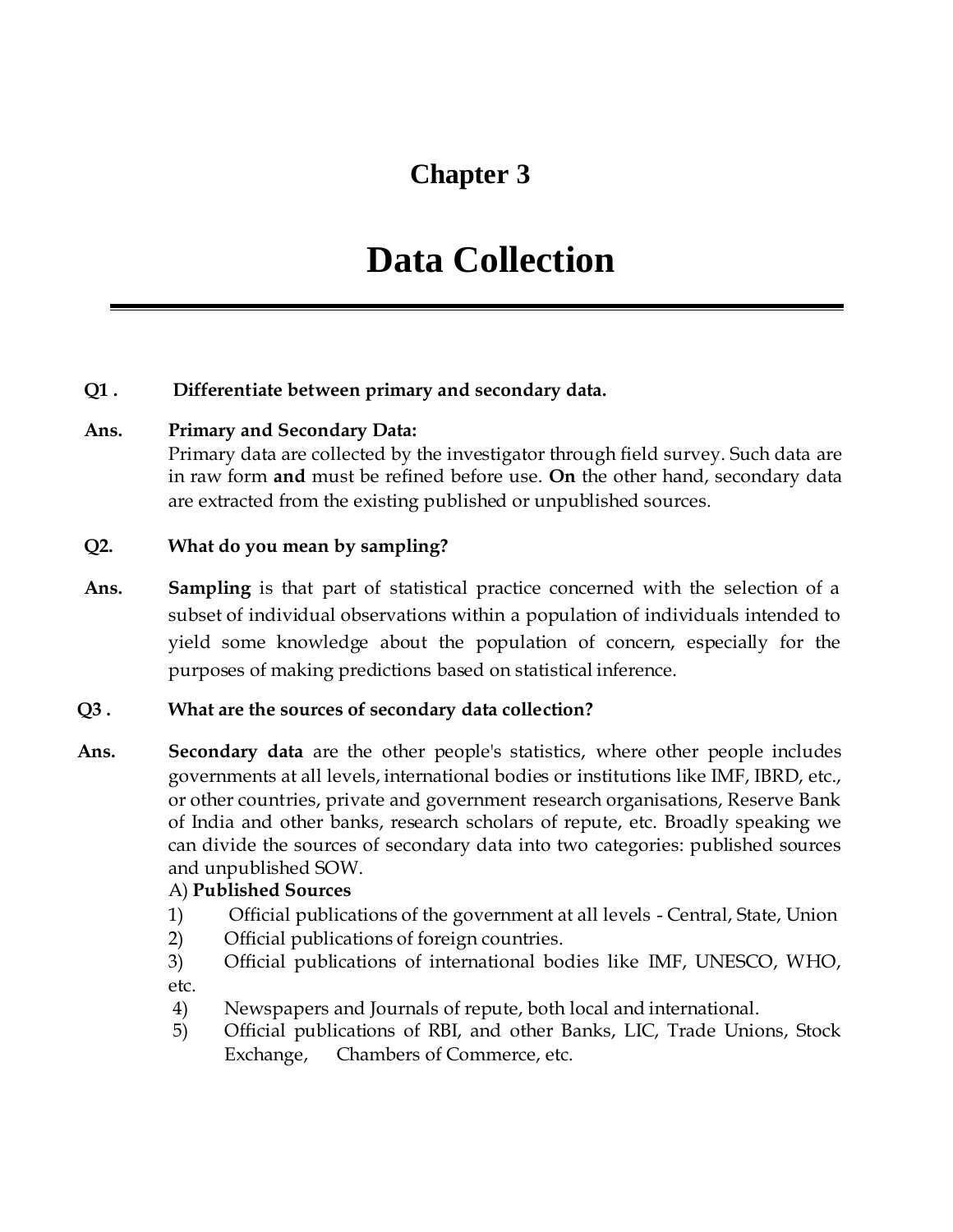6) Reports submitted by reputed economists, research scholars, universities, commissions of inquiry, if made public. Some main sources of published data in India are:

**Central Statistical Organization** (C.S.O.): It publishes data on national income, savings, capital formation, etc. in a publication called National Accounts Statistics.

**National Sample Survey Organization** (N.S.S.O.): Under Ministry of Statistics and Program me Implementation, this organization provides us **data** on all aspects of national economy, such as agriculture, industry, labor and Consumption expenditure.

**Reserve Bank of India Publications** (R.B.L): It publishes financial statistics. Its publications are Report on Currency and Finance, Reserve Bank of India Bulletin, Statistical Tables Relating to Banks in India, etc.

#### B) **Un-published Sources**

1) Unpublished findings of certain inquiry committees.

2) Research workers' findings.

<sup>3</sup><br>3) Unpublished findings of certain inquiry committees.<br>3) Unpublished material found with Trade Associations, Labor Organizations<br>Chambers of Commerce.<br>What are the various sampling methods?<br>Sampling methods are as  $f^{$ and Chambers of Commerce.

#### **Q4 . What are the various sampling methods?**

Ans. Sampling methods are as follows:

#### **Probability and non probability sampling**

A **probability sampling** scheme is one in which every unit in the population has a chance (greater than zero) of being selected in the sample, and this probability can be accurately determined. The combination of these traits makes it possible to produce unbiased estimates of population totals, by weighting sampled units according to their probability of selection.

**Non probability sampling** is any sampling method where some elements of the population have *no* definite chance of selection, or where the probability of selection can't be accurately determined. Probability sampling may be of the following types:

#### **Simple random sampling**

In a simple random sample ('SRS') of a given size, all such subsets of the frame are given an equal probability. Each element of the frame thus has an equal probability of selection: the frame is not subdivided or partitioned. This minimizes bias and simplifies analysis of results.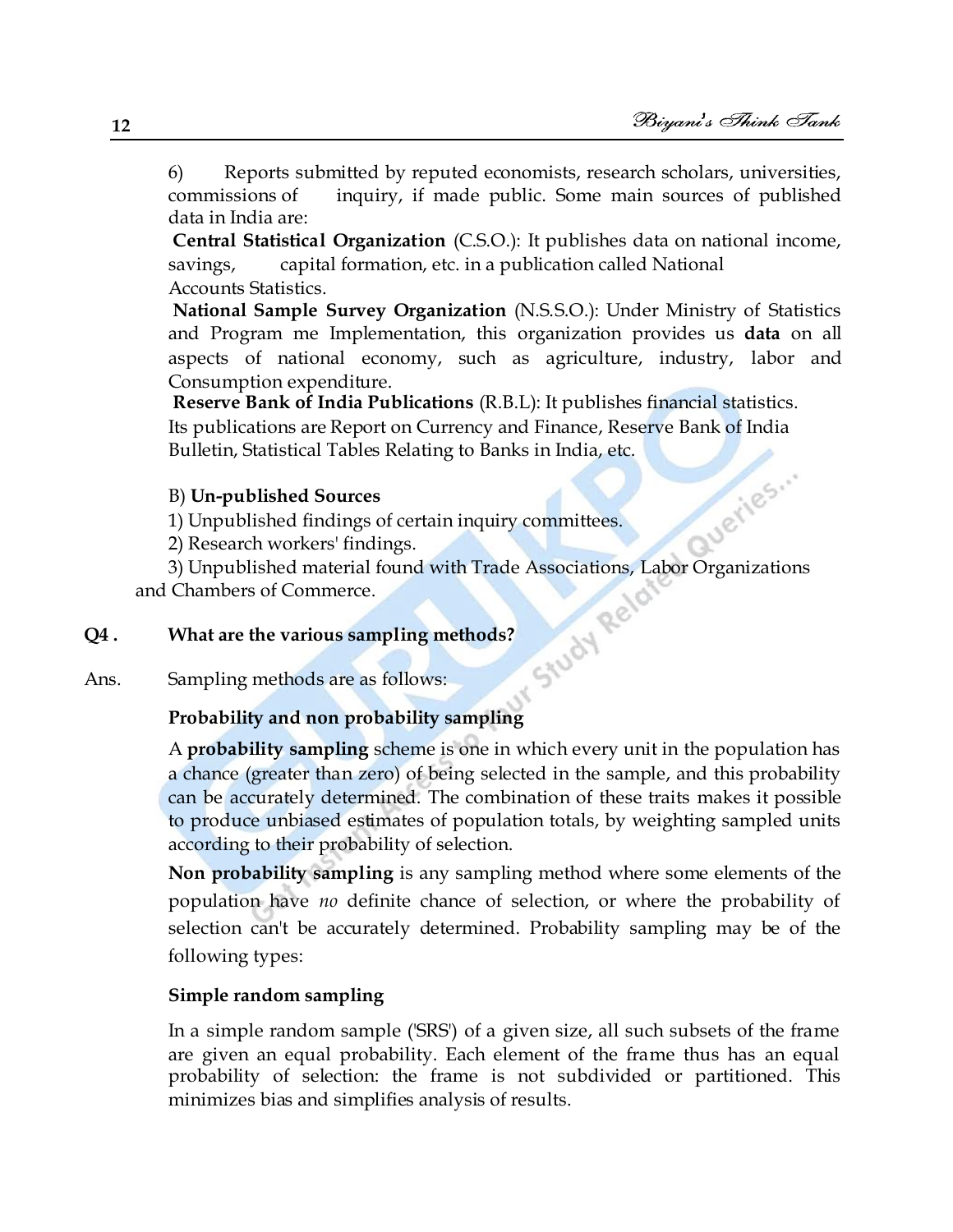#### **Systematic sampling**

Systematic sampling relies on arranging the target population according to some ordering scheme and then selecting elements at regular intervals through that ordered list. Systematic sampling involves a random start and then proceeds with the selection of every *k*th element from then onwards. In this case, *k*=(population size/sample size). It is important that the starting point is not automatically the first in the list, but is instead randomly chosen from within the first to the *k*th element in the list. A simple example would be to select every 10th name from the telephone directory (an 'every 10th' sample, also referred to as 'sampling with a skip of 10').

#### **Stratified sampling**

Where the population embraces a number of distinct categories, the frame can be organized by these categories into separate "strata." Each stratum is then sampled as an independent sub-population, out of which individual elements can be randomly selected. Dividing the population into distinct, independent strata can enable researchers to draw inferences about specific subgroups that may be lost in a more generalized random sample.

#### **Cluster sampling**

**It** is an example of 'two-stage sampling' or 'multistage sampling': in the first stage a sample of areas is chosen; in the second stage a sample of respondents *within* those areas is selected.

**Multistage sampling** Multistage sampling is a complex form of cluster sampling in which two or more levels of units are embedded one in the other. The first stage consists of constructing the clusters that will be used to sample from. In the second stage, a sample of primary units is randomly selected from each cluster (rather than using all units contained in all selected clusters). In following stages, in each of those selected clusters, additional samples of units are selected, and so on. All ultimate units (individuals, for instance) selected at the last step of this procedure are then surveyed.

This technique, thus, is essentially the process of taking random samples of preceding random samples. It is not as effective as true random sampling, but it probably solves more of the problems inherent to random sampling. Moreover, It is an effective strategy because it banks on multiple randomizations. As such, it is extremely useful.

Multistage sampling is used frequently when a complete list of all members of the population does not exist and is inappropriate. Moreover, by avoiding the use of all sample units in all selected clusters, multistage sampling avoids the large, and perhaps unnecessary, costs associated traditional cluster sampling.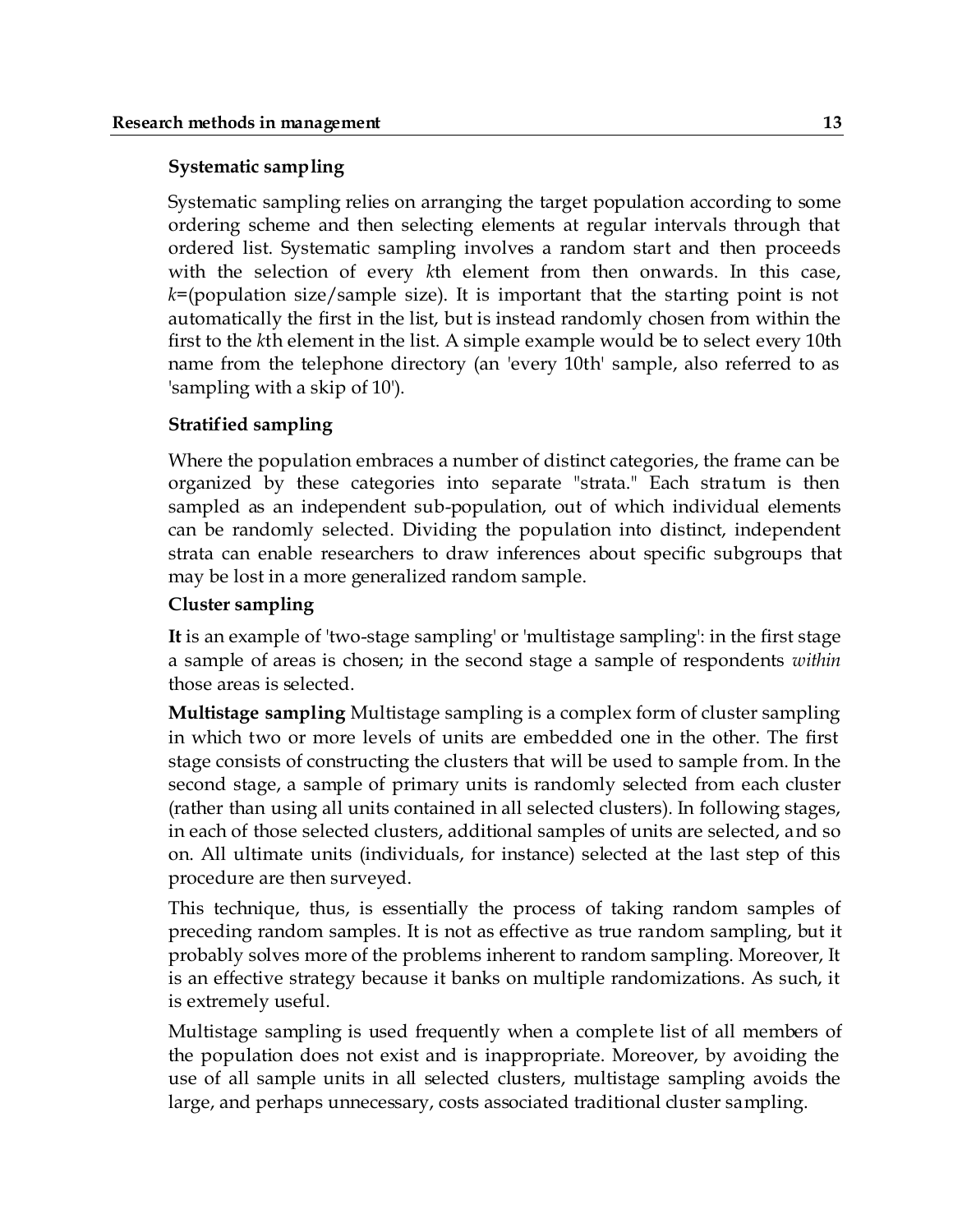#### **Non Probability sampling:**

**Quota sampling,** in **quota sampling** the population is first segmented into mutually exclusive sub-groups, just as in stratified sampling. Then judgment is used to select the subjects or units from each segment based on a specified proportion. It is this second step which makes the technique one of nonprobability sampling. In quota sampling the selection of the sample is nonrandom. For example interviewers might be tempted to interview those who look most helpful. The problem is that these samples may be biased because not everyone gets a chance of selection. This random element is its greatest weakness and quota versus probability has been a matter of controversy for many years.

**Convenience sampling** (sometimes known as **grab** or **opportunity sampling**) is a type of non probability sampling which involves the sample being drawn from that part of the population which is close to hand. That is, a sample population selected because it is readily available and convenient. It may be through meeting the person or including a person in the sample when one meets them or chosen by finding them through technological means such as the internet or through phone. The researcher using such a sample cannot scientifically make generalizations about the total population from this sample because it would not be representative enough. For example, if the interviewer was to conduct such a survey at a shopping center early in the morning on a given day, the people that he/she could interview would be limited to those given there at that given time, which would not represent the views of other members of society in such an area, if the survey was to be conducted at different times of day and several times per week. This type of sampling is most useful for pilot testing.

#### **Q5 . What are the methods of primary data collection?**

#### **Ans. COLLECTION OF PRIMARY DATA** -

#### **SURVEY TECHNIOUES**

**After** the investigator is convinced that the gain from primary data outweighs the money cost, effort and time, she/he can go in for this. She/he can use any of the following methods to collect primary data:

- a) Direct Personal Investigation
- b) Indirect Oral Investigation
- c) Use of Local Reports
- d) Questionnaire method

#### **a) Direct Personal Investigation**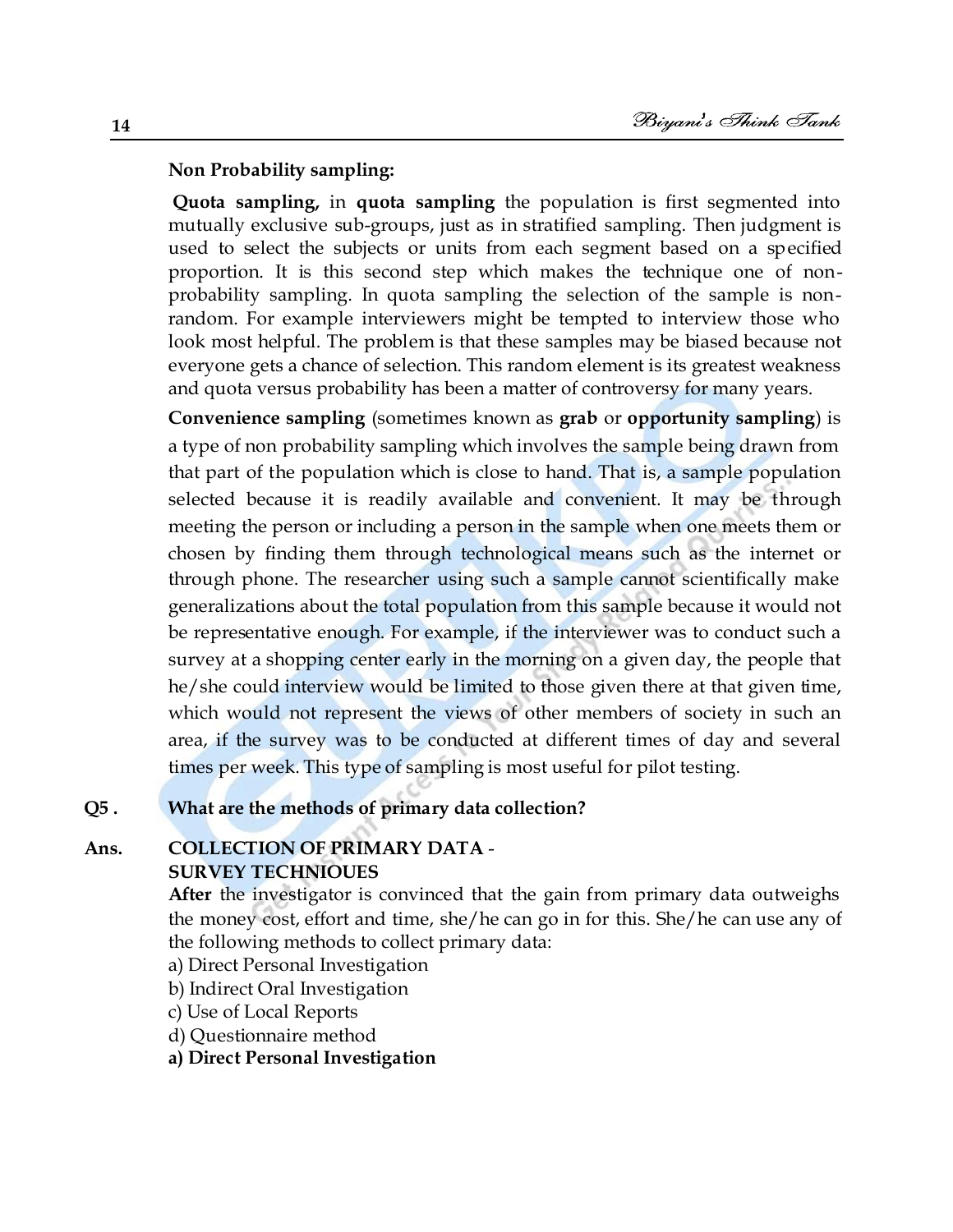Here the investigator collects information personally from the respondents. She/ he meets them personally to collect information. This method requires much from the investigator such as:

1) She/he should be polite, unbiased and tactful.

2) She/he should know the local conditions, customs and traditions

**3)** She/he should be intelligent possessing good observation power.

4) She/he should use simple, easy and meaning lid questions to extract information.

This method is suitable only for intensive investigations. It is a costly method in terms of money, effort and time. Further, the personal bias of the investigator cannot be ruled out and it can do a lot of harm to the investigation.

#### b) **Indirect Oral Investigation Method**

This method is generally used when the respondents are reluctant to part with the information due to various reasons. Here, the information is collected from a witness or from a third party who are directly or indirectly related to the problem and possess sufficient knowledge. The person(s) who is/are selected as informants must possess the following qualities:

1) They should possess full knowledge about the issue.

**2)** They must be willing to reveal it faithfully and honestly.

**3)** They should not be biased and prejudiced.

4) They must be capable of expressing themselves to the true spirit of the inquiry.

#### c) **Questionnaire Method**

It is the most important and systematic method of collecting **primary** data, especially when the inquiry is quite extensive. It involves preparation of a list of questions relevant to the **inquiry** and presenting them in the form of a booklet, often called a questionnaire. The questionnaire is divided into two parts:

1) General introductory part which contains questions'regarding the identity of the respondent and contains information such as name, address, telephone number, qualification, profession, etc.

2) Main question part containing questions connected with the inquiry. These questions differ from inquiry to inquiry. Preparation of the questionnaire is a highly specialized job and is perfected with experience. Therefore, some experienced persons should be associated with it.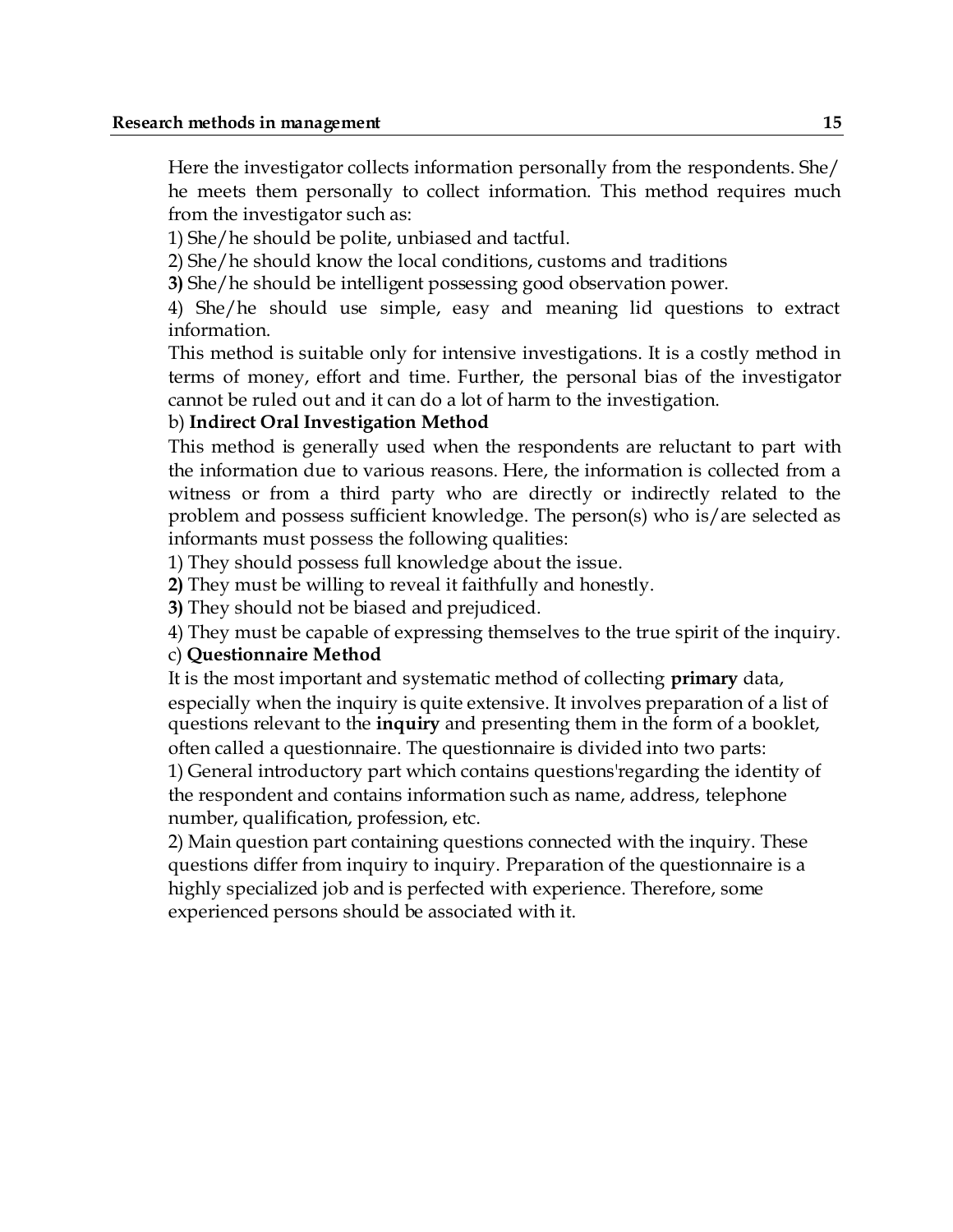## **Chapter 4**

## **Presentation of Data**

#### **Q1 . What is the use of tables and graphs?**

**Ans.** When significant amounts of quantitative data are presented in a report or publication, it is most effective to use tables and/or graphs. Tables permit the actual numbers to be seen most clearly, while graphs are superior for showing<br>trends and changes in the data<br>What is Line Diagram?<br>Line diagram trends and changes in the data

#### **Q2. What is Line Diagram?**

#### **Line diagram**

Of all forms of graphic presentation of statistical data line diagram is the simplest one. A line diagram is one in which the frequency distribution is presented in the form of a series of lines in a graph sheet. The heights of these lines are equal to or in proportion to the frequencies of the class. The lines are erected at the midpoints of the class intervals.



#### **Q3. Show various types of Bar Charts.**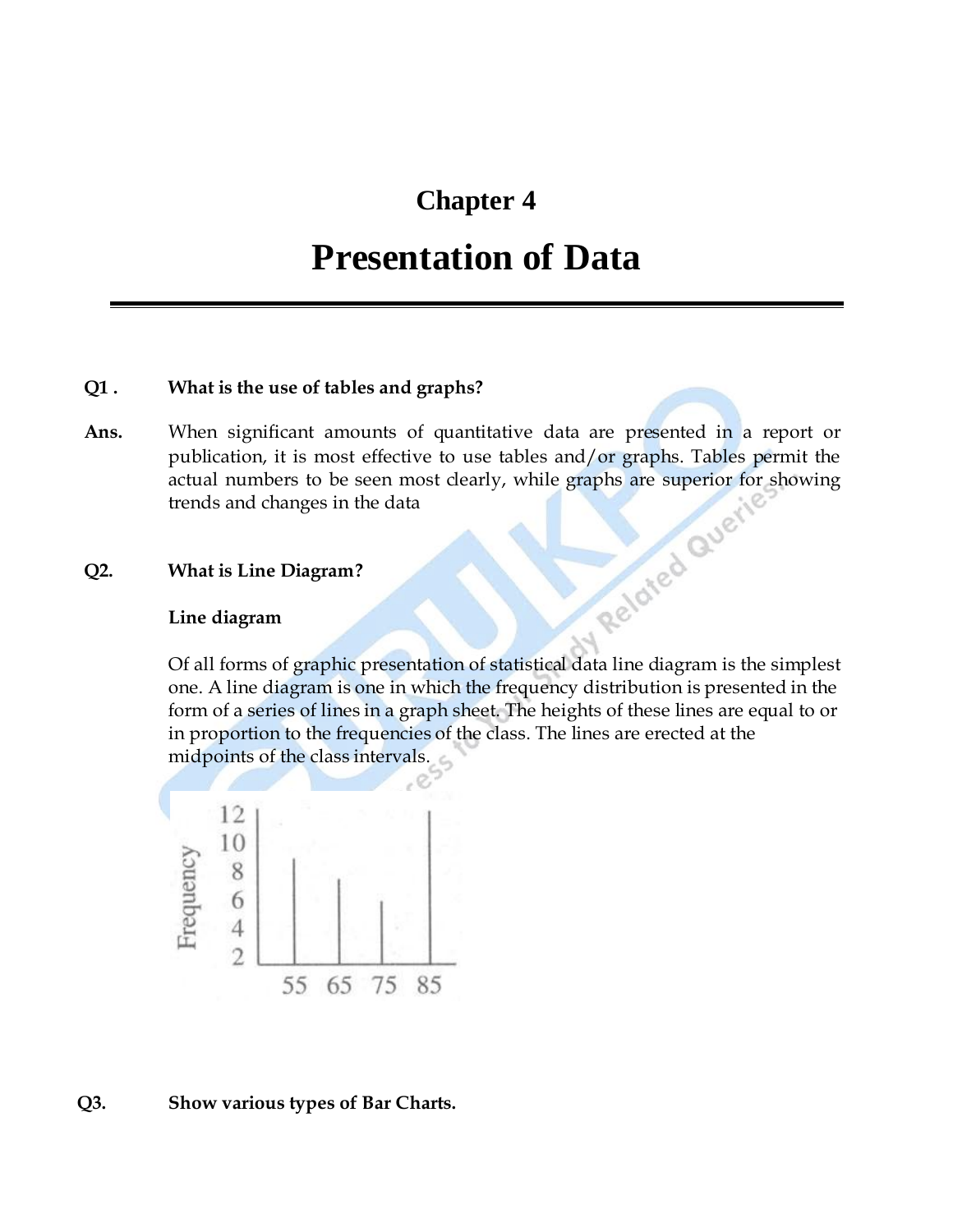#### **Ans**



#### **Q4. Explain the construction of Pie Chart.**

How to Use a Pie Chart



**Step 1.** Taking the data to be charted, calculate the percentage contribution for each category. First, total all the values. Next, divide the value of each category by the total. Then, multiply the product by 100 to create a percentage for each value.

**Step 2.** Draw a circle. Using the percentages, determine what portion of the circle will be

represented by each category. This can be done by eye or by calculating the number of degrees and using a compass. By eye, divide the circle into four quadrants, each representing 25 percent.

**Step 3.** Draw in the segments by estimating how much larger or smaller each category is. Calculating the number of degrees can be done by multiplying the percent by 3.6 (a circle has 360 degrees) and then using a compass to draw the portions.

**Step 4.** Provide a title for the pie chart that indicates the sample and the time period covered by the data. Label each segment with its percentage or proportion (e.g., 25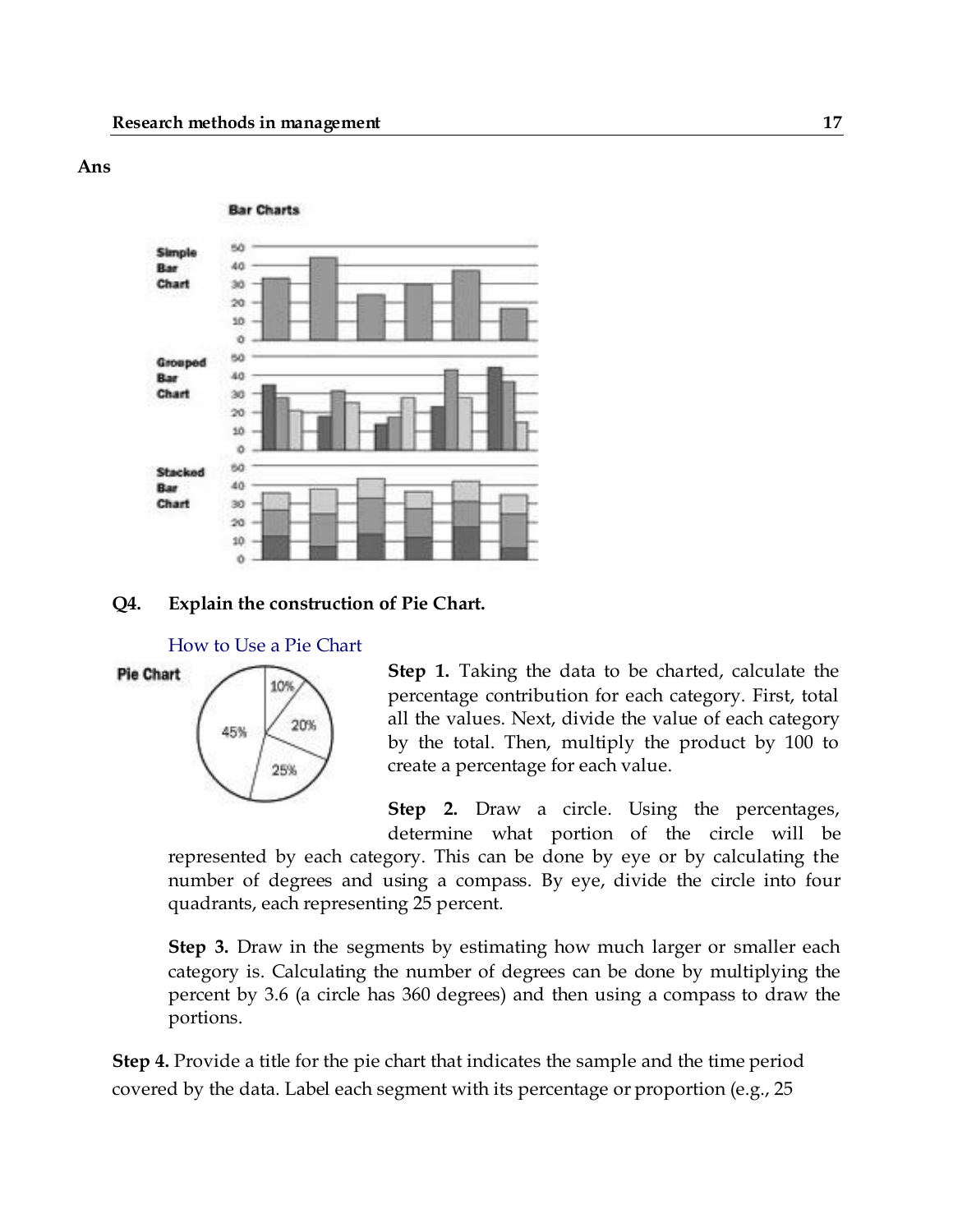percent or one quarter) and with what each segment represents (e.g., people who returned for a follow-up visit; people who did not return).

Get Instant Access to Your Stuart Related Queries.

**18**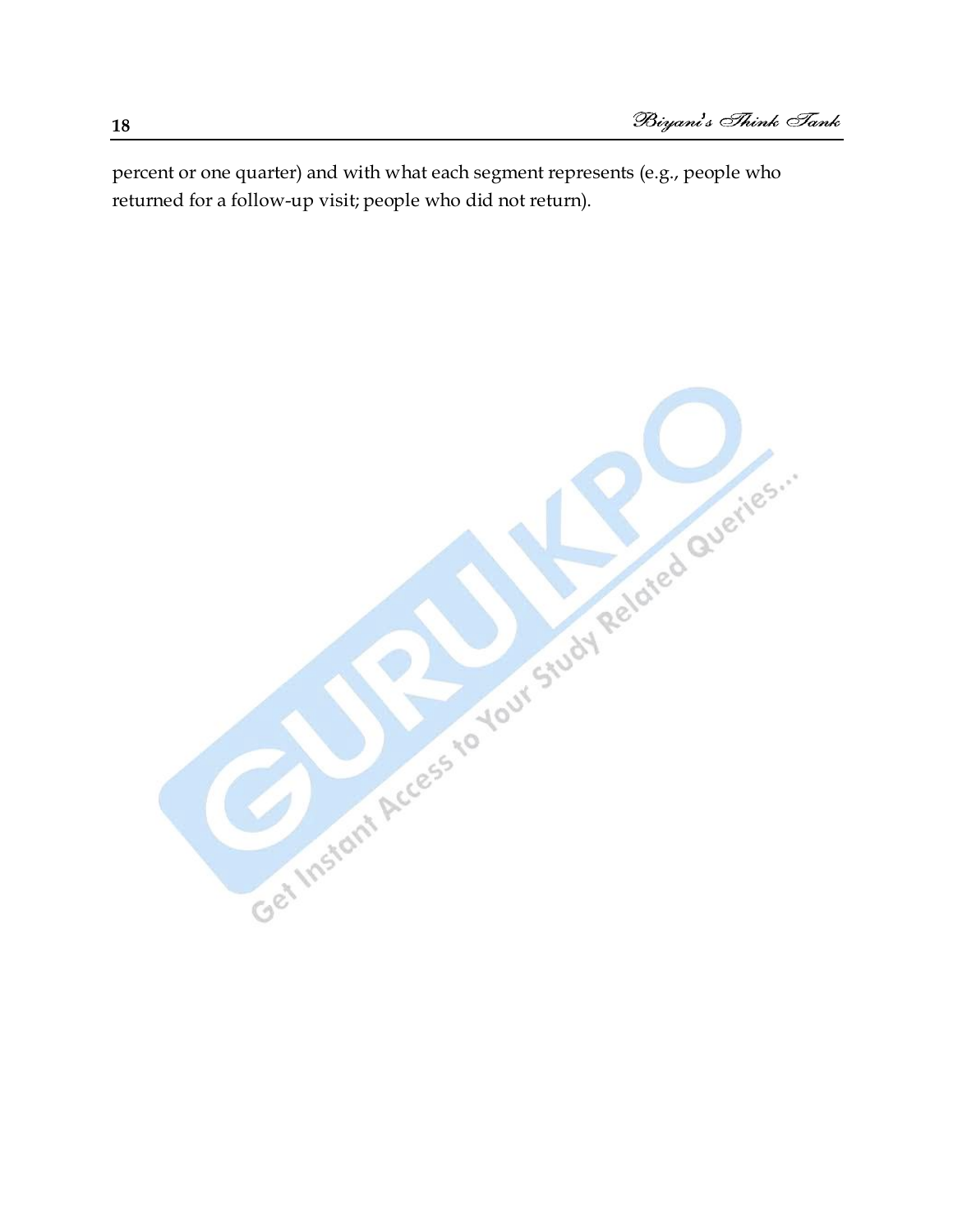## **Chapter 5**

## **Analysis of Data**

#### **Q1. What do you mean by Correlation?**

**Ans**. In statistics and probability theory, correlation means how closely related two sets of data are.

> Correlation does not always mean that one causes the other. It is very possible that there is a third factor involved.

> Correlation usually has one of two directions. These are positive or negative. If it is positive, then the two sets go up together. If it is negative, then one goes up while the other goes down.

> Lots of different measurements of correlation are used for different situations. For example on a scatter graph, people draw a line of best fit to show the direction of the correlation

#### **Q2. Write down the formula for calculating the correlation coefficient and explain its calculation**

**Ans**

The formula for the correlation is: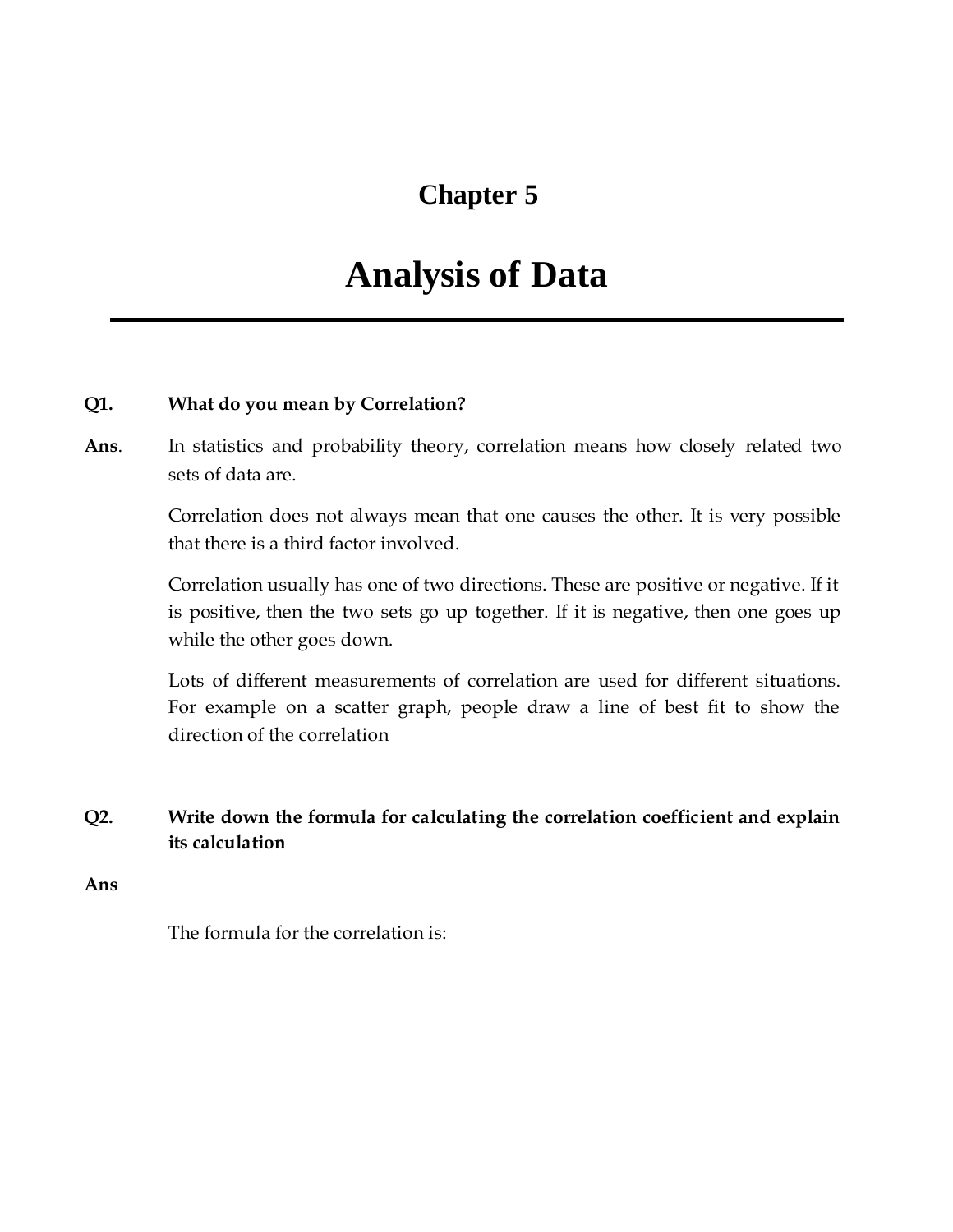| $N\Sigma xy - (\Sigma x)(\Sigma y)$                                                         |     |                                      |  |  |  |  |  |  |  |
|---------------------------------------------------------------------------------------------|-----|--------------------------------------|--|--|--|--|--|--|--|
| <sup>'</sup> [ΝΣx <sup>2</sup> - (Σx) <sup>2</sup> ][ΝΣy <sup>2</sup> - (Σy) <sup>2</sup> ] |     |                                      |  |  |  |  |  |  |  |
| Where:                                                                                      |     |                                      |  |  |  |  |  |  |  |
| N                                                                                           |     | number of pairs of scores            |  |  |  |  |  |  |  |
| $\Sigma$ xy                                                                                 | Ξ   | sum of the products of paired scores |  |  |  |  |  |  |  |
| $\Sigma$ x                                                                                  | $=$ | sum of x scores                      |  |  |  |  |  |  |  |
| $\frac{\Sigma y}{\Sigma x^2}$                                                               | Ξ   | sum of y scores                      |  |  |  |  |  |  |  |
|                                                                                             | $=$ | sum of squared x scores              |  |  |  |  |  |  |  |
|                                                                                             |     | sum of squared y scores              |  |  |  |  |  |  |  |

#### **Example**

| ⊷<br>$34.11$ or $34.421$ or $3.330$ or $3.3$<br>We use the symbol $r$ to stand for the correlation. |            |                    |                           |        |        |  |  |  |
|-----------------------------------------------------------------------------------------------------|------------|--------------------|---------------------------|--------|--------|--|--|--|
| stiles."<br>Example                                                                                 |            |                    |                           |        |        |  |  |  |
| Person                                                                                              | Height (x) | Self Esteem<br>(y) | $\mathbf{x}^* \mathbf{y}$ | $x^*x$ | $y^*y$ |  |  |  |
| 1                                                                                                   | 68         | 4.1                | 278.8                     | 4624   | 16.81  |  |  |  |
| 2                                                                                                   | 71         | 4.6                | 326.6                     | 5041   | 21.16  |  |  |  |
| 3                                                                                                   | 62         | 3.8<br>12 S        | 235.6                     | 3844   | 14.44  |  |  |  |
| $\vert 4 \vert$                                                                                     | 75         | 4.4                | 330                       | 5625   | 19.36  |  |  |  |
| 5                                                                                                   | 58         | 3.2                | 185.6                     | 3364   | 10.24  |  |  |  |
| 6                                                                                                   | 60         | 3.1                | 186                       | 3600   | 9.61   |  |  |  |
| 17                                                                                                  | 67         | 3.8                | 254.6                     | 4489   | 14.44  |  |  |  |
| $\vert 8$                                                                                           | 68         | 4.1                | 278.8                     | 4624   | 16.81  |  |  |  |
| $ 9\rangle$                                                                                         | 71         | 4.3                | 305.3                     | 5041   | 18.49  |  |  |  |
| $ 10\rangle$                                                                                        | 69         | 3.7                | 255.3                     | 4761   | 13.69  |  |  |  |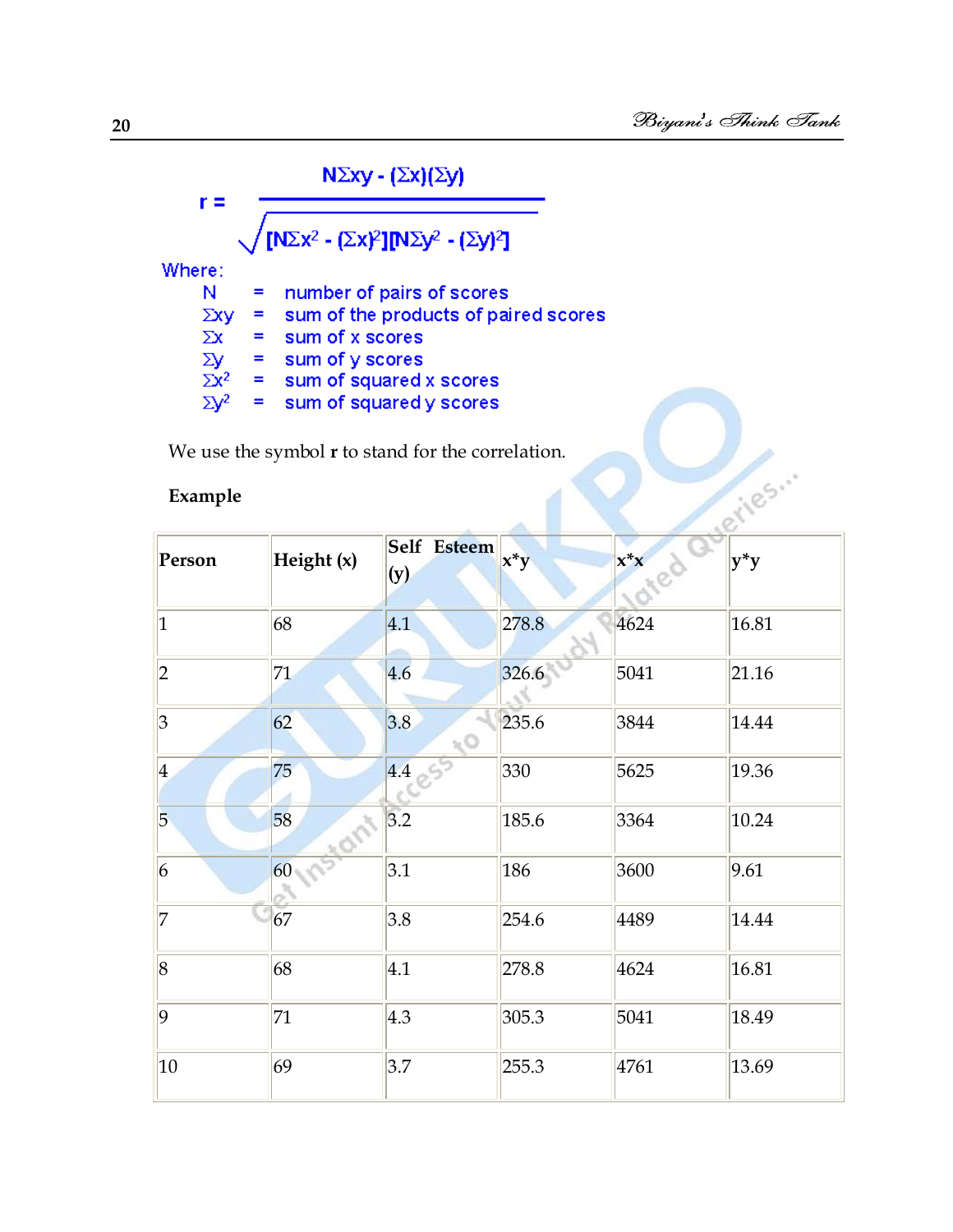| 11      | 68   | 3.5             | 238    | 4624  | 12.25  |
|---------|------|-----------------|--------|-------|--------|
| 12      | 67   | 3.2             | 214.4  | 4489  | 10.24  |
| 13      | 63   | 3.7             | 233.1  | 3969  | 13.69  |
| 14      | 62   | 3.3             | 204.6  | 3844  | 10.89  |
| 15      | 60   | 3.4             | 204    | 3600  | 11.56  |
| 16      | 63   | $\vert 4 \vert$ | 252    | 3969  | 16     |
| 17      | 65   | 4.1             | 266.5  | 4225  | 16.81  |
| 18      | 67   | 3.8             | 254.6  | 4489  | 14.44  |
| 19      | 63   | 3.4             | 214.2  | 3969  | 11.56  |
| 20      | 61   | 3.6             | 219.6  | 3721  | 12.96  |
| $Sum =$ | 1308 | 75.1            | 4937.6 | 85912 | 285.45 |

| N            | ≡ | 20     |
|--------------|---|--------|
| Σху          | ≡ | 4937.6 |
| Σх           | = | 1308   |
| Σу           | ≡ | 75.1   |
| $\Sigma x^2$ | = | 85912  |
| $\Sigma y^2$ | ≡ | 285.45 |

Now, when we plug these values into the formula given above, we get the following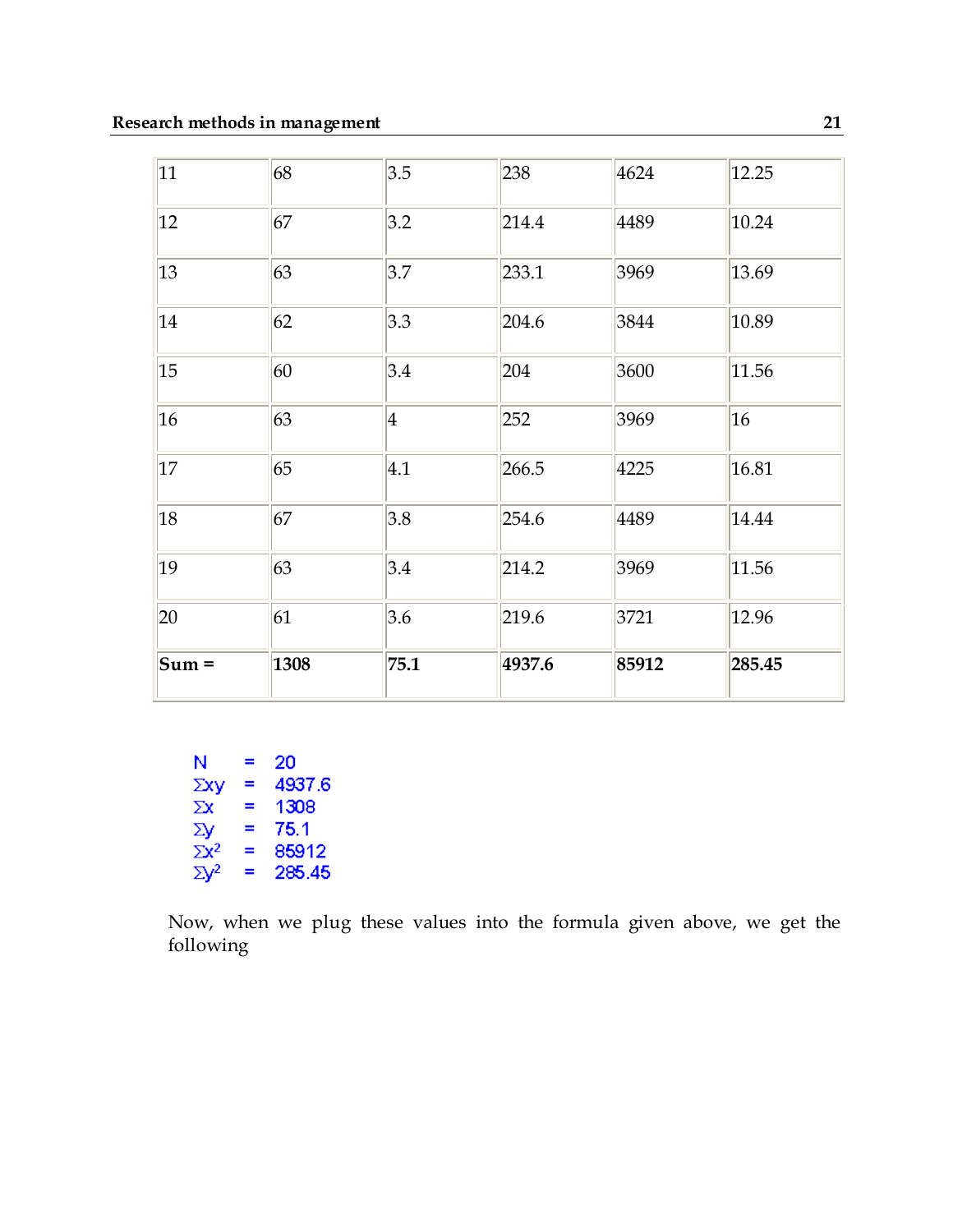

**Ans**. Simple regression is used to examine the relationship between one dependent and one independent variable. After performing an analysis, the regression statistics can be used to predict the dependent variable when the independent variable is known. Regression goes beyond correlation by adding prediction capabilities.

> For example, a medical researcher might want to use body weight (independent variable) to predict the most appropriate dose for a new drug (dependent variable). The purpose of running the regression is to find a formula that fits the relationship between the two variables. The regression line (known as the least squares line) is a plot of the expected value of the dependent variable for all values of the independent variable. Technically, it is the line that "minimizes the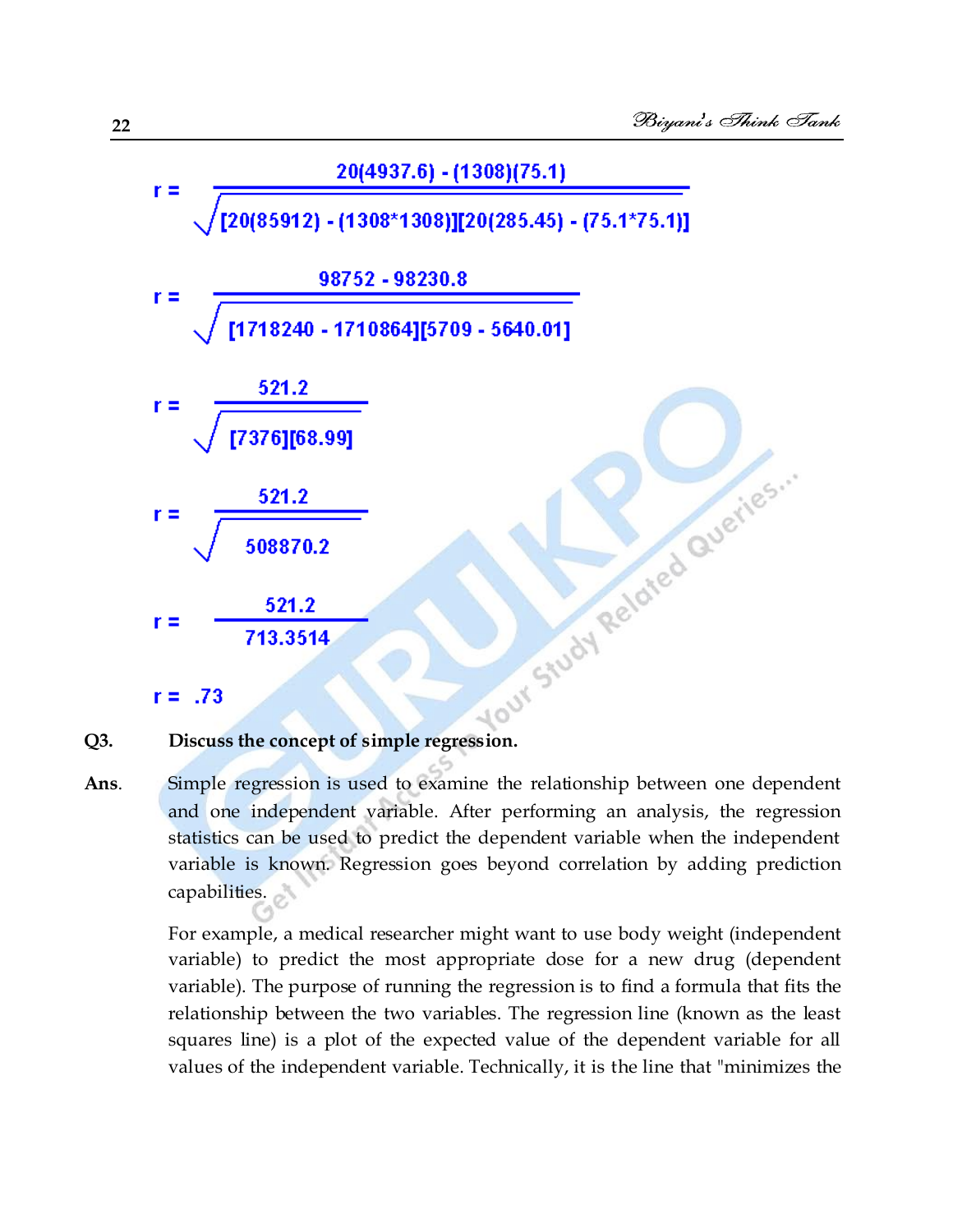squared residuals". The regression line is the one that best fits the data on a scatter plot.

Using the regression equation, the dependent variable may be predicted from the independent variable. The slope of the regression line (b) is defined as the rise divided by the run. The y intercept (a) is the point on the y axis where the regression line would intercept the y axis. The slope and y intercept are incorporated into the regression equation. The intercept is usually called the constant, and the slope is referred to as the coefficient. Since the regression model is usually not a perfect predictor, there is also an error term in the equation.

In the regression equation,  $y$  is always the dependent variable and  $x$  is always the independent variable. Here are three equivalent ways to mathematically describe a linear regression model.

 $y =$  intercept + (slope x) + error  $y = constant + (coefficient x) + error$  $y = a + bx + e$ 

#### **Q4. Discuss the calculation of regression equation.**

#### **Ans**

In the table below, the  $x_i$  column shows scores on the aptitude test. Similarly, the  $y_i$  column shows statistics grades. The last two rows show sums and mean scores that we will use to conduct the regression analysis.

|  |               |  |            |              |                   |      | Student $x_i$ $y_i$ $(x_i - x)$ $(y_i - y)$ $(x_i - x)^2$ $(y_i - y)^2$ $(x_i - x)(y_i - y)$ |
|--|---------------|--|------------|--------------|-------------------|------|----------------------------------------------------------------------------------------------|
|  |               |  |            |              | 95 85 17 8 289 64 |      | 136                                                                                          |
|  | $\mathcal{P}$ |  | 85 95 7 18 |              | 49                | 324  | - 126                                                                                        |
|  | $\mathcal{B}$ |  |            | 80 70 2 -7 4 |                   | - 49 | $-14$                                                                                        |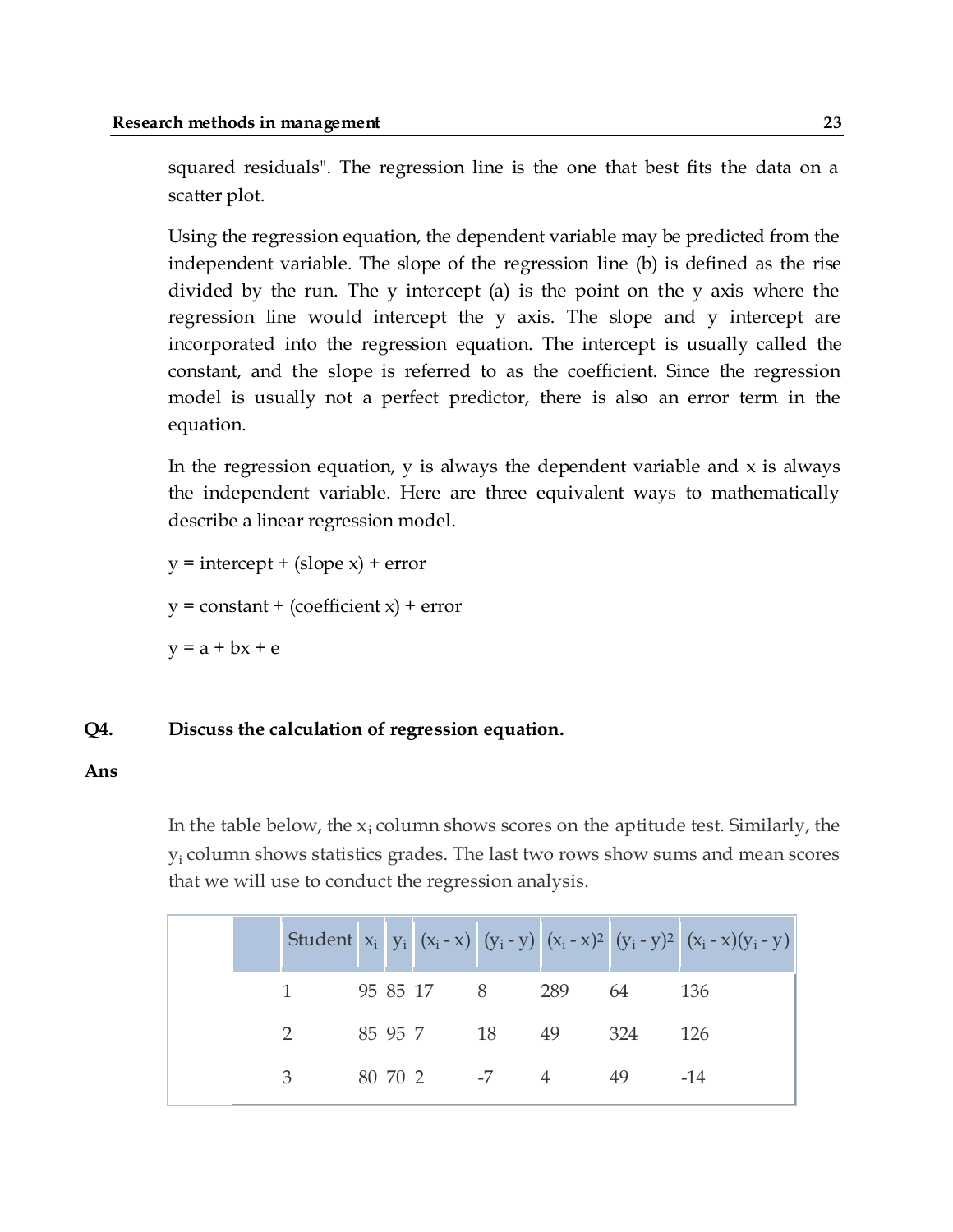|      | 4              | 70 65 -8 -12 64  |     | 144 | 96  |
|------|----------------|------------------|-----|-----|-----|
|      | 5 <sup>1</sup> | 60 70 -18 -7 324 |     | 49  | 126 |
| Sum  |                | 390385           | 730 | 630 | 470 |
| Mean |                | 78.77            |     |     |     |

The regression equation is a linear equation of the form:  $\hat{y} = b_0 + b_1x$ . To conduct a regression analysis, we need to solve for  $b_0$  and  $b_1$ . Computations are shown below.

$$
b_1 = \sum [ (x_i - x)(y_i - y) ] / \sum [ (x_i - x)^2 ]
$$
\n
$$
b_0 = y - b_1 * x
$$
\n
$$
b_1 = 470/730 = 0.644
$$
\n
$$
b_0 = 77 - (0.644)(78) = 26.768
$$

Therefore, the regression equation is:  $\hat{y} = 26.768 + 0.644x$ .

#### **Q5. What are the measures of Central Tendency?**

Ans. Measures of Central Tendency show the tendency of data to cluster around a central value. They give us a single value that represents the whole series of data. Following are the measures of central tendency:

#### **Mean**

The **mean** (or average) of a set of data values is the sum of all of the data values divided by the number of data values. That is: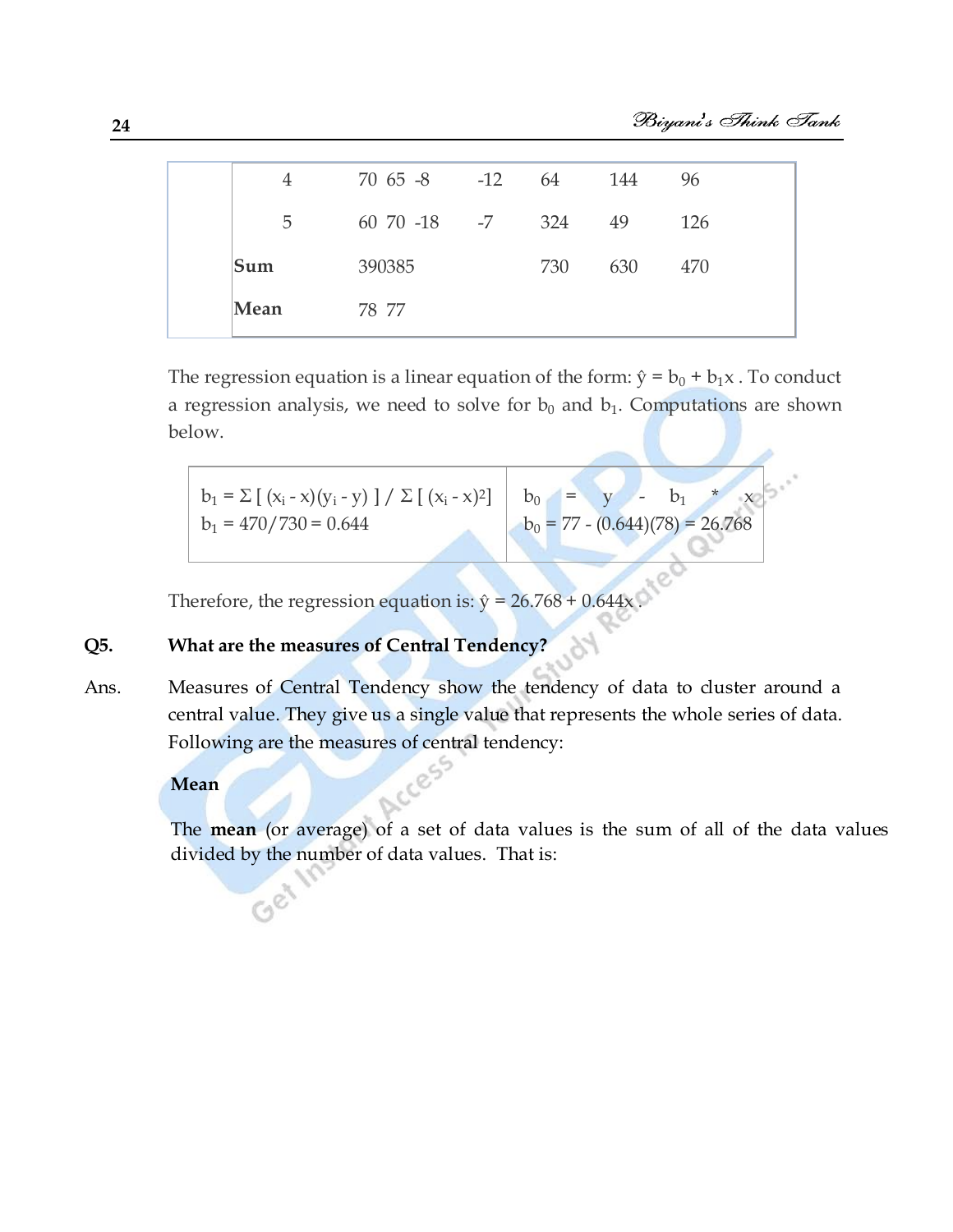$$
Mean = \frac{Sum of all data values}{Number of data values}
$$

Symbolically,

$$
\overline{x} = \frac{\sum x}{n}
$$

where  $\bar{x}$  (read as 'x bar') is the mean of the set of x values,

 $\sum x$  is the sum of all the  $x$  values, and

 $n$  is the number of  $x$  values.

#### *Example 1*

The marks of seven students in a mathematics test with a maximum possible mark of 20 are are given below: 15 13 18 16 14 17 12

Find the mean of this set of data values.

#### Solution:

Mean = 
$$
\frac{\text{Sum of all data values}}{\text{Number of data values}}
$$

$$
= \frac{15 + 13 + 18 + 16 + 14 + 17 + 12}{7}
$$

$$
= \frac{105}{7}
$$

$$
= 15
$$

So, the mean mark is 15.

Symbolically, we can set out the solution as follows: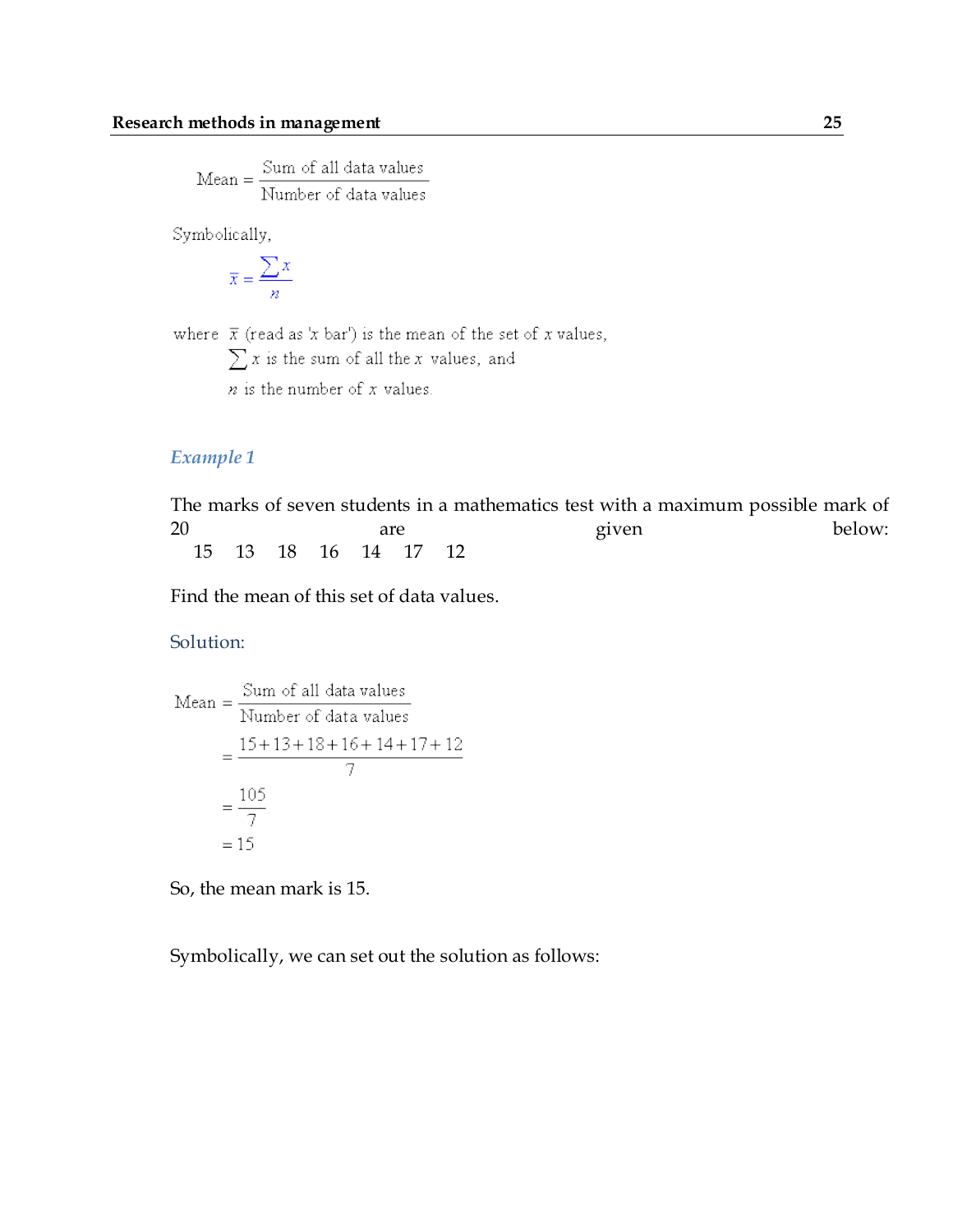$$
\overline{x} = \frac{\sum x}{n}
$$
  
= 
$$
\frac{15 + 13 + 18 + 16 + 14 + 17 + 12}{7}
$$
  
= 
$$
\frac{105}{7}
$$
  
= 15

So, the mean mark is 15.

#### **Median**

The **median** of a set of data values is the middle value of the data set when it has been arranged in ascending order. That is, from the smallest value to the highest value.<br>  $\mathbb{R} \times \mathbb{R} \times \mathbb{R} \times \mathbb{R} \times \mathbb{R} \times \mathbb{R$ arranged in ascending order. That is, from the smallest value to the highest value.

#### *Example 2*

Example 2<br>The marks of nine students in a geography test that had a maximum possible mark of 50 are given below:

47 35 37 32 38 39 36 34 35

Find the median of this set of data values.

#### Solution:

Arrange the data values in order from the lowest value to the highest value:

32 34 35 35 36 37 38 39 47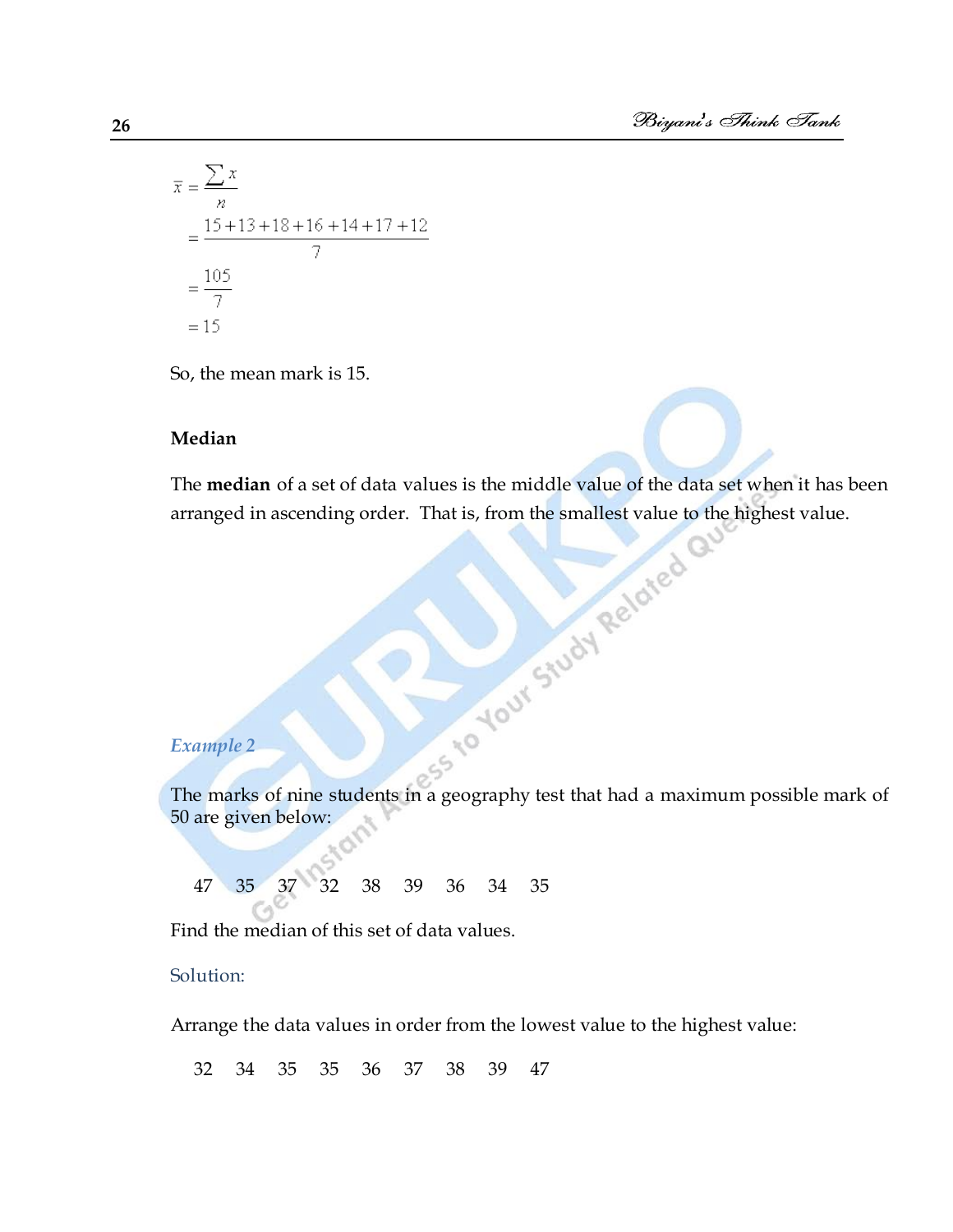The fifth data value, 36, is the middle value in this arrangement.

 $\therefore$  Median = 36

*Note:*

The number of values, n, in the data set = 9

Median =  $\frac{1}{2}(9+1)$  th value  $= 5$ th value  $= 36$ 

*In general:*

Median =  $\frac{1}{2}(n+1)$  th value, where *n* is the number of data values in the sample

If the number of values in the data set is even, then the **median** is the average of the two middle values.

#### *Example 3*

Find the median of the following data set: 12 18 16 21 10 13 17 19

Solution:

Arrange the data values in order from the lowest value to the highest value: 10 12 13 16 17 18 19 21

The number of values in the data set is 8, which is even. So, the median is the average of the two middle values.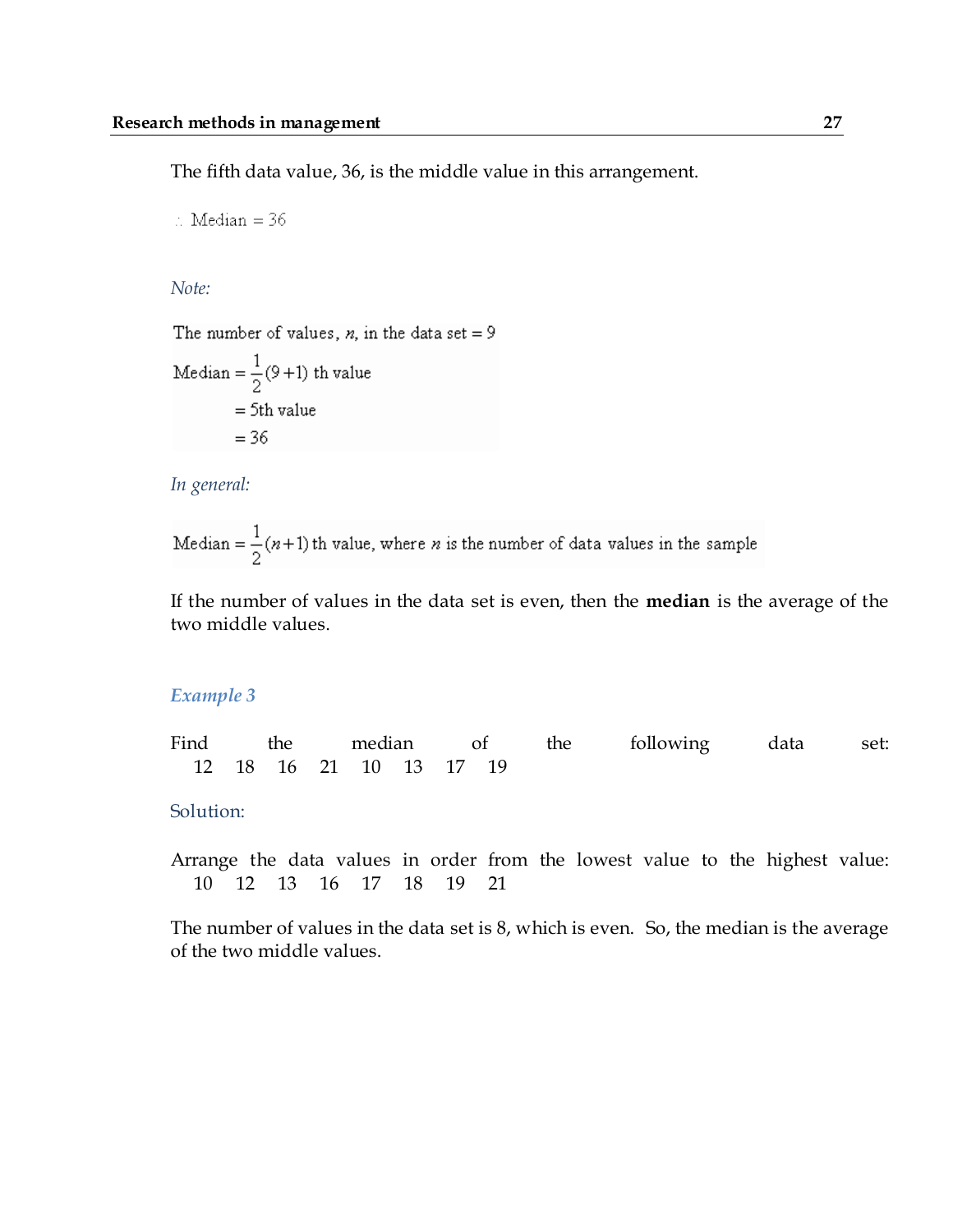$\therefore \text{ Median} = \frac{4\text{th data value} + 5\text{th data value}}{2}$  $=\frac{16+17}{2}$  $=\frac{33}{2}$  $=16.5$ 

#### *Alternative way:*

There are 8 values in the data set.

Alternative way:

\nThere are 8 values in the data set.

\n.. 
$$
n = 8
$$

\nNow, median =  $\left(\frac{n+1}{2}\right)$ th value

\n $= \left(\frac{8+1}{2}\right)$ 

\n $= \frac{9}{2}$ 

\n $= 4.5$ th value

\nThe fourth and fifth scores, 16 and 17, are in the middle. That is, there is no one middle value.

\n... Median =  $\frac{16+17}{2}$ 

\n $= \frac{33}{2}$ 

\n $= 16.5$ 

\n11.5

middle value.



*Note:*

- Half of the values in the data set lie below the median and half lie above the  $\bullet$ median.
- The median is the most commonly quoted figure used to measure property  $\bullet$ prices. The use of the median avoids the problem of the mean property price which is affected by a few expensive properties that are not representative of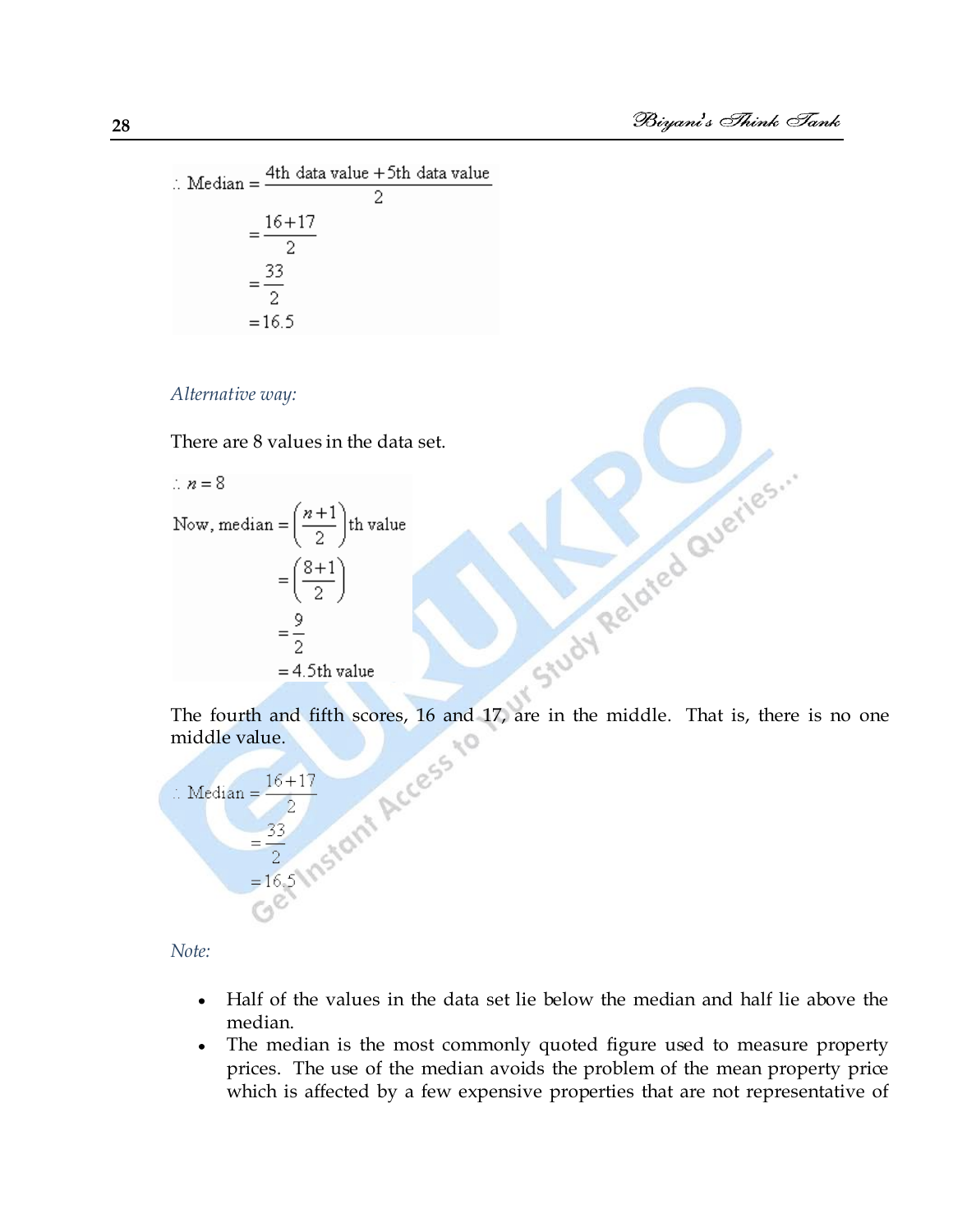the general property market.

#### **Mode**

The **mode** of a set of data values is the value(s) that occurs most often.

The mode has applications in printing. For example, it is important to print more of the most popular books; because printing different books in equal numbers would cause a shortage of some books and an oversupply of others.

Likewise, the mode has applications in manufacturing. For example, it is important to manufacture more of the most popular shoes; because manufacturing different shoes in equal numbers would cause a shortage of some shoes and an oversupply of others.

#### *Example 1*

Find the mode of the following data set:

48 44 48 45 42 49 48

#### Solution:

The mode is 48 since it occurs most often.

#### *Note:*

- It is possible for a set of data values to have more than one mode.
- If there are two data values that occur most frequently, we say that the set of data values is **bimodal**.
- If there is no data value or data values that occur most frequently, we say that the set of data values has no mode.

#### **Q6 .Calculate Mean Median and Mode in frequency distribution.**

X Frequency Mean Freq \* Mean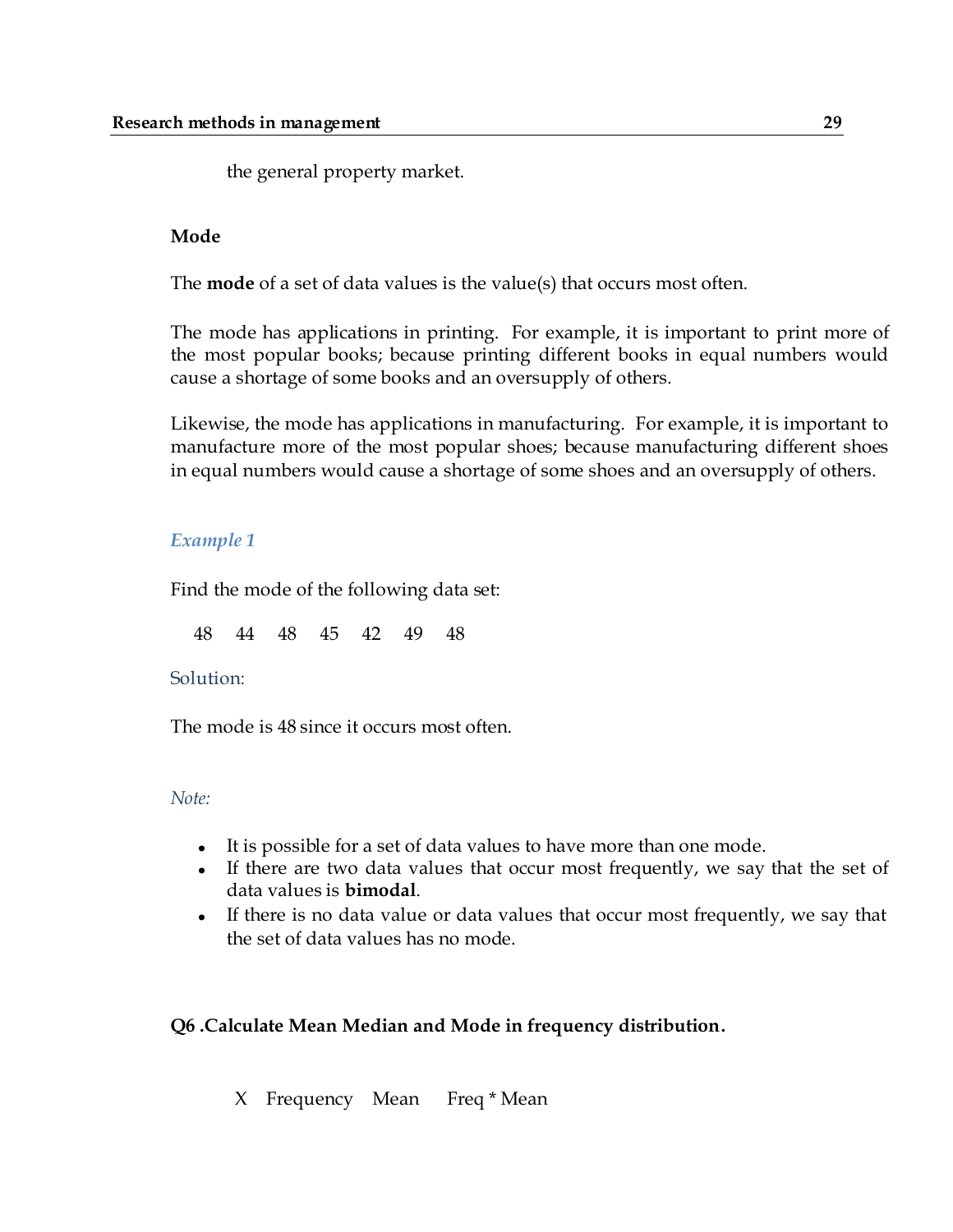

If  $X_1$ ,  $X_2$ ,  $X_3$ , ............  $X_n$  is a set of data arranged in ascending order of magnitude, then the median of the set of data is given by :

 $M_e = X_{(n+1)/2}$ , if n is odd,

 $M_e = (X_{n/2} + X_{(n/2+1)})$ , if n is even.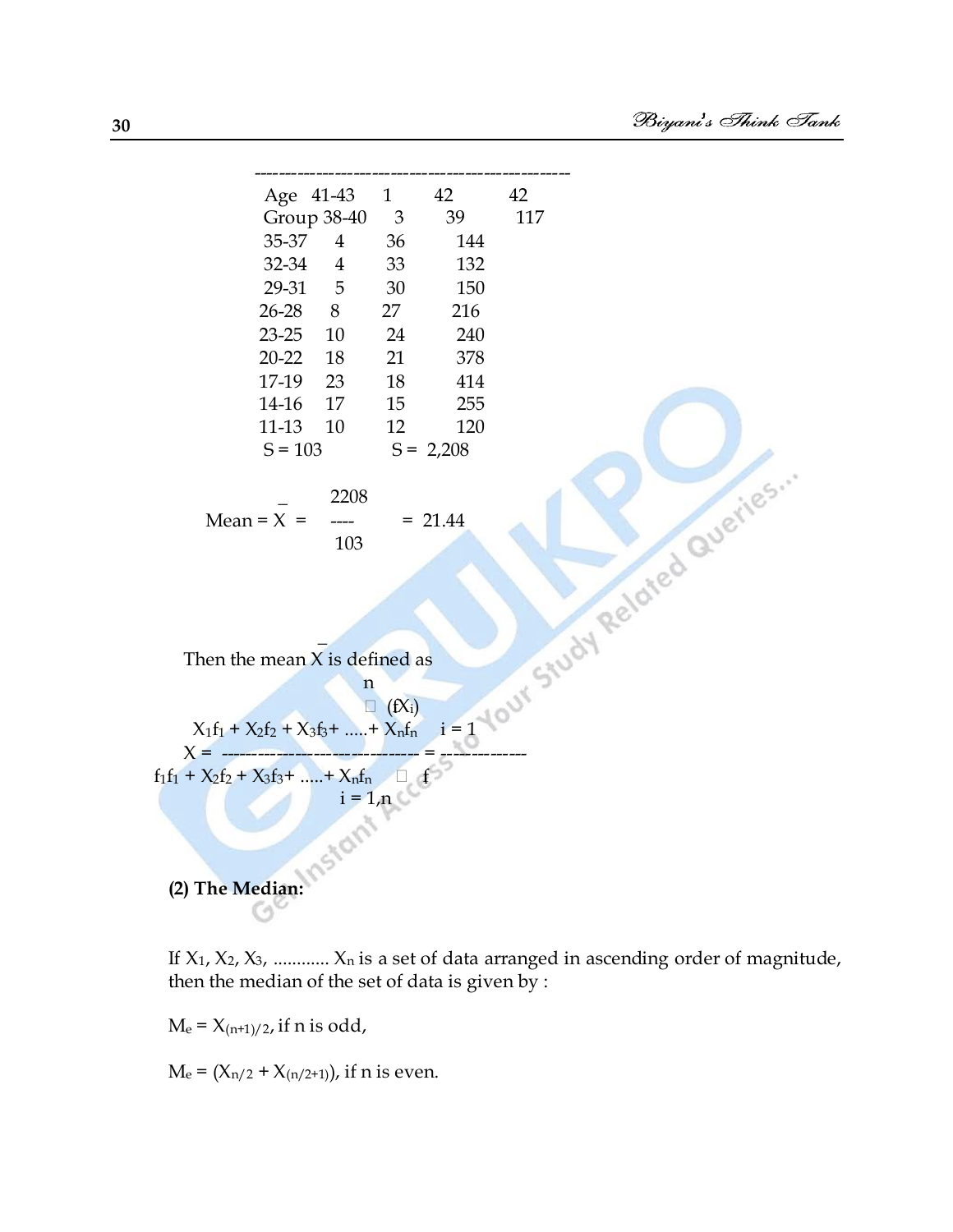This result is true also for an ungrouped frequency distribution. If the data is a grouped frequency distribution, then the median,

 $M_e$ = 1<sub>1</sub> + ((N/2-c)/f)\*(1<sub>2</sub>-1<sub>1</sub>)

where  $N = (f1 + f2 + f3 + \dots + fn)$ 

 $l_1$  -  $l_2$  = The median class

f = Cumulative Frequency of the median class

c = Cumulative Frequency of the class preceding the median class

| Cumulative                              |                |                                    |  |  |  |  |
|-----------------------------------------|----------------|------------------------------------|--|--|--|--|
| X                                       |                | Freq Frequency (Less Than)         |  |  |  |  |
| Age 11-13                               |                | ---------<br>-10<br>10             |  |  |  |  |
| Group 14-16                             |                | 17<br>27                           |  |  |  |  |
| 17-19                                   | 23             | $50 \le -$ Modal Class             |  |  |  |  |
| $20 - 22$                               | 18             | 68 <--- Median Class               |  |  |  |  |
| 23-25                                   |                | 10 78                              |  |  |  |  |
| $26 - 28$                               | 8              | 86 Median = $103/2=51.5$           |  |  |  |  |
| 29-31                                   | 5 <sup>7</sup> | 91                                 |  |  |  |  |
| 32-34                                   |                | 4 95                               |  |  |  |  |
| 35-37                                   |                | 4 99                               |  |  |  |  |
| 38-40                                   | 3 <sup>7</sup> | 102                                |  |  |  |  |
| 41-43                                   | $\mathbf{1}$   | 103                                |  |  |  |  |
|                                         | $S = 103$      |                                    |  |  |  |  |
|                                         |                | Median Class Lower Bound = l1 = 20 |  |  |  |  |
| Median Class Upper Bound = 12 = 22      |                |                                    |  |  |  |  |
| $N = 103$ , 12 - 11 = 2, f = 68, c = 50 |                |                                    |  |  |  |  |

Median =  $20 + ((103/2 - 50)/68)^*2 = 20.0441$ 

#### **(3) The Mode:**

.

For a grouped frequency distribution, the mode is given by

 $M_0 = 1_1 + ((f_1 - f_0)/(2f_1 - f_0 - f_2))^*(1_2 - 1_1)$ 

where: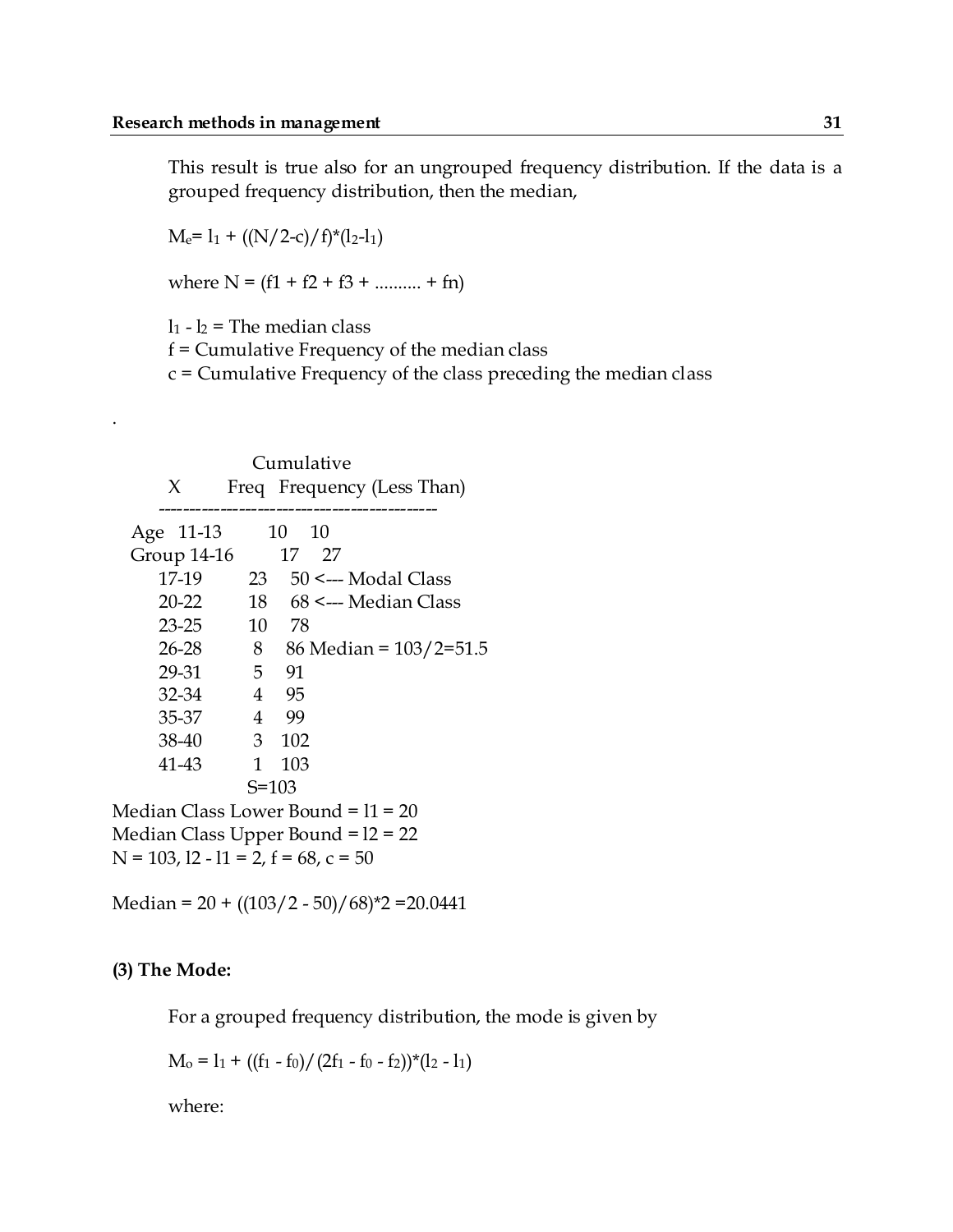$l_1$  -  $l_2$  = the modal class

 $f_1$ = frequency of the modal class

 $f_2$ = Frequency of the class following the modal class

 $f_0$ = Frequency of the class following the modal class

 $l_2 - l_1 = (17-19) = 2$ ,  $f_1 = 23$ ,  $f_0 = 17$ ,  $f_2 = 18$ 

 $M_0 = 17 + ((23-17)/(2*23-17-18)*2 = 17 + (6/11)*2 = 18.091$ 

## ueries... **Q7. What are the requisites of a good measure of central tendency?**

Ans.

#### **REQUISITES OF A GOOD AVERAGE OR MEASURE OF CENTRAL TENDENCY**

400

According to Prof. Yule, the following are the requirements to be satisfied by an ideal average or measure of central tendency.

- It should be rigidly defined.
- It should be easy to understand and calculate.
- It should be based on all the observations.
- It should be suitable for further mathematical treatment.
- It should be affected as little as possible by fluctuations of sampling.
- It should not be affected much by extreme observations.

#### **Q8. What are the measures of Dispersion?**

Ans. Measures of dispersion show the variability of data from the central value. The measures of dispersion describe the width of the distribution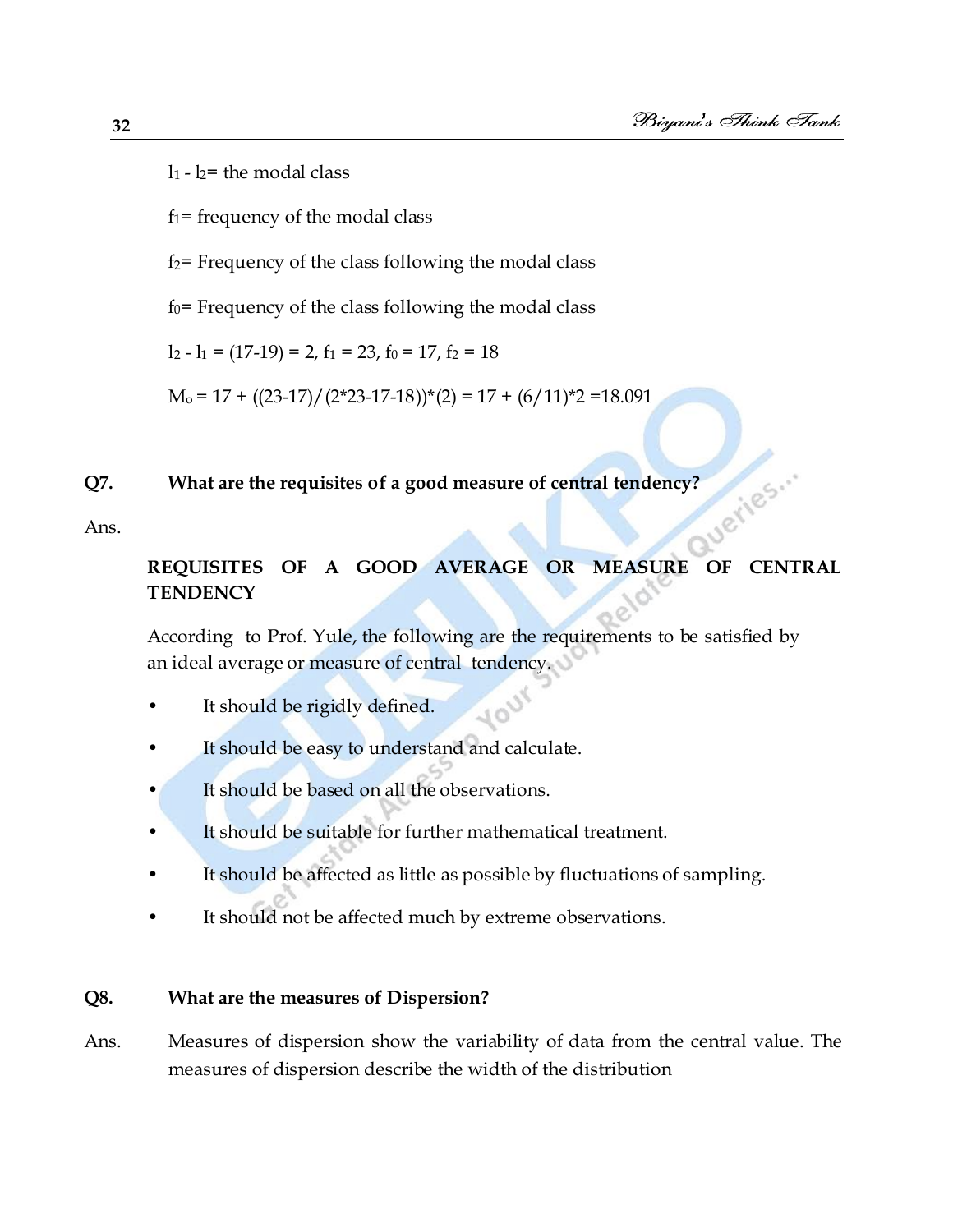#### **Measures of Dispersion**

#### **Range**

The range, R, of the data is the difference of the highest and smallest values being analyzed.

Example {1, 3, 8, 3, 7, 11, 8, 3, 9, 10}

 $R = 11 - 1 = 10$ 

#### **Deviation**

The deviation is the difference of each value from the mean. This is used in the calculation of the standard deviation and variance. "x" is the point of interest. The sum of deviations from the mean is always zero.

#### **Standard Deviation**

The standard deviation is shown by the following formulas. It also equals the square root of the variance. "x" is the point of interest.

"n" represent the sample size,

$$
s = \sqrt{\frac{1}{n-1} \sum_{i=1}^{n} (x - \overline{x})^2}
$$

Variance

The variance is the standard deviation squared.

$$
s^{2} = \frac{1}{n-1} \sum_{i=1}^{n} (x - \overline{x})^{2}
$$

**Example**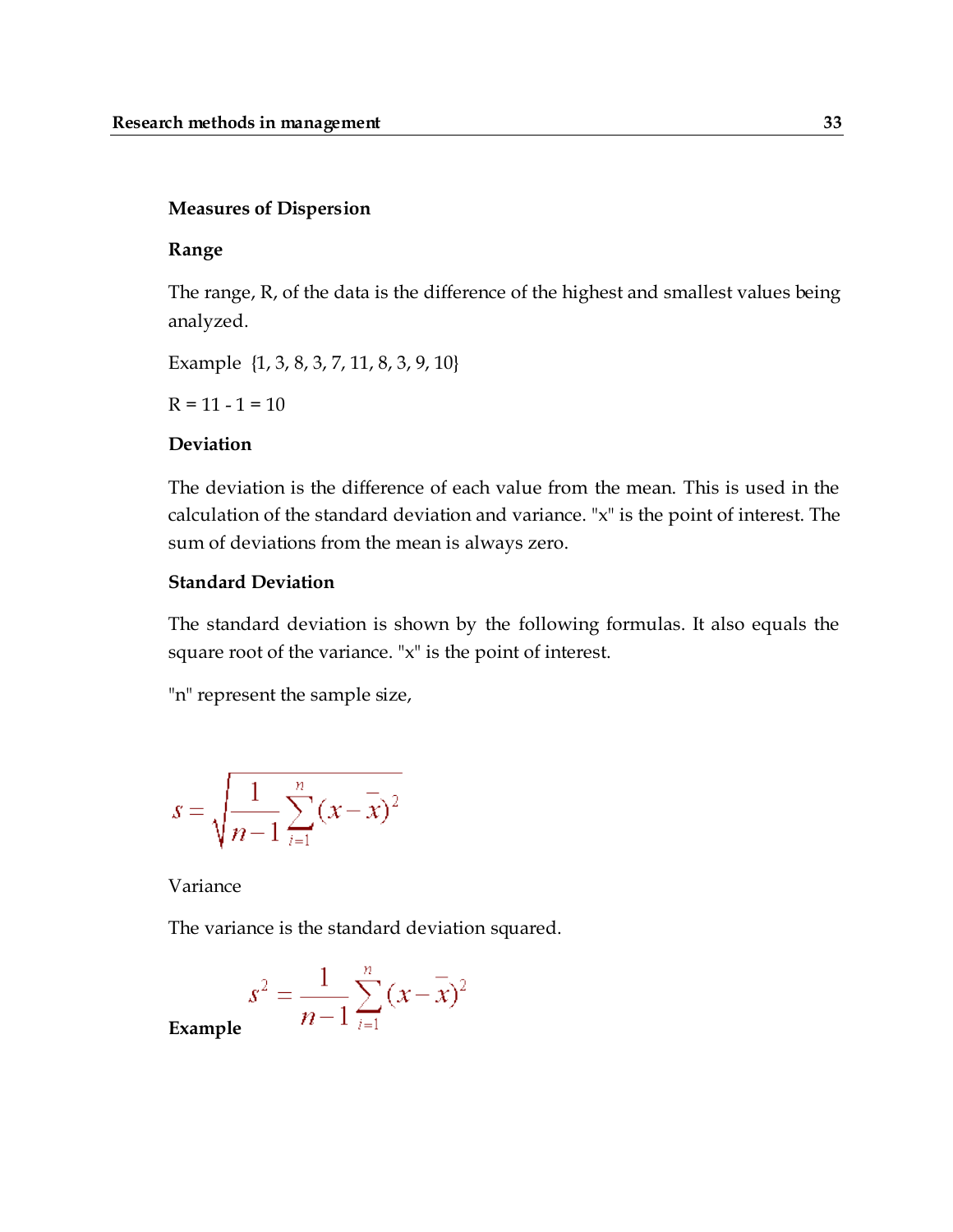An owner of a restaurant is interested in how much people spend at the restaurant. He examines 10 randomly selected receipts for parties of four and writes down the following data.

44, 50, 38, 96, 42, 47, 40, 39, 46, 50

He calculated the mean by adding and dividing by 10 to get

 $x = 49.2$ 

|              | Below is the table for getting the standard deviation: |                              |                                 |  |  |  |  |
|--------------|--------------------------------------------------------|------------------------------|---------------------------------|--|--|--|--|
|              |                                                        |                              | Tsto Your Study Related Queries |  |  |  |  |
| $\mathbf x$  | $\mathbf{x}$<br>49.2                                   | (x)<br>$49.2$ ) <sup>2</sup> |                                 |  |  |  |  |
| 44           | $-5.2$                                                 | 27.04                        |                                 |  |  |  |  |
| 50           | 0.8                                                    | 0.64                         |                                 |  |  |  |  |
| 38           | 11.2                                                   | 125.44                       |                                 |  |  |  |  |
| 96           | 46.8                                                   | 2190.24                      |                                 |  |  |  |  |
| 42           | $-7.2$                                                 | 51.84                        |                                 |  |  |  |  |
| 47           | $-2.2$                                                 | 4.84                         |                                 |  |  |  |  |
| 40           | $-9.2$                                                 | 84.64                        |                                 |  |  |  |  |
| 39           | 10.2                                                   | 104.04                       |                                 |  |  |  |  |
| 46           | $-3.2$                                                 | 10.24                        |                                 |  |  |  |  |
| 50           | 0.8                                                    | 0.64                         |                                 |  |  |  |  |
| <b>Total</b> |                                                        | 2600.4                       |                                 |  |  |  |  |
|              | $G^{\overline{C}}$                                     |                              |                                 |  |  |  |  |

Now

$$
\frac{2600.4}{10-1} = 288.7
$$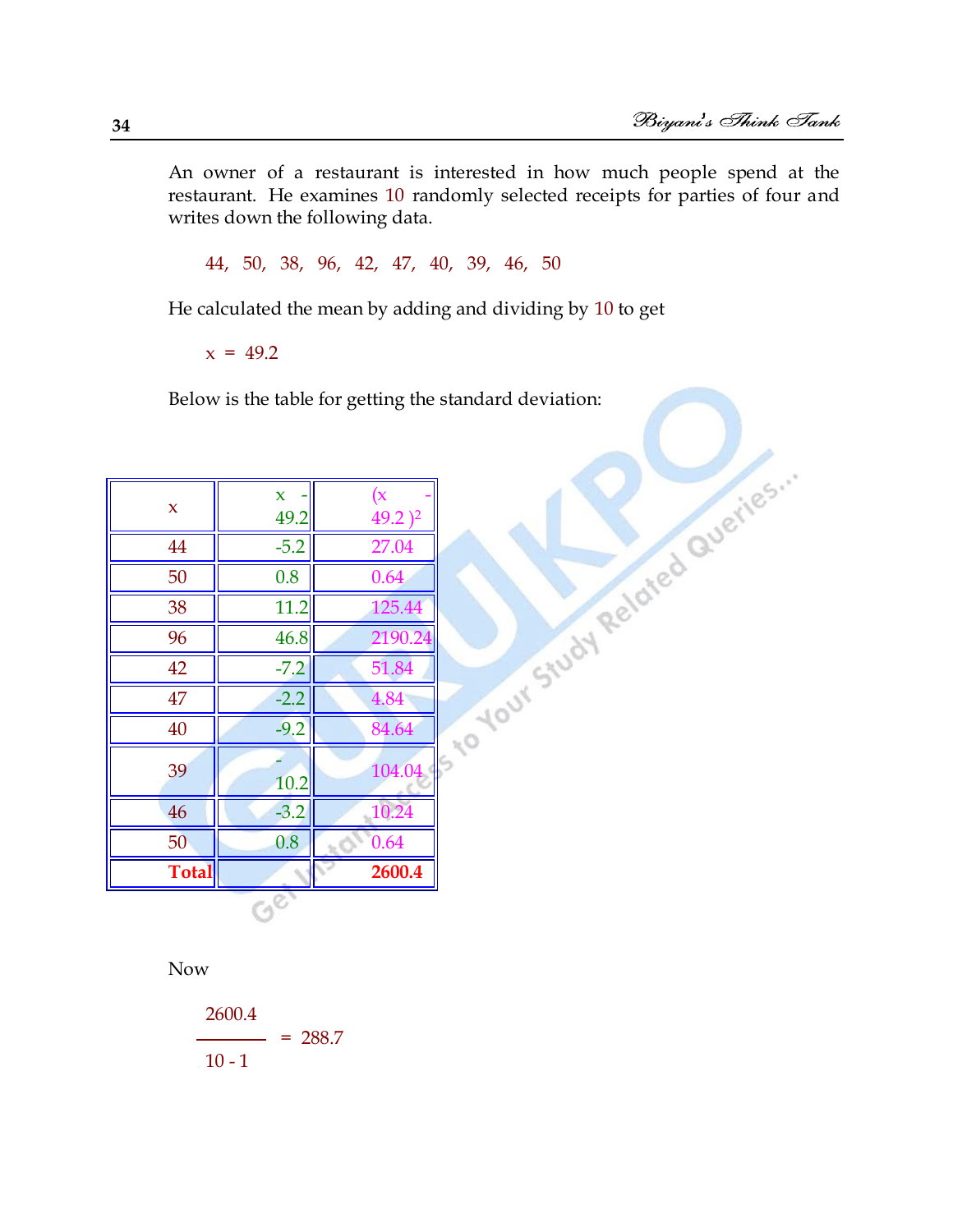Hence the variance is  $289$  and the standard deviation is the square root of  $289 =$ 17. One of the flaws involved with the standard deviation, is that it depends on the units that are used. One way of handling this difficulty, is called the *coefficient of variation* which is the standard deviation divided by the mean times 100%

$$
CV = \frac{1}{\Box} 100\%
$$

In the above example, it is

$$
\frac{17}{49.2} \cdot 100\% = 34.6\%
$$

This tells us that the standard deviation of the restaurant bills is 34.6% of the mean.

#### **Q9. What do you mean by probability distribution?**

Ans. In probability theory and statistics, a probability distribution identifies either the probability of each value of a random variable (when the variable is discrete), or the probability of the value falling within a particular interval (when the variable is continuous). The probability distribution describes the range of possible values that a random variable can attain and the probability that the value of the random variable is within any (measurable) subset of that range.

#### **Q10. Describe Normal distribution.**

Ans. In probability theory, the normal (or Gaussian) distribution, is a continuous probability distribution that is often used as a first approximation to describe real-valued random variables that tend to cluster around a single mean value. The graph of the associated probability density function is "bell"-shaped, and is known as the Gaussian function or bell curve.

$$
f(x) = \frac{1}{\sqrt{2\pi\sigma^2}} e^{-\frac{(x-\mu)^2}{2\sigma^2}},
$$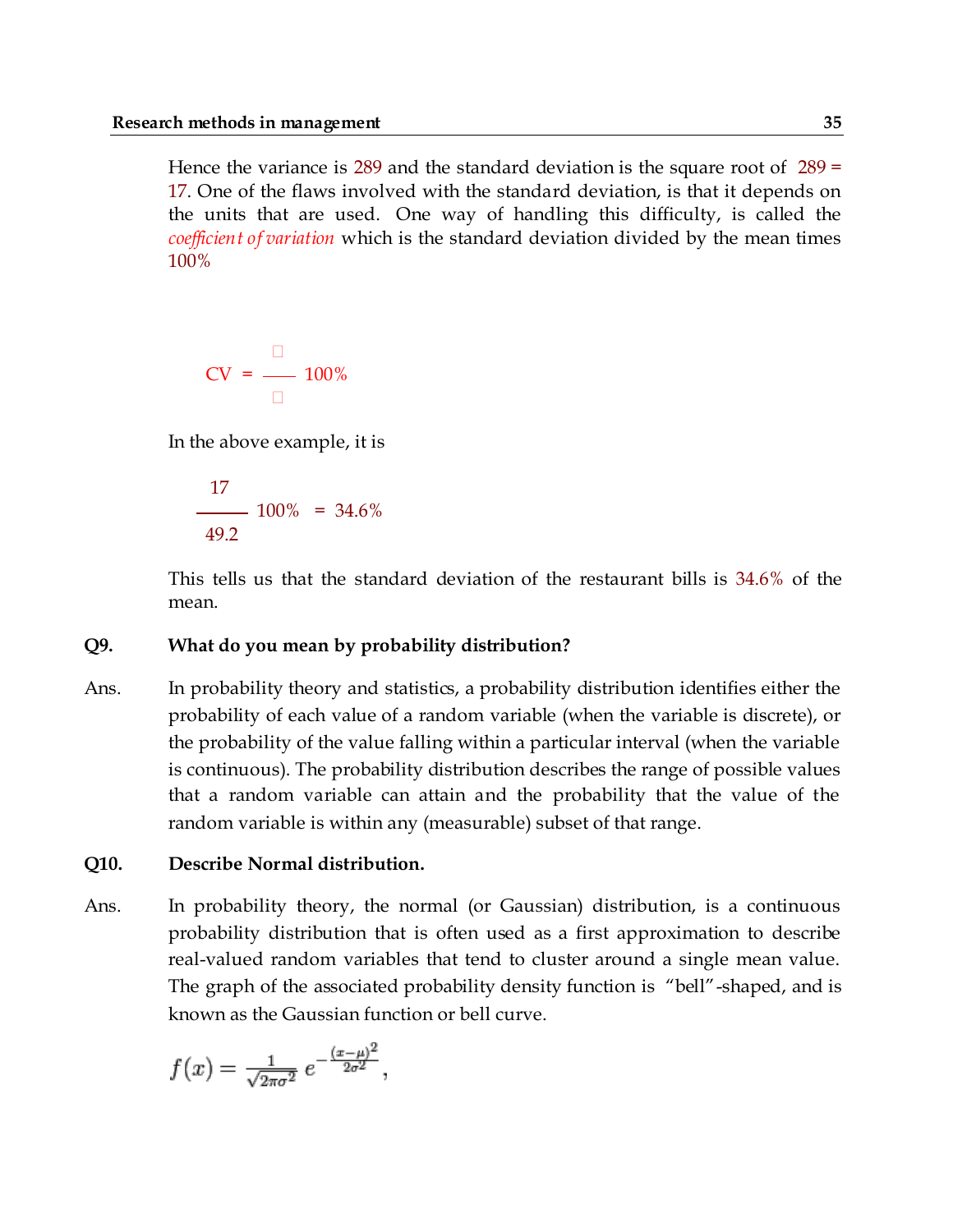where parameter *μ* is the *mean*(location of the peak) and *σ* <sup>2</sup> is the *variance* (the measure of the width of the distribution). The distribution with  $\mu = 0$  and  $\sigma^2 = 1$ is called the **standard normal**.

where parameter  $\mu$  is the mean (location of the peak) and  $\sigma$  2 is the variance (the measure of the width of the distribution). The distribution with  $\mu = 0$  and  $\sigma$ 2 = 1 is called the standard normal.

The normal distribution is considered the most "basic" continuous probability distribution due to its role in the central limit theorem, and is one of the first continuous distributions taught in elementary statistics classes. Specifically, by the central limit theorem, under certain conditions the sum of a number of random variables with finite means and variances approaches a normal distribution as the number of variables increases. For this reason, the normal distribution is commonly encountered in practice, and is used throughout statistics, natural sciences, and social sciences as a simple model for complex<br>phenomena.<br>Difine Binomial Distribution. phenomena.

#### **Q11 . Difine Binomial Distribution.**

Ans. In probability theory and statistics, the binomial distribution is the discrete probability distribution of the number of successes in a sequence of n independent yes/no experiments, each of which yields success with probability p. Such a success/failure experiment is also called a Bernoulli experiment or Bernoulli trial. In fact, when  $n = 1$ , the binomial distribution is a Bernoulli distribution. The binomial distribution is the basis for the popular binomial test of statistical significance.

> The binomial distribution gives the discrete probability distribution of obtaining exactly successes out of Bernoulli trials (where the result of each Bernoulli trial is true with probability and false with probability ). The binomial distribution is therefore given by the formula:

> In general, if the random variable *K* follows the binomial distribution with parameters *n* and *p*, we write  $K \sim B(n, p)$ . The probability of getting exactly *k* successes in *n* trials is given by the

#### **Probability mass function**

**36**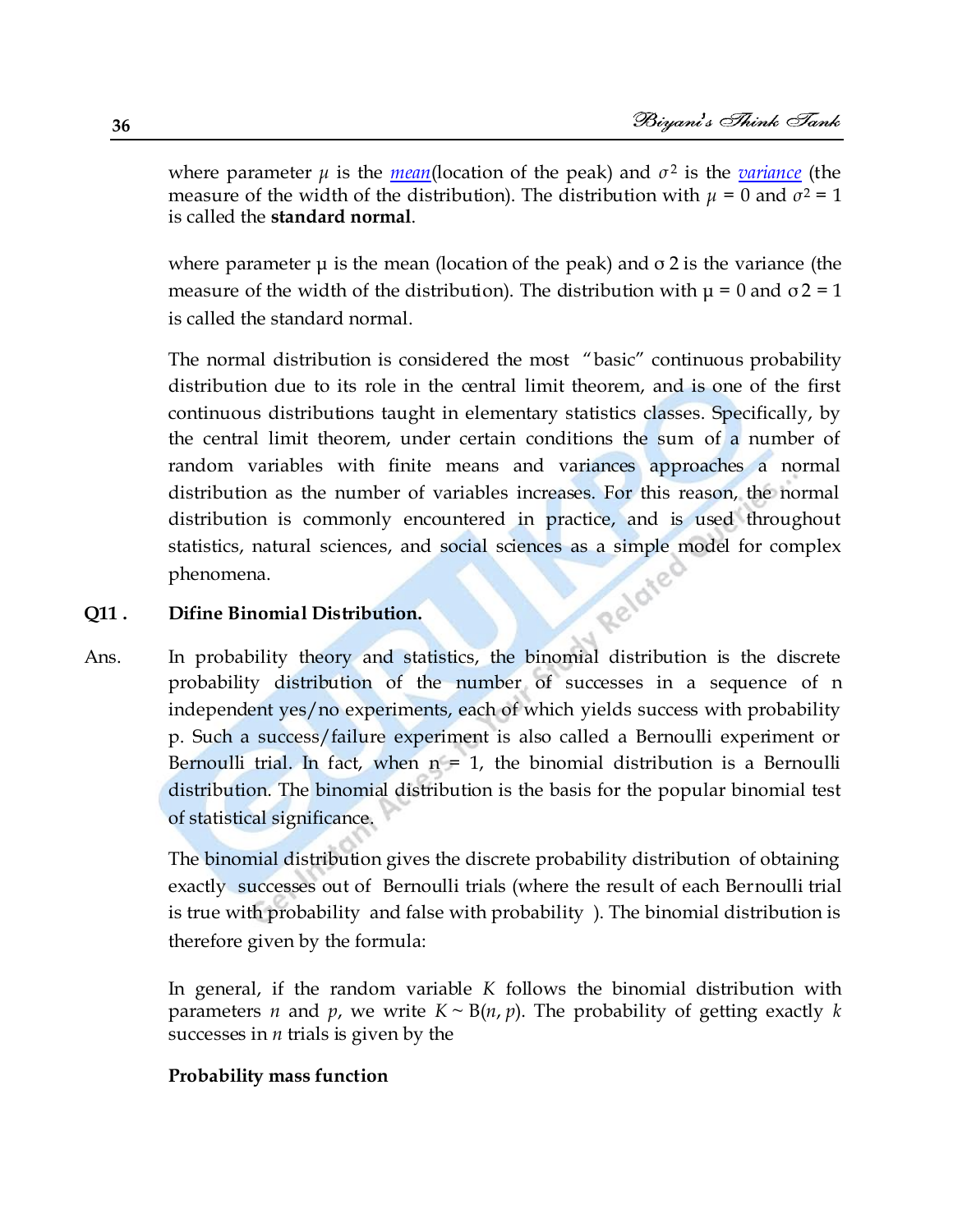$$
f(k; n, p) = Pr(K = k) = {n \choose k} p^{k} (1-p)^{n-k}
$$

for  $k = 0, 1, 2, ..., n$ , where

$$
\binom{n}{k} = \frac{n!}{k!(n-k)!}
$$

Where,

No. of trials=n

No. of success=k

Probability of success=p

Probability of failure=q

#### **Q12. Define Poisson Distribution.**

**Ans**

In probability theory and statistics, the Poisson distribution is a discrete probability distribution that expresses the probability of a number of events occurring in a fixed period of time if these events occur with a known average rate and independently of the time since the last event.

If the expected number of occurrences in this interval is  $\lambda$ , then the probability that there are exactly k occurrences (k being a non-negative integer,  $k = 0, 1, 2, ...$ ) is equal to

$$
\Pr(N_t = k) = f(k; \lambda t) = \frac{e^{-\lambda t} (\lambda t)^k}{k!}
$$

where

e is the base of the natural logarithm ( $e = 2.71828...$ )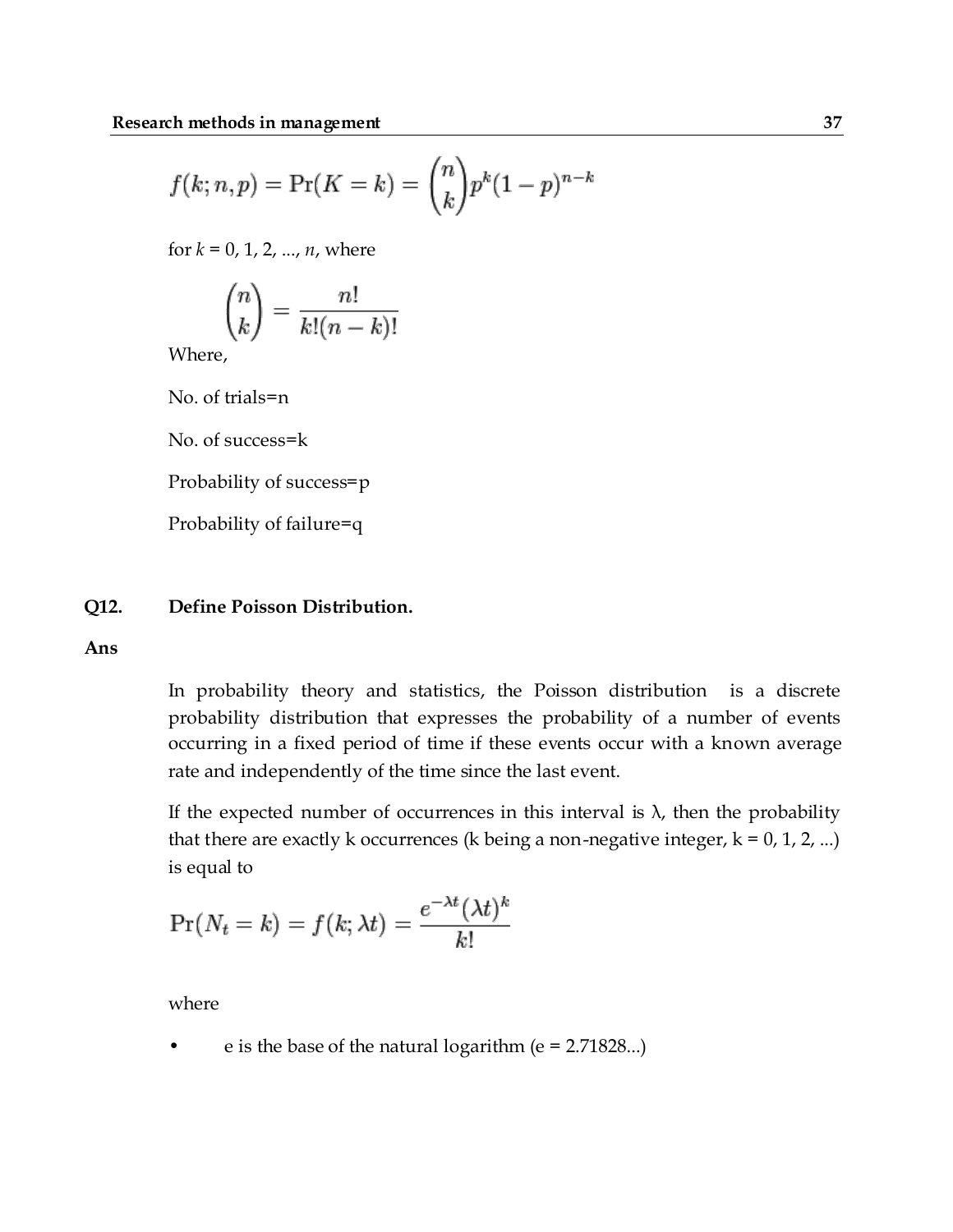$k$  is the number of occurrences of an event  $-$  the probability of which is given by the function

 $k!$  is the factorial of  $k$ 

 $\lambda$  is a positive real number, equal to the expected number of occurrences that occur during the given interval. For instance, if the events occur on average 4 times per minute, and one is interested in the probability of an event occurring k times in a 10 minute interval, one would use a Poisson distribution as the model with  $\lambda = 10 \times 4 = 40$ .

#### **Q13 . What do you mean by Hypothesis Testing?**

**Ans**

Statistical hypothesis test is a method of making decisions using data, whether from a controlled experiment or an observational study (not controlled). In statistics, a result is called statistically significant if it is unlikely to have occurred by chance alone, according to a pre-determined threshold probability, the significance level.

# **Q14 . Discuss the procedure of hypothesis testing.**

Ans. Testing Procedure:.

1.The first step is to state the relevant null and alternative hypotheses. whether the alternative hypothesis can either be accepted or stays undecided as it was before the test.

Your

2.The second step is to consider the statistical assumptions being made about the sample in doing the test; for example, assumptions about the statistical independence or about the form of the distributions of the observations. 4.

Decide which test is appropriate, and stating the relevant test statistic .

3 Derive the distribution of the test statistic under the null hypothesis from the assumptions. For example the test statistics may follow a Student's t distribution or a normal distribution.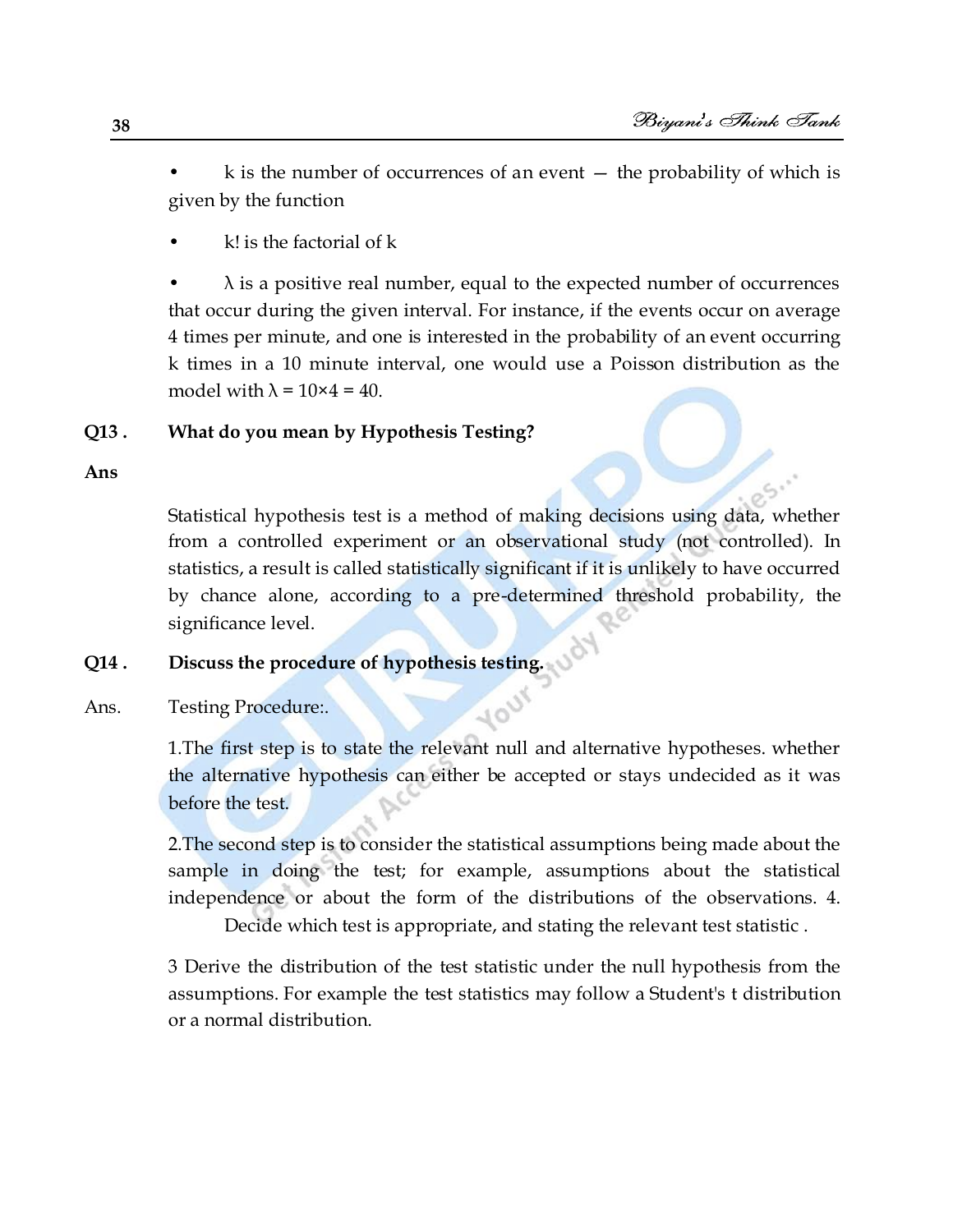4. The distribution of the test statistic partitions the possible values of T into those for which the null-hypothesis is rejected, the so called critical region, and those for which it is not.

7. Compute from the observations the observed value of the test statistic .

8. Decide to either fail to reject the null hypothesis or reject it in favor of the alternative. The decision rule is to reject the null hypothesis H0 if the observed value is in the critical region, and to accept or "fail to reject" the hypothesis otherwise.

#### **Q15 . Discuss the Z -test.**

Ans. The Z-test compares sample and population means to determine if there is a significant difference.

> It requires a simple random sample from a population with a Normal distribution and where where the mean is known.

The z measure is calculated as:

Suppose that in a particular geographic region, the mean and standard deviation of scores on a reading test are 100 points, and 12 points, respectively. Our interest is in the scores of 55 students in a particular school who received a mean score of 96. We can ask whether this mean score is significantly lower than the regional mean — that is, are the students in this school comparable to a simple random sample of 55 students from the region as a whole, or are their scores surprisingly low?

We begin by calculating the standard error of the mean:

SE = 
$$
\frac{\sigma}{\sqrt{n}} = \frac{12}{\sqrt{55}} = \frac{12}{7.42} = 1.62
$$

Next we calculate the z-score, which is the distance from the sample mean to the population mean in units of the standard error:

$$
z = \frac{M - \mu}{SE} = \frac{96 - 100}{1.62} = -2.47
$$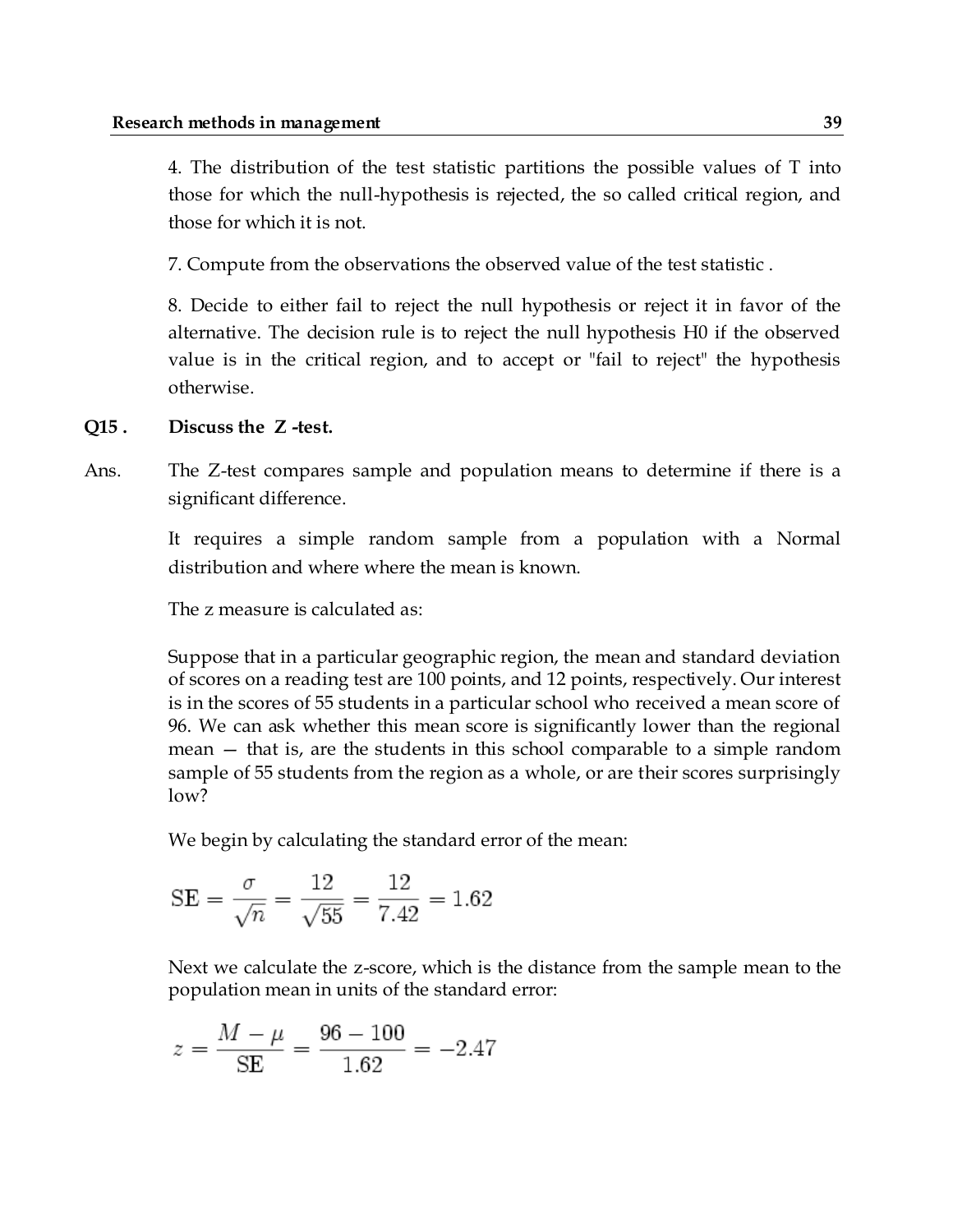In this example, we treat the population mean and variance as known, which would be appropriate either if all students in the region were tested, or if a large random sample were used to estimate the population mean and variance with minimal estimation error.

The classroom mean score is 96, which is −2.47 standard error units from the population mean of 100. Looking up the *z*-score in a table of the standard normal distribution, we find that the probability of observing a standard normal value below  $-2.47$  is approximately  $0.5 - 0.4932 = 0.0068$ . This is the one-sided p-value for the null hypothesis that the 55 students are comparable to a simple random sample from the population of all test-takers. The two-sided p-value is approximately 0.014 (twice the one-sided p-value).

Another way of stating things is that with probability  $1 - 0.014 = 0.986$ , a simple random sample of 55 students would have a mean test score within 4 units of the population mean. We could also say that with 98% confidence we reject the null hypothesis that the 55 test takers are comparable to a simple random sample<br>from the population of test-takers.<br>Discuss the uses of t-test.<br>Independent one sample *t*-test<br>In: from the population of test-takers.

#### **Q16 . Discuss the uses of t-test**.

#### **Independent one sample** *t***-test**

In testing the null hypothesis that the population means is equal to a specified

## value  $\mu_0$ , one uses the statistic<br> $t = \frac{\overline{x} - \mu_0}{\frac{s}{\sqrt{n}}}$ ,  $t = \frac{\overline{x} - \mu_0}{\frac{s}{\sqrt{n}}},$

where *s* is the sample standard deviation of the sample and *n* is the sample size. The degrees of freedom used in this test is *n* − 1.

#### **Independent two-sample** *t***-test**

#### *Equal sample sizes, equal variance*

This test is only used when both:

- the two sample sizes (that is, the number, *n*, of participants of each group) are equal;
- it can be assumed that the two distributions have the same variance.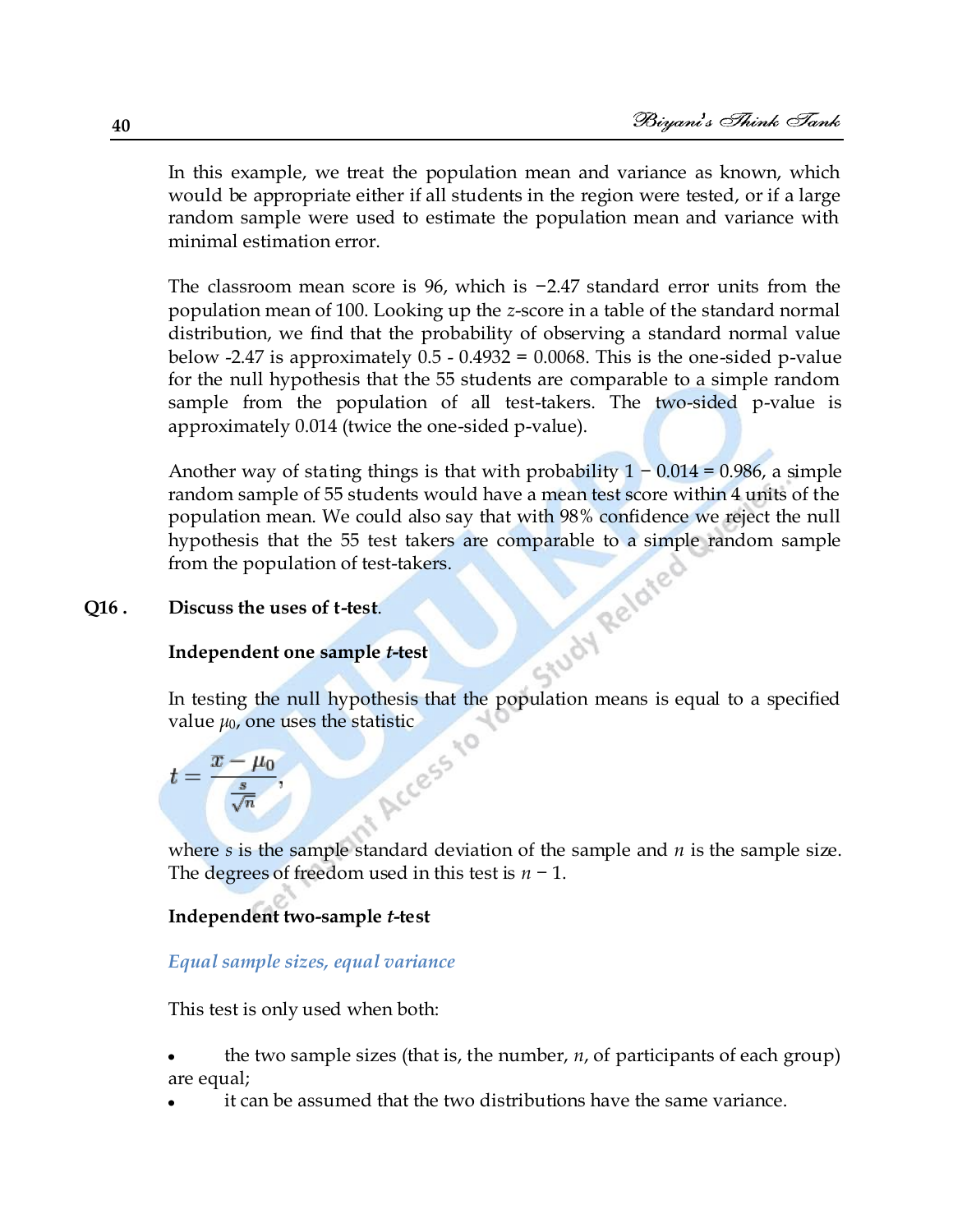The *t* statistic to test whether the means are different can be calculated as follows:

$$
t = \frac{\bar{X}_1 - \bar{X}_2}{S_{X_1 X_2} \cdot \sqrt{\frac{2}{n}}}
$$

where

$$
S_{X_1X_2} = \sqrt{\frac{1}{2}(S_{X_1}^2 + S_{X_2}^2)}
$$

Here  $S_{X_1X_2}$  the grand standard deviation (or pooled standard deviation), 1 = group one, 2 = group two. The denominator of *t* is the standard error of the difference between two means.

For significance testing, the degrees of freedom for this test is 2*n* − 2 where *n* is the number of participants in each group.

#### *Unequal sample sizes, equal variance*

This test is used only when it can be assumed that the two distributions have the same variance. The *t* statistic to test whether the means are different can be calculated as follows:

$$
t = \frac{\bar{X}_1 - \bar{X}_2}{S_{X_1 X_2} \cdot \sqrt{\frac{1}{n_1} + \frac{1}{n_2}}}
$$

Where

$$
S_{X_1X_2} = \sqrt{\frac{(n_1 - 1)S_{X_1}^2 + (n_2 - 1)S_{X_2}^2}{n_1 + n_2 - 2}}
$$

Note that the formulae above are generalizations for the case where both samples have equal sizes (substitute *n*<sup>1</sup> and *n*<sup>2</sup> for *n* and you'll see).

 $S_{X_1X_2}$  is an estimator of the common standard deviation of the two samples: it is defined in this way so that its square is an unbiased estimator of the common variance whether or not the population means are the same. In these formulae, *n* = number of participants, 1 = group one, 2 = group two. *n* − 1 is the number of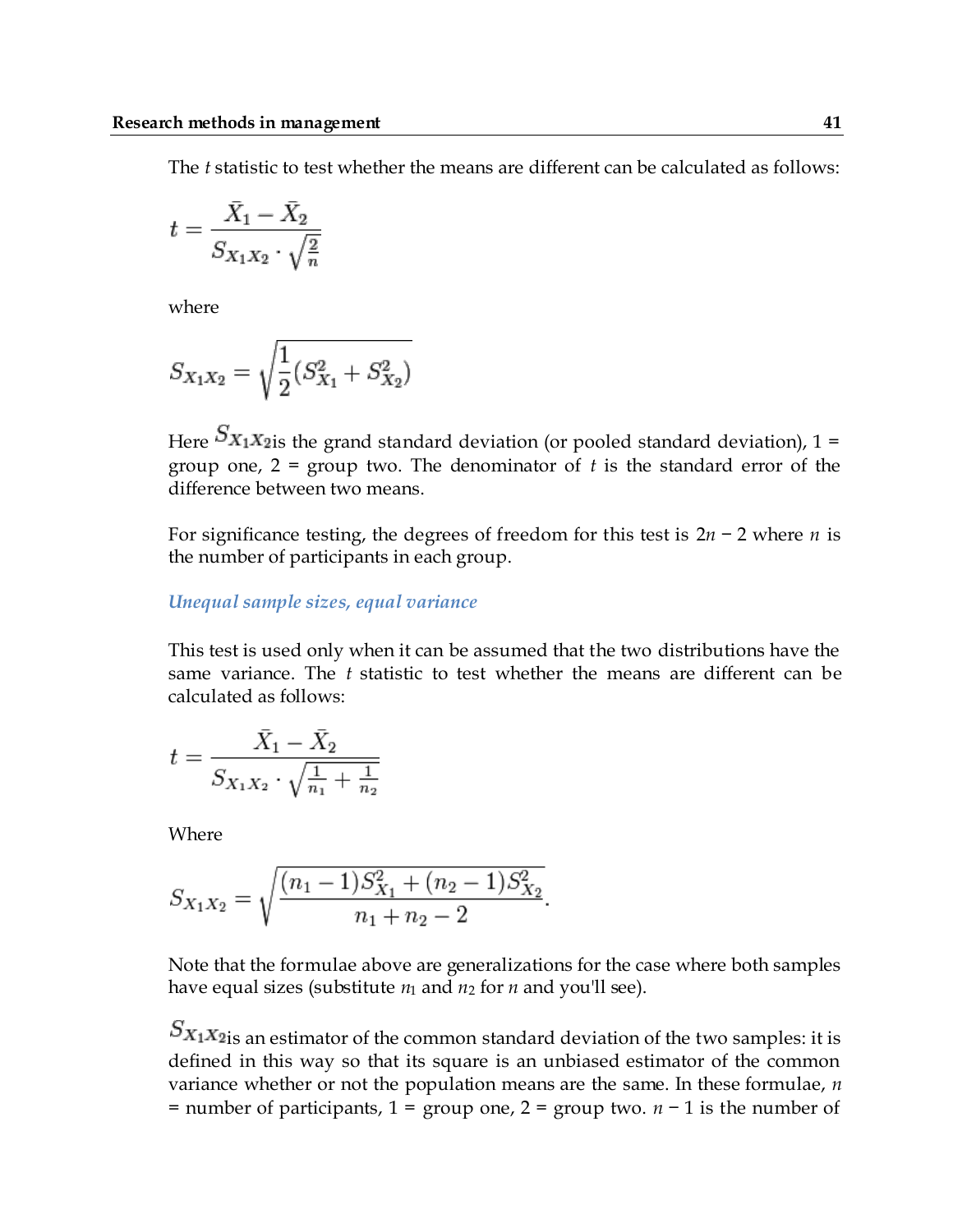Queries...

degrees of freedom for either group, and the total sample size minus two (that is,  $n_1 + n_2 - 2$ ) is the total number of degrees of freedom, which is used in significance testing.

#### *Unequal sample sizes, unequal variance*

This test is used only when the two population variances are assumed to be different (the two sample sizes may or may not be equal) and hence must be

$$
t = \frac{\overline{X}_1 - \overline{X}_2}{s_{\overline{X}_1 - \overline{X}_2}}
$$

estimated separately

where

$$
s_{\overline{X}_1 - \overline{X}_2} = \sqrt{\frac{s_1^2}{n_1} + \frac{s_2^2}{n_2}}.
$$

Where  $s^2$  is the unbiased estimator of the variance of the two samples,  $n =$ number of participants,  $1 = \text{group one}, 2 = \text{group two}$ . Note that in this case,

 $s^2\overline{X}_1 - \overline{X}_2$  is not a pooled variance. For use in significance testing, the distribution of the test statistic is approximated as being an ordinary Student's t distribution with the degrees of freedom calculated using

d.f. = 
$$
\frac{(s_1^2/n_1 + s_2^2/n_2)^2}{(s_1^2/n_1)^2/(n_1-1) + (s_2^2/n_2)^2/(n_2-1)}
$$

#### **Q17 . Explain the use of Paired t-test.**

**Ans**

This test is used when the samples are dependent; that is, when there is only one sample that has been tested twice (repeated measures) or when there are two samples that have been matched or "paired". This is an example of a paired difference test.

$$
t = \frac{\overline{X}_D - \mu_0}{s_D / \sqrt{n}}.
$$

For this equation, the differences between all pairs must be calculated. The pairs are either one person's pre-test and post-test scores or between pairs of persons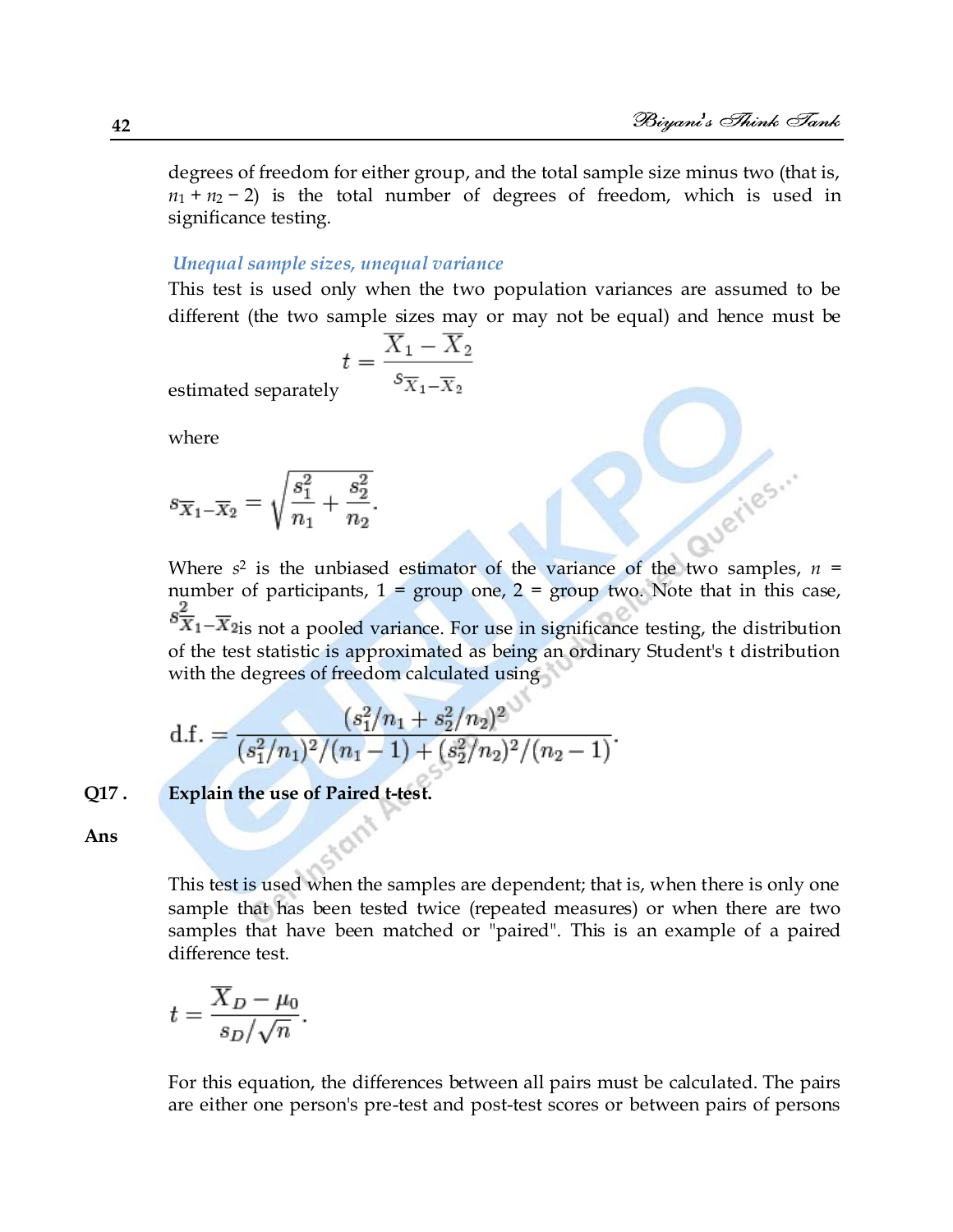matched into meaningful groups (for instance drawn from the same family or age group: see table). The average (*XD*) and standard deviation (*sD*) of those differences are used in the equation. The constant  $\mu_0$  is non-zero if you want to test whether the average of the difference is significantly different from  $\mu_0$ . The degree of freedom used is *n* − 1.

#### **Q18 . Discuss the application of Chi –square test.**

**Ans.** Chi-square is a statistical test commonly used to compare observed data with data we would expect to obtain according to a specific hypothesis. For example, if, according to Mendel's laws, you expected 10 of 20 offspring from a cross to be male and the actual observed number was 8 males, then you might want to know about the "goodness to fit" between the observed and expected. Were the deviations (differences between observed and expected) the result of chance, or were they due to other factors. How much deviation can occur before you, the investigator, must conclude that something other than chance is at work, causing the observed to differ from the expected. The chi-square test is always testing what scientists call the null hypothesis, which states that there is no significant difference between the expected and observed result.

The formula for calculating chi-square is:

The chi-square test is defined for the hypothesis:

H0: The data follow a specified distribution.

Ha: The data do not follow the specified distribution.

Test For the chi-square goodness-of-fit computation, the test statistic is defined as

$$
\chi^2=\sum_{i=1}^k (O_i-E_i)^2/E_i
$$

where  $O$  is the observed frequency and  $E$  is the expected frequency.

#### **Q19 . What do you mean by Analysis of Varience?**

**Ans**. An important technique for analyzing the effect of categorical factors on a response is to perform an Analysis of Variance. An ANOVA decomposes the variability in the response variable amongst the different factors. Depending upon the type of analysis, it may be important to determine: (a) which factors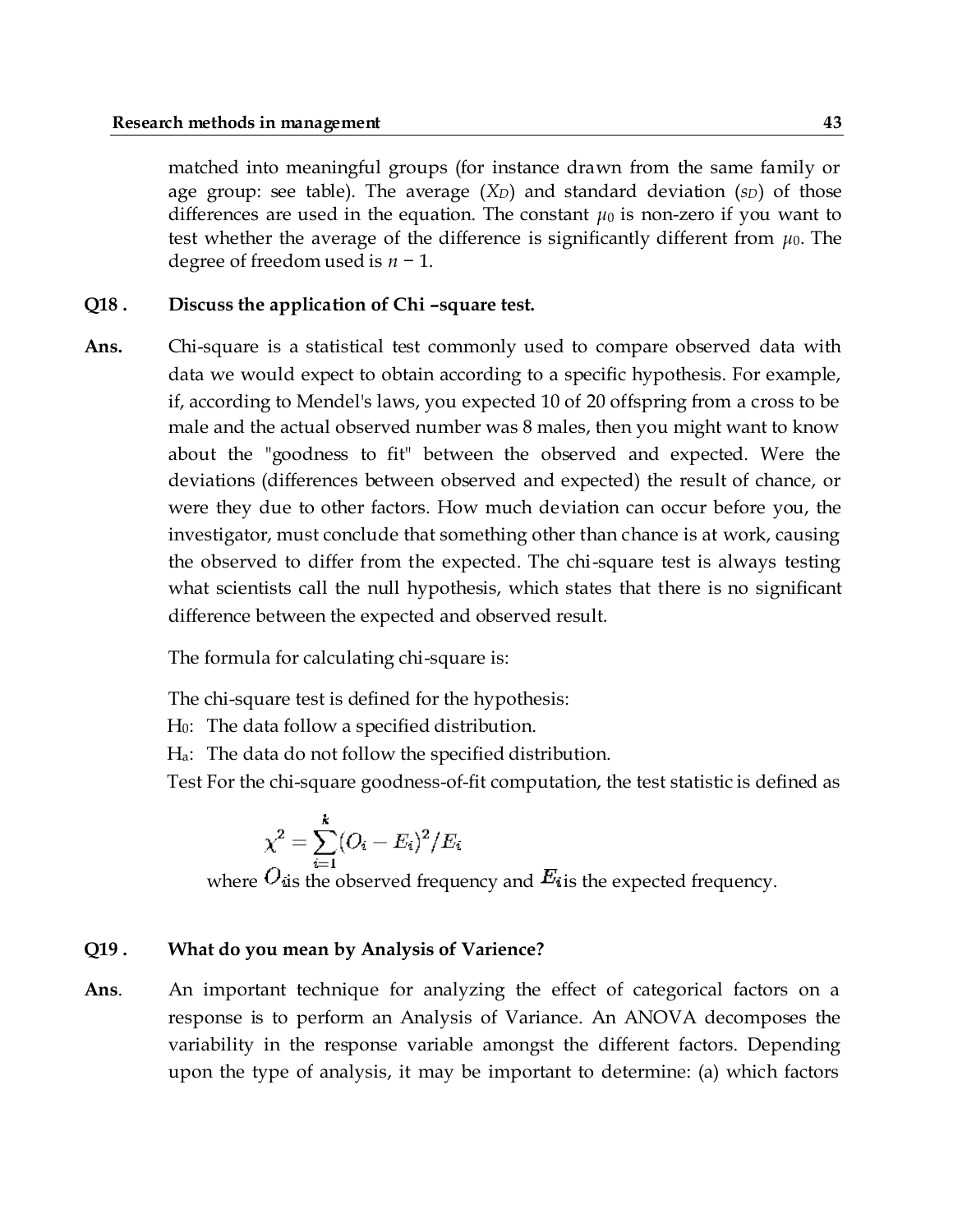have a significant effect on the response, and/or (b) how much of the variability in the response variable is attributable to each factor.

1. One-Way ANOVA - used when there is only a single categorical factor. This is equivalent to comparing multiple groups of data.

2. Multifactor ANOVA - used when there is more than one categorical factor, arranged in a crossed pattern. When factors are crossed, the levels of one factor appear at more than one level of the other factors.

#### **Q20. What do you mean by Non Parametric Tests?**

*Ans. Non-parametric* tests cover techniques that do not rely on data belonging to any particular distribution. These include *distribution free* methods, which do not rely on assumptions that the data are drawn from a given probability distribution. As such it is the opposite of parametric statistics. It includes non-parametric statistical models, inference and statistical tests. Following are the nonparametric tests

#### **The Sign test**

The sign test is one of the simplest nonparametric tests. It is for use with 2 repeated (or

correlated) measures and measurement is assumed to be at least

ordinal. For each subject, subtract the 2nd score from the 1st, and write down the *sign* of the

difference. (That is write "-" if the difference score is negative, and "+" if it is positive.) The

usual null hypothesis for this test is that there is no difference between the two treatments. If this

is so, then the number of + signs (or - signs, for that matter) should have a **binomial**

**distribution1** with  $p = 0.5$ , and  $N =$  the number of subjects. In other words, the sign test is just a

binomial test with + and - in place of Head and Tail (or Success and Failure).

#### **Mann-Whitney U Test**

The *null hypothesis* assumes that the two sets of scores are samples from the same population; and therefore, because sampling was random, the two sets of scores *do not*

*differ systematically* from each other.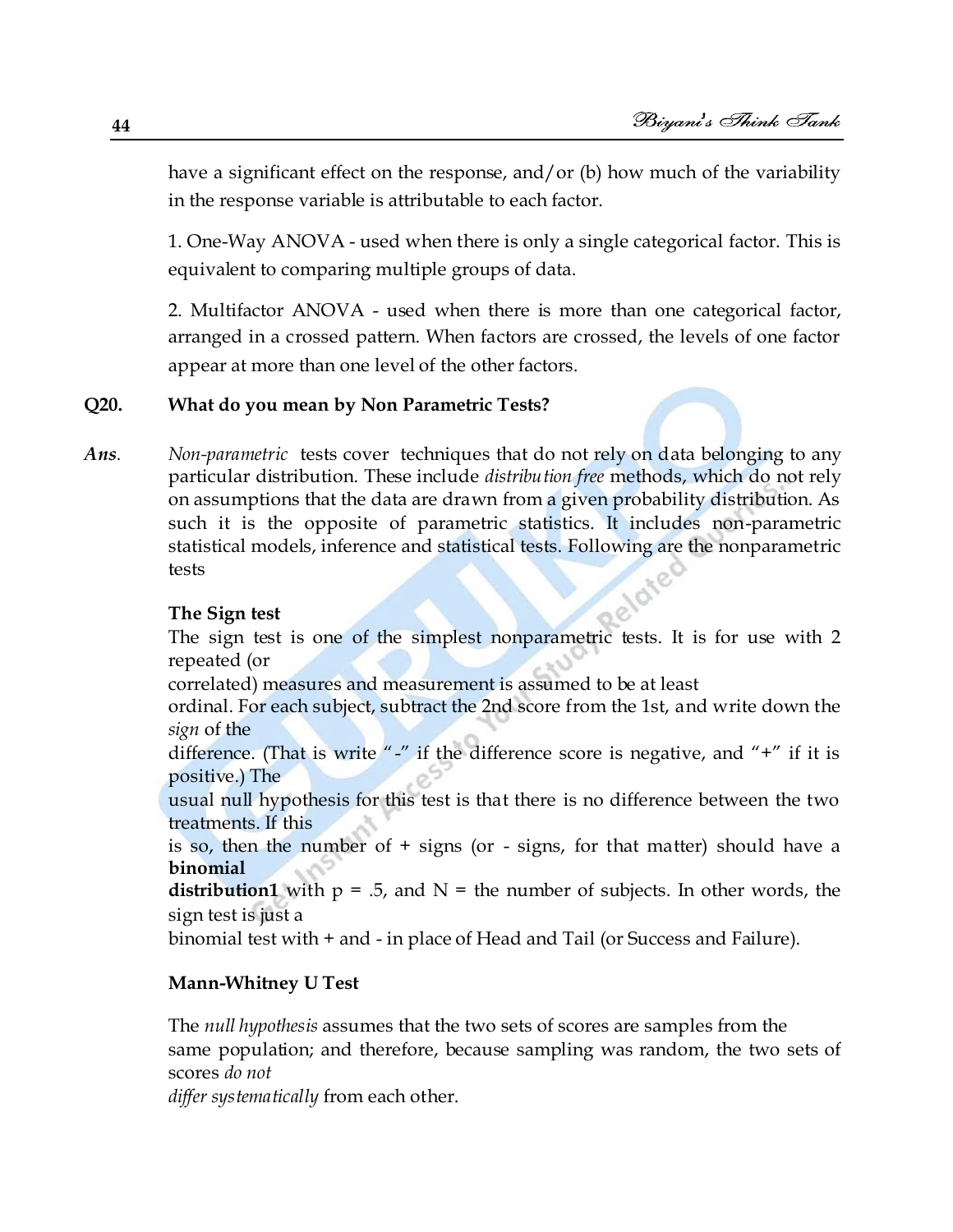The *alternative hypothesis*, on the other hand, states that the two sets of scores *do*  differ systematically.

#### **Runs test**

The **runs test** (also called **Wald–Wolfowitz test** after Abraham Wald and Jacob Wolfowitz) is a non-parametric statistical test that checks a randomness hypothesis for a two-valued data sequence. More precisely, it can be used to test the hypothesis that the elements of the sequence are mutually independent.

#### **Rank sum test**

The t-test is the standard test for testing that the difference between population means for two non-paired samples are equal. If the populations are non-normal, particularly for small samples, then the t-test may not be valid. The rank sum test is an alternative that can be applied when distributional assumptions are suspect.

#### **Q21. Discuss the use of Rank Correlation.**

**Ans**

When the distribution of variables is not Normal, the degree of relationship between the variables can be determined using Rank correlation. Instead of using the precise values of the variables, the data are ranked in order of size, and calculations are based on the differences between the ranks of corresponding values X and Y.

#### **Q22. Explain the calculation of Rank Correlation.**

#### **Ans**

In this example, we will use the raw data in the table below to calculate the correlation between the IQ of a person with the number of hours spent in front of TV per week.

IQ, *X<sup>i</sup>* Hours of TV per week, *Y<sup>i</sup>*

106 7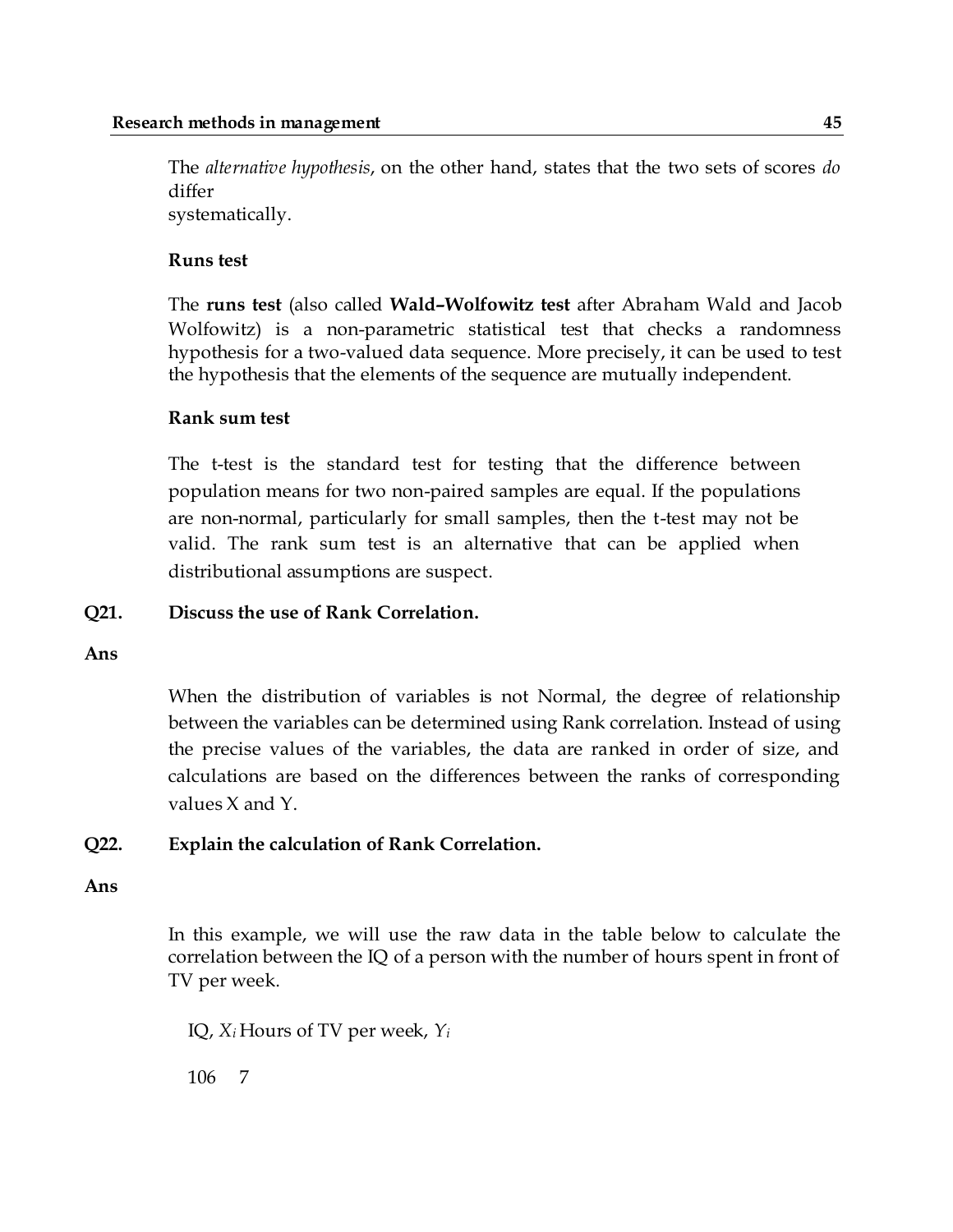algred Queries ...

First, we must find the value of the term  $d_i^2$ . To do so we use the following steps, reflected in the table below.

- 1. Sort the data by the first column  $(X_i)$ . Create a new column  $x_i$  and assign it the ranked values 1,2,3,...*n*.
- 2. Next, sort the data by the second column  $(Y_i)$ . Create a fourth column  $y_i$  and similarly assign it the ranked values 1,2,3,...*n*.
- 3. Create a fifth column *d<sup>i</sup>* to hold the differences between the two rank columns (*x<sup>i</sup>* and *yi*).
- 4. Create one final column  $d_i^2$  to hold the value of column  $d_i$  squared.

|    | IQ, X <sub>i</sub>   Hours of TV per week, Y <sub>i</sub>   rank x <sub>i</sub>   rank y <sub>i</sub>    $d_i$    $d_i^2$ |  |  |
|----|---------------------------------------------------------------------------------------------------------------------------|--|--|
| 86 |                                                                                                                           |  |  |
|    | 20                                                                                                                        |  |  |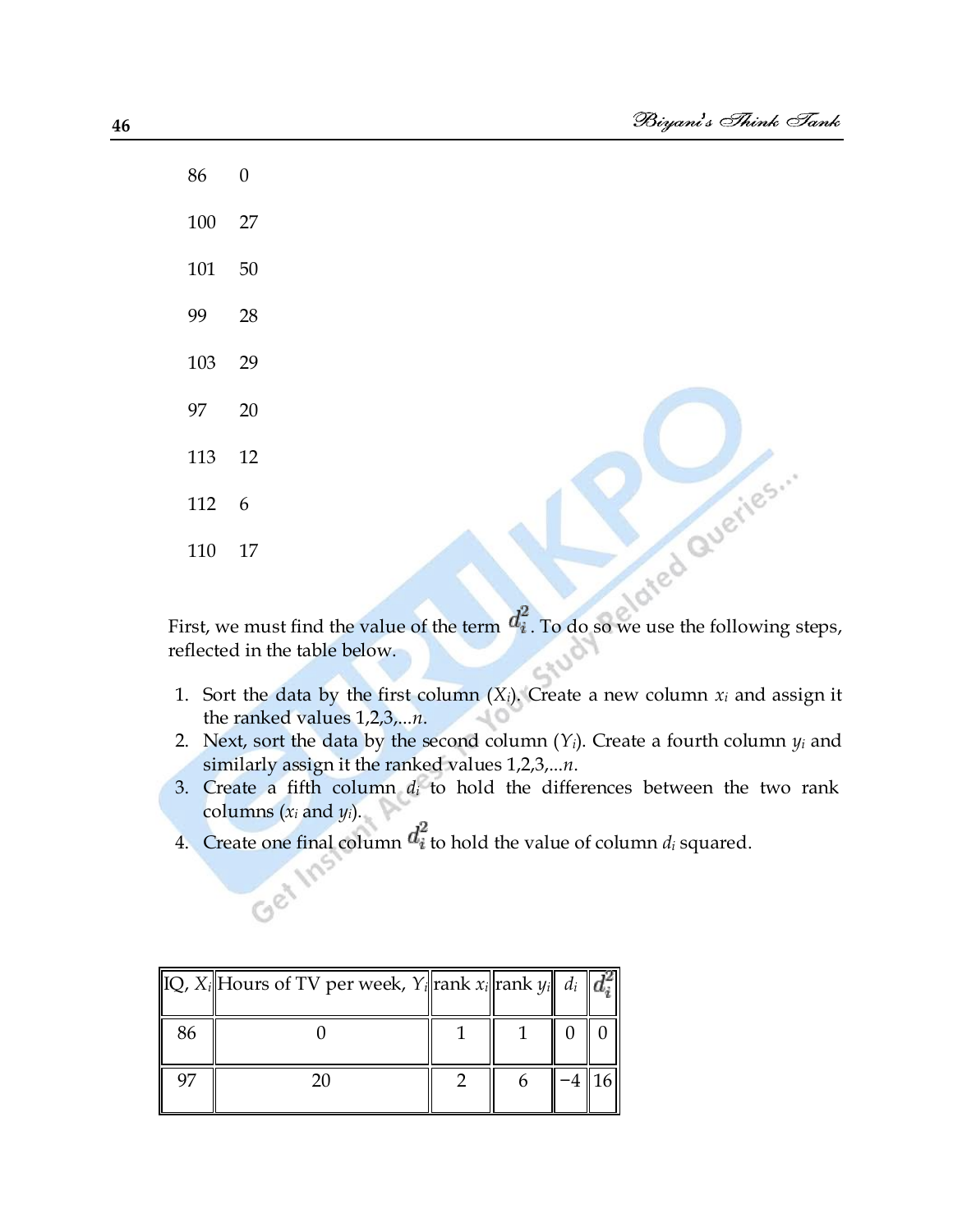| 99  | 28 | $\mathfrak{B}$ | $8\,$          | -5             | 25 |
|-----|----|----------------|----------------|----------------|----|
| 100 | 27 | $\overline{4}$ | 7              | -3             | 9  |
| 101 | 50 | 5              | 10             | -5             | 25 |
| 103 | 29 | 6              | 9              | $-3$           | 9  |
| 106 | 7  | 7              | 3              | $\overline{4}$ | 16 |
| 110 | 17 | $8\,$          | 5              | 3              | 9  |
| 112 | 6  | 9              | $\overline{2}$ | 7              | 49 |
| 113 | 12 | $10\,$         | $\overline{4}$ | 6              | 36 |

The value of  $n$  is 10. So these values can now be substituted back into the equation,

$$
\rho = 1 - \frac{6 \times 194}{10(10^2 - 1)}
$$

Which evaluates to  $\rho$  = −0.175757575... This low value shows that the correlation between IQ and hours spent watching TV is very low.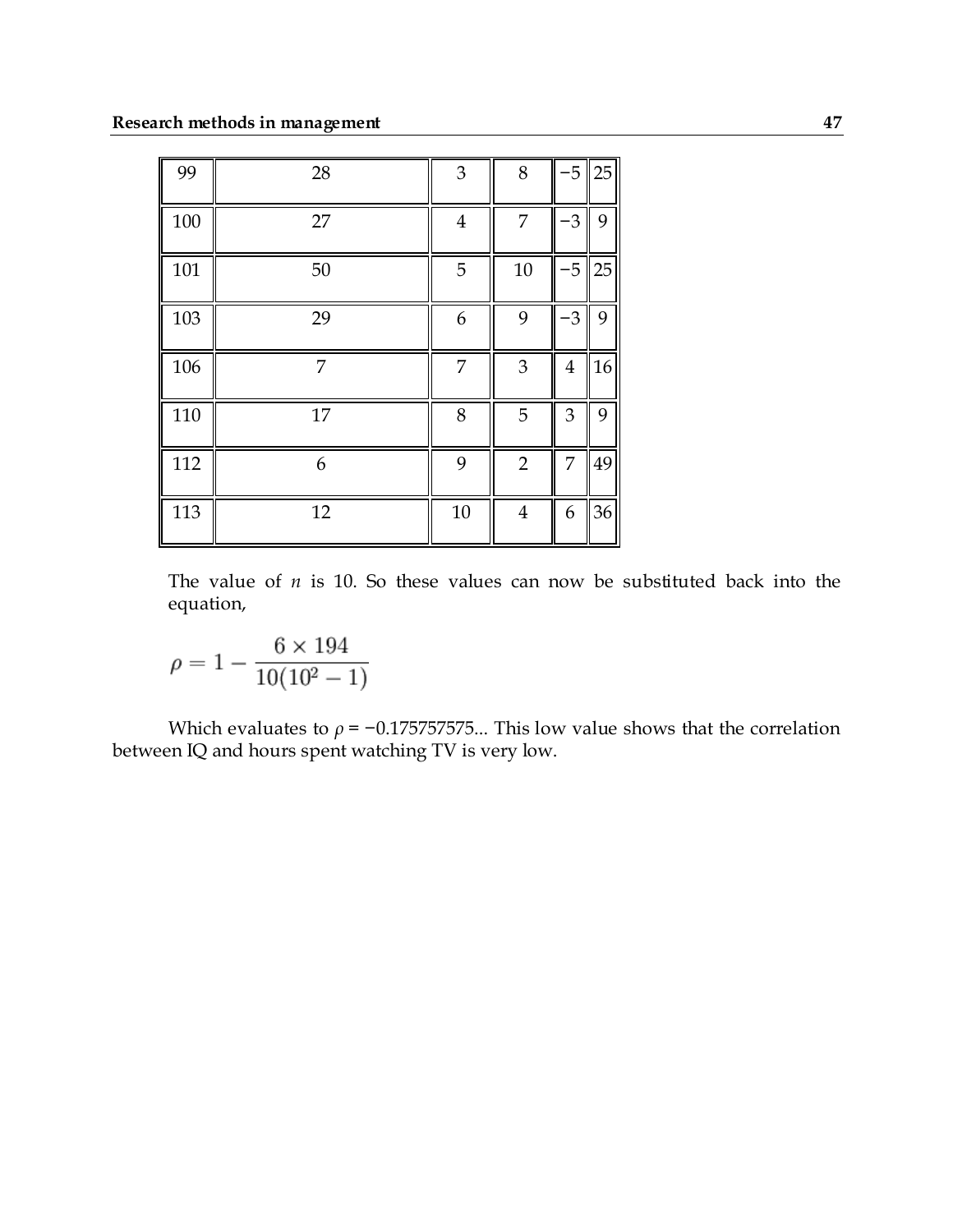## **Chapter 6**

## **Bibliography and Report writing**

#### **Q 1. What do you mean by Bibliography?**

**Ans.** A bibliography is a list of writings that share a common factor: this may be a topic, a language, a period, or some other theme. The list may be comprehensive or selective. One particular instance of this is the list of sources used or considered in preparing a work, sometimes called a reference list.

> Citation formats vary, but an entry for a book in a bibliography usually contains<br>the following information:<br>author(s)<br>title<br>publisher<br>date of publication of the publisher<br>An eric the following information:

- author(s)
- title
- publisher
- date of publication

An entry for a journal or periodical article usually contains:

- author(s)
- article title
- journal title
- volume
- pages
- date of publication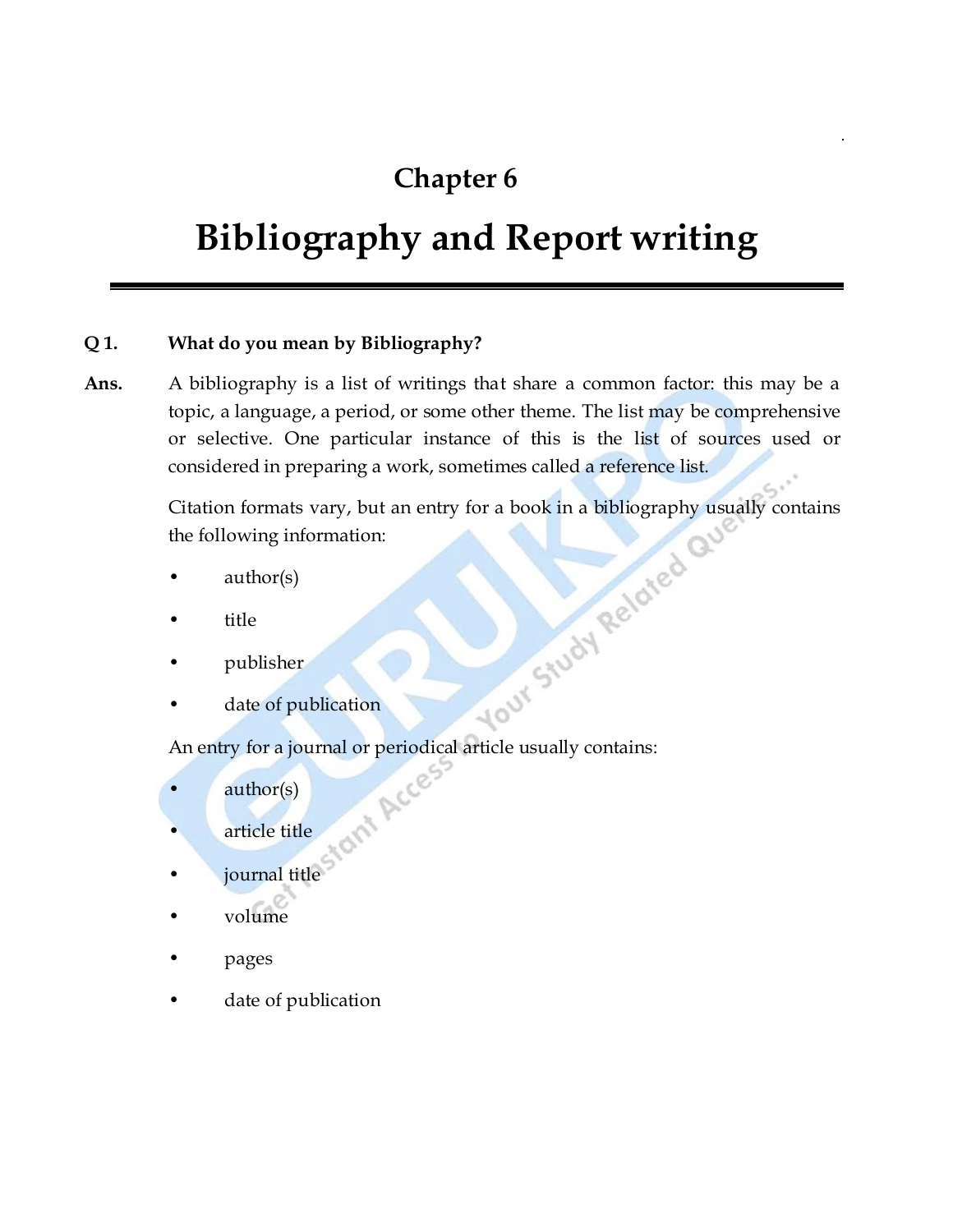#### **Q2. Discuss the process of Report Writing.**

#### **Ans GUIDELINES FOR REPORT WRITING**

**1. Title Page.** First page of report. Try to find a title that clearly describes the work you have done and be as precise as possible. Mention your name, role number, guide's (and co-guide's) name, name of the department (i.e. Energy Systems Engineering), name of the institute, place and month and year of the report.

**2. Abstract.** On a separate page, immediately following the title page, summarize the main points of the report. Persons getting interested in the report after reading the title, should be able to judge from the abstract whether the report is really interesting for them.

**3. Table of Contents (TOC).** Should list only those items that follow it appearing in the following order.

- List of tables (1.1, 1.2, 1.3.., 2.1, 2.2, .. etc.)
- List of figures (1.1, 1.2, 1.3.., 2.1, 2.2, .. etc.)
- The chapters (1, 2, … N, followed by the name of the chapter),
- Sections within chapters (e.g. 1.1, 2.4, etc. + name)
- Appendices (I, II, III, IV, .. etc. + name), if any
- References
- Acknowledgements

**4. The Chapters.** The number of chapters you need and their contents strongly depend on the topic selected and the subject matter to be presented. Roughly the following chapters may be included. However, it is your own report and you have to structure it according to the flow of overall logic and Organization. Introduction

- Literature Survey.
- Theory-Oriented Chapters
- Practice-Oriented Chapters.
- Conclusions.
- **5. References.**

. **6. The Appendices.** Appendices are useful for those things that you consider important, but that do not fit in the main presentation of your work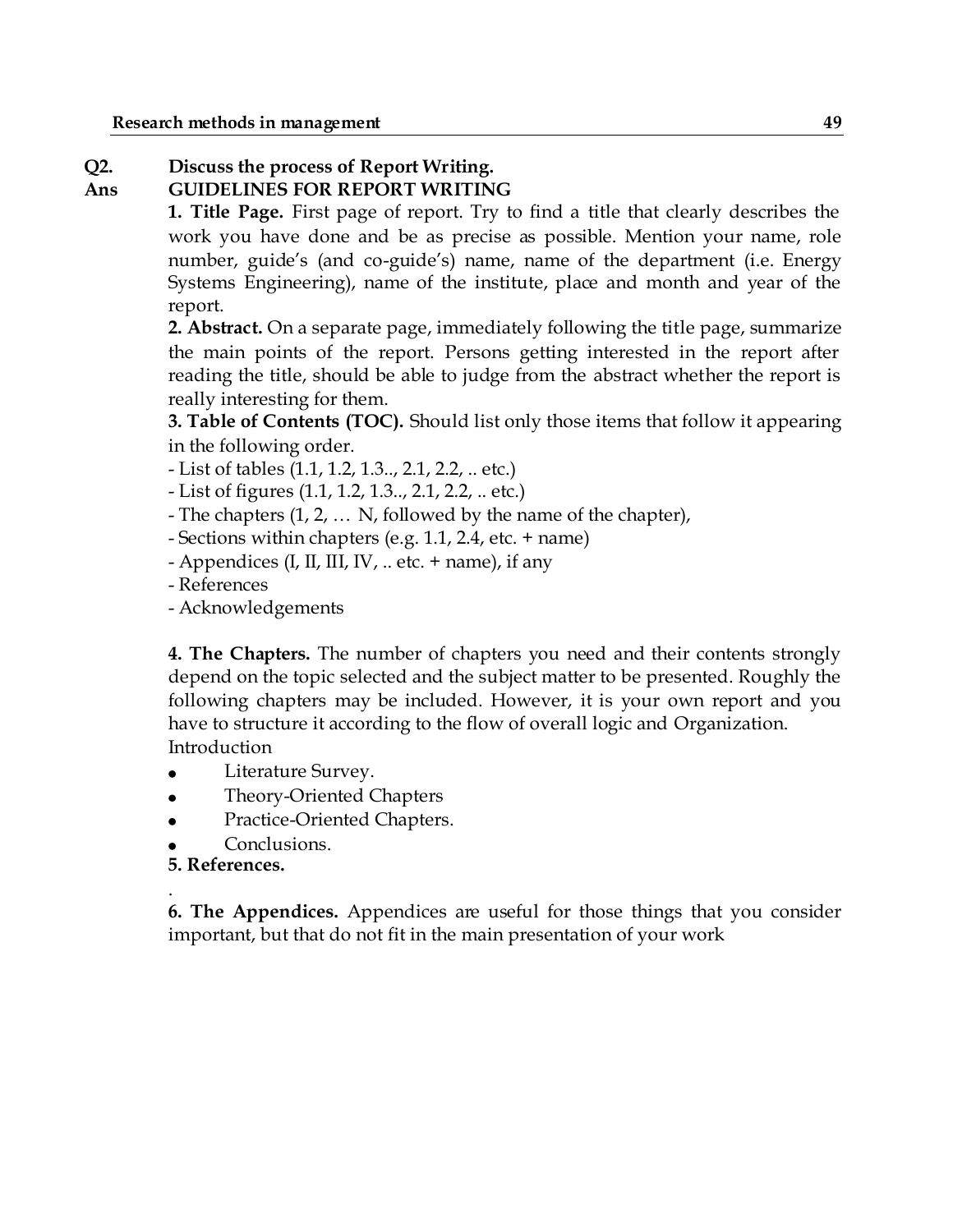#### **Master of Business Administration (Part-I) Examination Research Methods in Management, 6002 April-2007**

*Time : 3 Hours Total Marks : 70* **Attempt overall 5 questions including question of section D, which is compulsory. Select at least 1 question from each section A, B and C.**

#### **Section-A**

- 1. (a) Differentiate between descriptive and experimental research designs. What is the difference between active factor and blocking factor?
	- (b) A marketing manager of a local chocolate manufacturing company likes to determine the price for each chocolate in comparison with national brands. He thinks that the price lower than national brands will be a right decision to increase sales. He also believes that the chocolate purchase also depends on customers income level. He wishes to test his assumption through the appropriate research which will help him to arrive at appropriate price decision. You are required to develop an appropriate research design.
- 2. (a) Recommend an appropriate data collection method in the following situations. Provide justification for your choice :
	- (i) When topic is highly technical and specialized and complex.
	- (ii) When population is illiterate.
	- (iii) When topic is related to understanding attitude of college going students.
	- (iv) When understanding buying behavior of shopper in a mall.
	- (b) What care must be taken to develop a questionnaire? Differentiate between snowballing, stratified and quota sampling methods.

#### **Section-B**

3. (a) Identify situations in which cluster analysis, factor analysis and conjoint analysis may be used.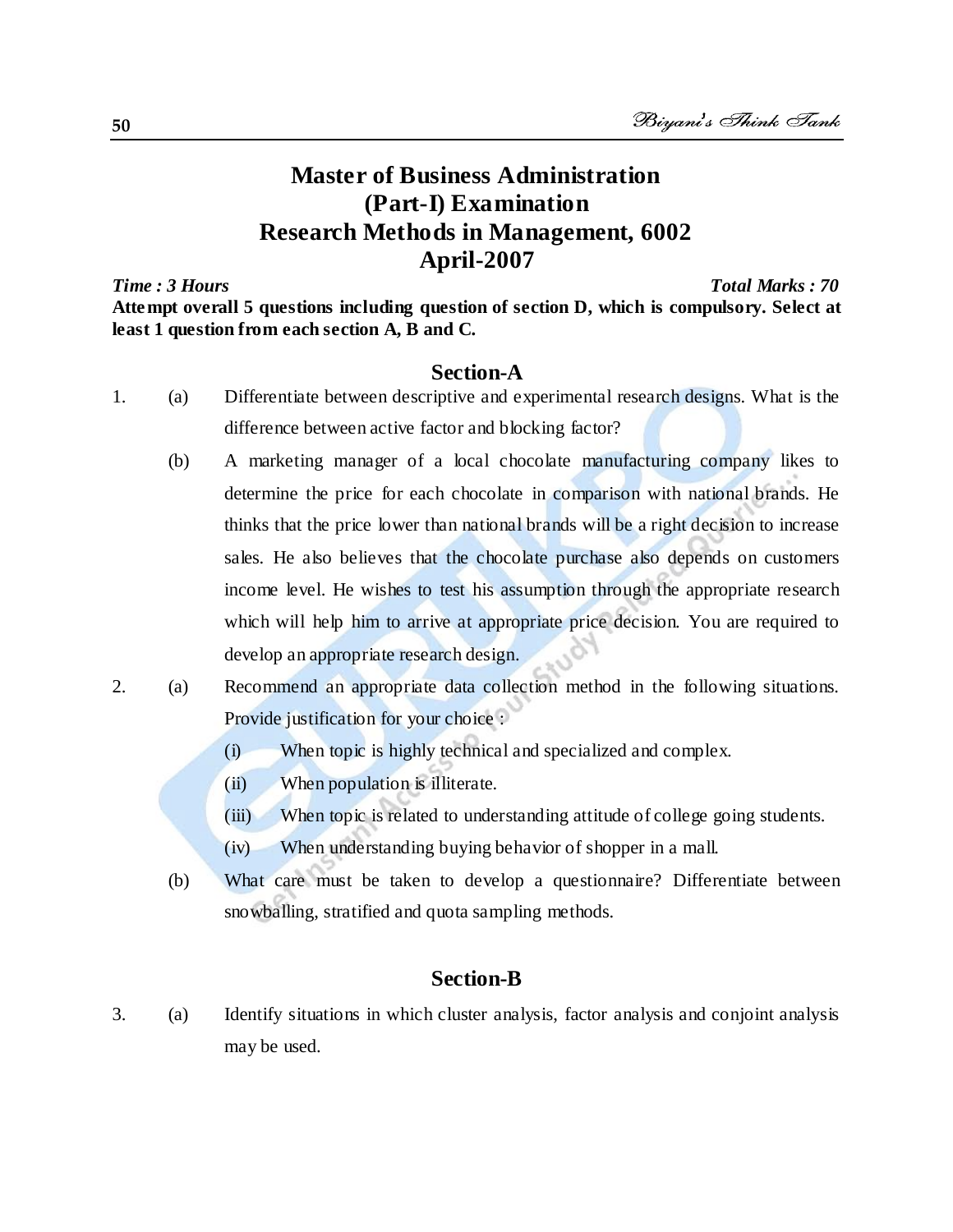(b) An existing restaurant in Jaipur intends to open a Dinning Club. A survey of Rajasthan University students was conducted by the research agency hired by the restaurant owner. It interviewed 200 students and learned of their intentions to join such a club. The researcher would like to analyse the results by living arrangement. The 200 responses are classified into the four categories as shown in the table below. Do these variations indicate there is a significant difference among these students, or are these sampling variations only?

| Living<br>arrange ment | Intend to<br>join | <b>Number</b><br>Inte rvie wed | Percent<br>Inte rvie wed<br>/200 | <b>Expected</b><br><b>Frequencies</b><br>$(Percent \times 60)$ |
|------------------------|-------------------|--------------------------------|----------------------------------|----------------------------------------------------------------|
| Dormetory              | 16                | 90                             | 45                               | 27                                                             |
| Rooms, Nearby          | 13                | 40                             | 20                               | 12                                                             |
| Rooms, distant         | 16                | 40                             | 20                               | 12                                                             |
| Live at home           | 15                | 30                             | 15                               | 9                                                              |
| <b>Total</b>           | 60                | 200                            | <b>100</b>                       | 60                                                             |

4. Atlanta photocopier in Mansarovar, Jaipur has been doing 500 photocopies per day on average. A New Management Institute viz. Centurion Institute of professional studies started its operations in Mansarovar, due to which Atlanta photocopier expects to increase its business. During the first 15 days after the start of the Institute, the photocopies done are – 550, 570, 490, 615, 505, 580, 570, 460, 600, 580, 530, 525, 530, 545, and 540. On the basis of this information can Atlanta conclude that its sales have increased? A significance level of 5% may be used.

#### **Section-C**

5. What is difference between technical report and Management report? List out important components of a technical report. Arrange the following information in appropriate way so as to reflect in a bibliography. "An excellent book in advertising was published by PHI, New Delhi in 2006. It was referred by an important scholar for learning more about